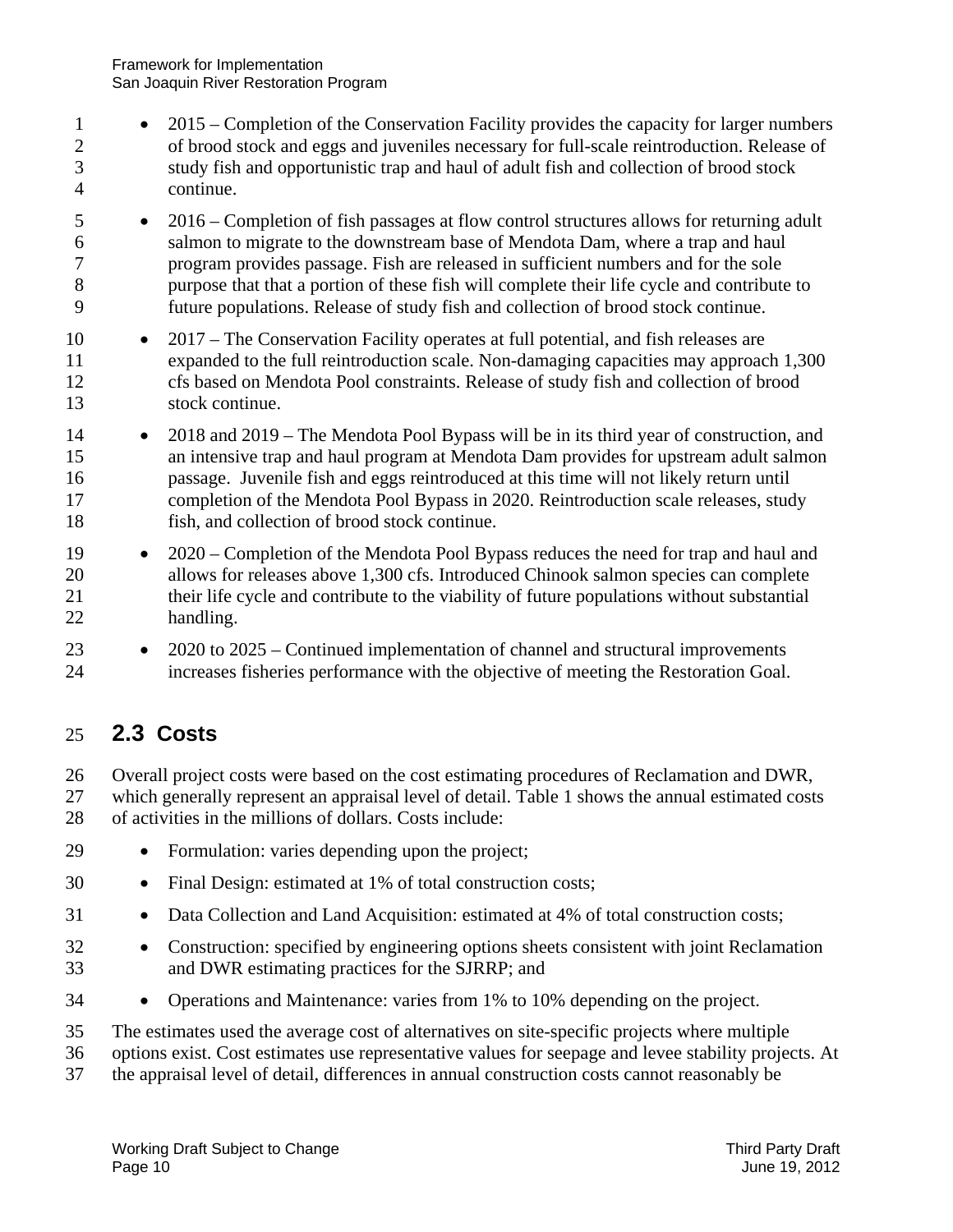1 distinguished during multi-year projects, so estimates evenly distribute the construction costs

- 2 over the number of years.
- 3 The costs for levee stability were separated from the Program total due to uncertainty in which

4 agencies and entities would be responsible for providing the funding to establish conveyance at

5 design capacities. The Agencies will work together to identify sources of funding to accomplish

6 levee stability work.

### 7 **2.4 Uncertainties and Potential Changes**

8 The following uncertainties exist with respect to actions, schedule, and costs:

- 9 Although not identified as a core need, consultation with the Settling Parties resulted in 10 the inclusion of the Reach 2B capacity improvement as part of the core actions to remain 11 consistent with the Settlement. Achieving minimum conveyance with the Mendota Pool 12 Bypass alone is possible but not certain and may require construction of the Reach 2B 13 levees.
- 14 Although not identified as a core need, consultation with the Settling Parties resulted in 15 the inclusion of barriers in the area of Salt and Mud Slough as part of the core actions to 16 remain consistent with the Settlement. This *Framework for Implementation* includes the 17 construction of a barrier on Salt Slough and the construction of a barrier on Mud Slough. 18 Deployment of barriers may be accomplished through coordination with other entities 19 which could be a possible source of additional funds.
- 20 Although not identified as a core need, consultation with the Settling Parties identified 21 the inclusion of actions over 2,000 cfs to convey up to 4,500 cfs through the Restoration 22 Area to remain consistent with the Settlement. The Settlement does not specify 23 conveyance actions in Reaches 2A, 3, 4A, or 5, but envisioned the ability to release the 24 flow rates specified on Tables 1A-F in Exhibit B. This *Framework for Implementation*  25 includes the construction of seepage and levee stability projects up to 4,000 cfs. The 26 remaining 500 cfs was left as a secondary action.
- 27 **Generally, appraisal-level costs are not sufficient for seeking appropriations and** 28 authorization, but they do distinguish the relative difference between alternatives. 29 Estimates include a 25% contingency for potential increases in costs. Further 30 development of designs may reduce the contingency to some extent and better define 31 costs.
- 32 The range of options for site specific projects includes some combinations that fall above 33 and some combinations that fall below the estimated available funding. The Agencies 34 and parties will seek ways to reduce costs during the development of site-specific 35 projects so that total costs fall within the available budget.
- 36 The approaches for the Reach 4B, Eastside Bypass, and Mariposa Bypass Channel and 37 Structural Improvements Project will influence the required levee stability projects for 38 conveyance in the Eastside and Mariposa bypasses. The aggregate cost for the Reach 4B 39 Conveyance channel and structural improvements do not include costs for levee setbacks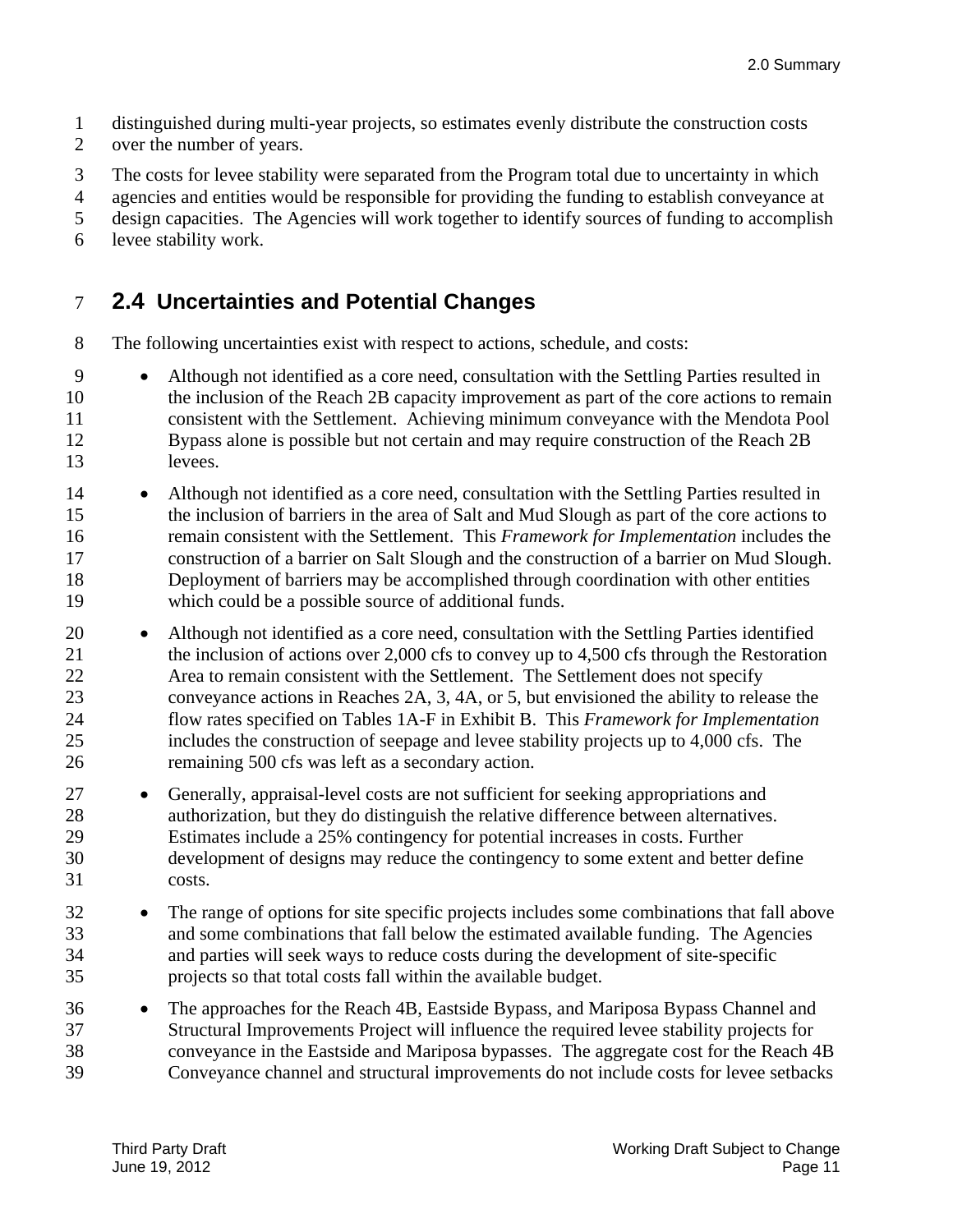- 1 or raises in the Eastside and Mariposa Bypasses. Selection of an alternative that requires 2 modifications to bypass levees would require some of the levee stability actions.
- 5 10 <sup>3</sup> The construction of passage facilities on alternative routes (Chowchilla Bypass, Eastside 4 and Mariposa Bypasses under a Main Channel Alternative for Reach 4B) assumes design criteria for adult Chinook salmon during periods of operation for flood management and 6 water supply deliveries. Other fish can potentially navigate these facilities with minor 7 modifications and will likely pass through structure bays during some years, but such 8 criteria did not drive the designs. The selected high flow route is anticipated to provide 9 passage for fish other than adult Chinook salmon in most years. The Agencies will evaluate the needs of sturgeon and other fish to address this uncertainty.
- 15 11 • Collection and transportation of wild source stock may require waiting additional years, 12 until conditions are sufficient to support taking some individuals from these stocks. 13 Delayed implementation and smaller trial scale collection efforts may result in shifting 14 costs to later dated once methods and techniques for collecting wild source stocks are more certain.
- 16 Trap and haul provides an interim measure while the Agencies complete passage 17 improvements. The extent and scope of the trap and haul program will change with the 18 understanding of passage improvements and the completion of additional facilities.
- 20 25 19 • The Agencies coordinate extensively with partners and stakeholders who occasionally request more detailed investigation of the options that have been excluded on the basis of 21 preliminary analysis and professional judgment. Investigating these alternatives beyond 22 the screening level analyses increases data collection costs, extends design times, and 23 delays construction. The Agencies intend to work with partners and stakeholders to 24 clearly articulate assumptions and will engage them in the technical merits leading to conclusions.
- 26 DFG and DWR have not identified funding for participation after 2017. Costs were 27 included in the estimates because it is assumed that further participation in the SJRRP 28 will be authorized from future State bonds in support of the State commitment or 29 provided through agreements with other agencies.
- 30 • The level of survival will be unknown until fish are reintroduced and monitored. The 31 Agencies will monitor fish and adaptively manage secondary and improvement actions as 32 information and funding becomes available.
- 35 33 Actions within operations and maintenance include the hatchery, fish screen facilities, 34 and seepage projects. The Agencies assume that other channel and structural improvement projects will result in negligible change in costs to the existing maintaining 36 authorities. Designs for actions without explicitly identified funding for operations and 37 maintenance aim to provide self-maintaining conveyance and minimal facility operation 38 costs. The site-specific projects describe the methods.
- 40 39 Uncertainties will be managed through an approach that will allow the program to: (1) maximize the likelihood of success, (2) increase learning opportunities, (3) identify data 41 needs and reduce uncertainties, (4) use the best available information to provide technical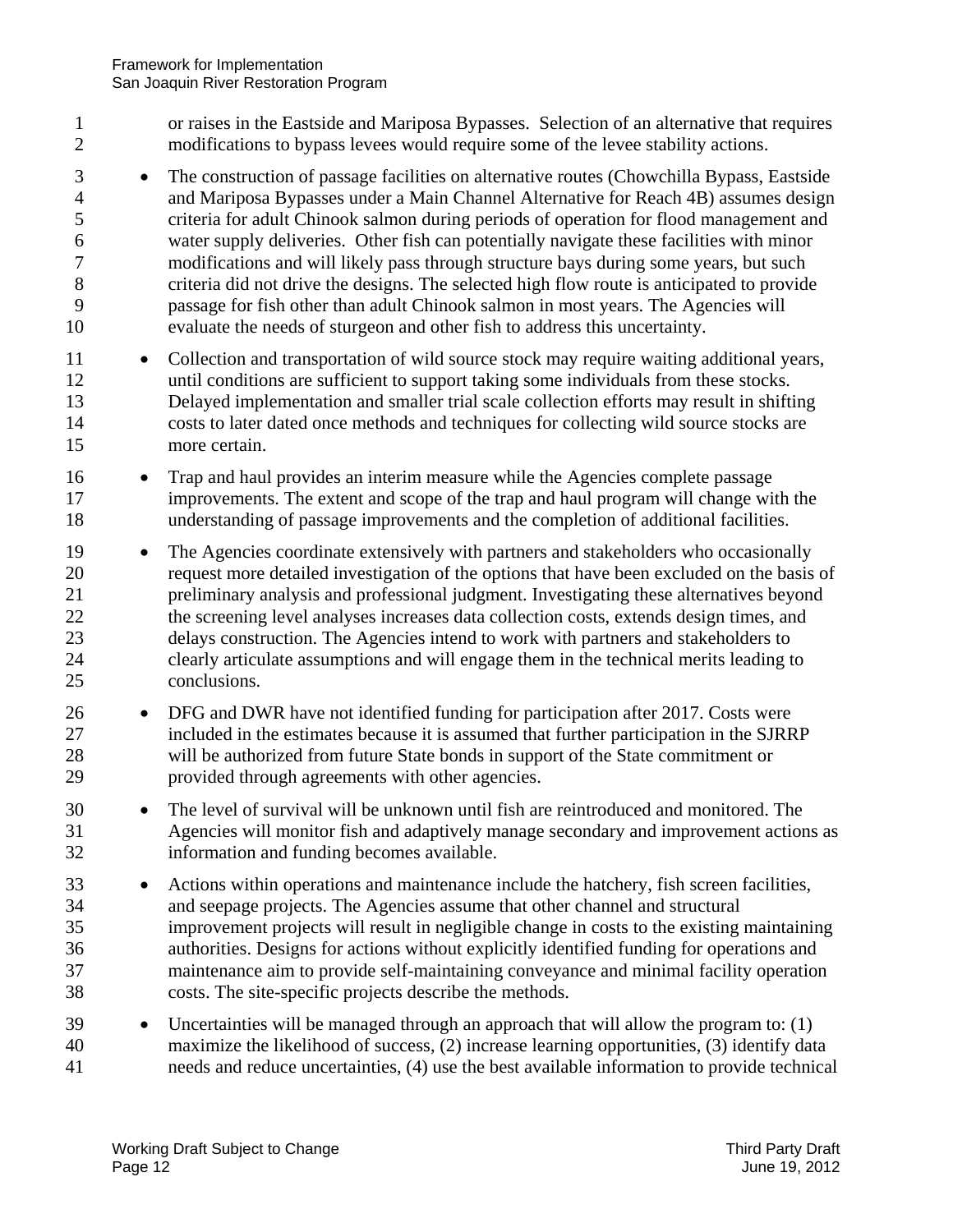- 1 2 support and increase the confidence in future decisions and recommendations, and (5) prioritize management actions.
- 3 4 5 6 7 8 9 10 While the Framework describes fish reintroduction as a "process," the Settlement contemplates reintroduction of fish as a point in time with respect to Paragraph  $20(d)(1)(B)$  ("...the following criteria shall be considered...beginning 7 years after the reintroduction of spring run chinook (sic) salmon to the San Joaquin River, whether the annual escapement of wild spring run adult salmon has dropped below 500 in any year..."). The 2025 timeframe for evaluating requests to change flows assumed three lifecycles of salmon. The revised schedule within the framework may change the expected evaluation.
- 11 12 • The Framework includes monitoring of source stock populations in the event that insufficient information exists to make determinations on take. Under some 13 circumstances sufficient information may be available and would reduce costs.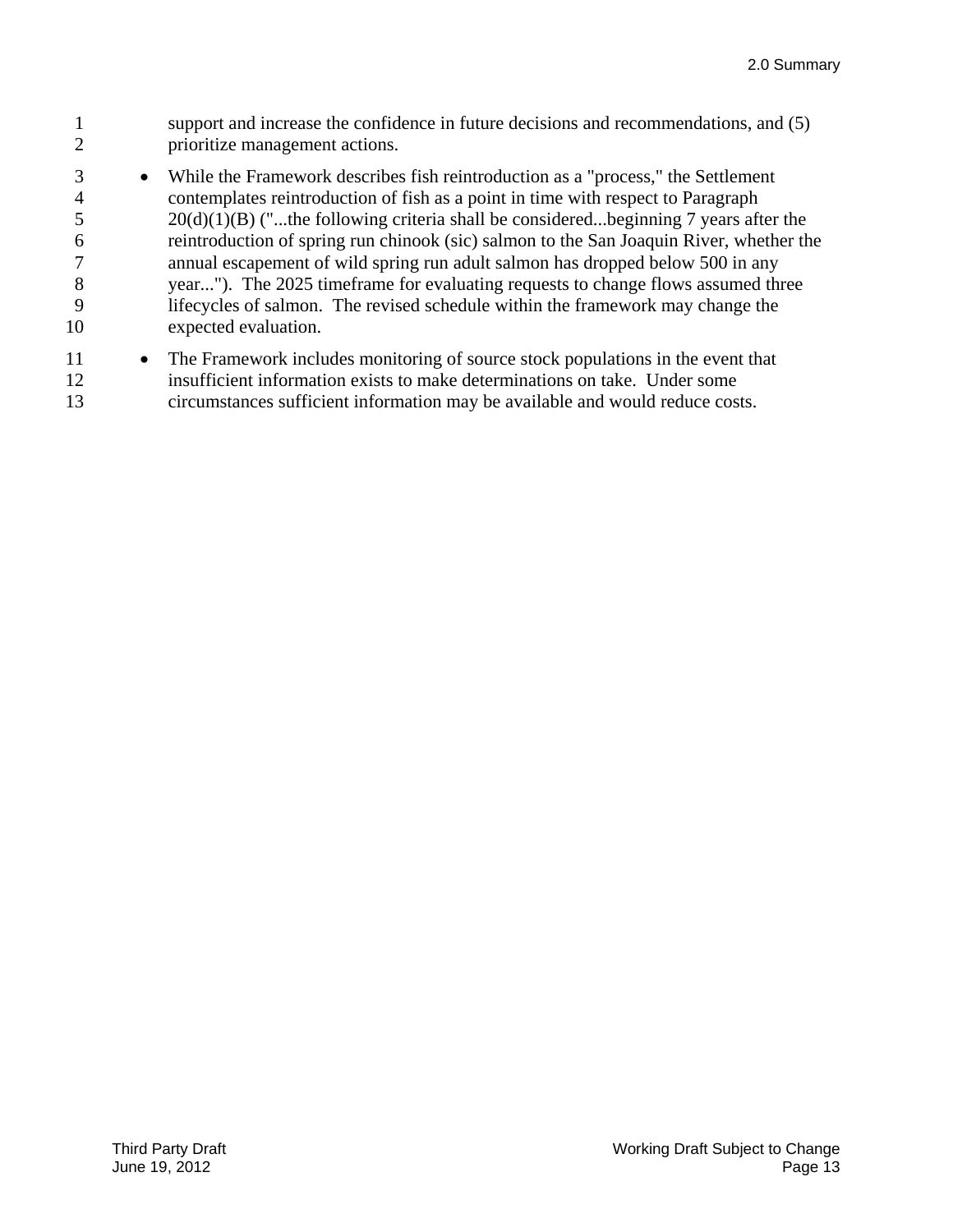#### **Table 1 – Phases, Schedule, and Costs in Millions for Core Actions**

| Action                                    | 2013    | 2014    | 2015     | 2016            | 2017             | 2018    | 2019                                                                           | 2020   | 2021   | 2022   | 2023   | 2024   | 2025   | Total    |
|-------------------------------------------|---------|---------|----------|-----------------|------------------|---------|--------------------------------------------------------------------------------|--------|--------|--------|--------|--------|--------|----------|
| <b>Program Staffing</b>                   | \$6.00  | \$6.00  | \$6.00   | \$6.00          | \$6.00           | \$6.00  | \$6.00                                                                         | \$6.00 | \$6.00 | \$6.00 | \$6.00 | \$6.00 | \$6.00 | \$78.00  |
| U.S. Bureau of Reclamation                |         |         |          |                 |                  |         |                                                                                |        |        |        |        |        |        |          |
| U.S. Fish and Wildlife Service            |         |         |          |                 |                  |         |                                                                                |        |        |        |        |        |        |          |
| U.S. National Marine Fishery Service      |         |         |          |                 |                  |         |                                                                                |        |        |        |        |        |        |          |
| CA Department of Water Resources          |         |         |          |                 |                  |         |                                                                                |        |        |        |        |        |        |          |
| CA Department of Fish and Game            |         |         |          |                 |                  |         |                                                                                |        |        |        |        |        |        |          |
| <b>Flow Actions</b>                       |         |         |          |                 |                  |         |                                                                                |        |        |        |        |        |        |          |
| Mitigation and Conservation Strategy      | \$6.82  | \$4.51  | \$4.31   | \$1.31          | \$1.31           | \$2.81  | \$1.31                                                                         | \$2.81 | \$1.31 | \$2.81 | \$1.31 | \$2.81 | \$1.31 | \$34.71  |
| Millerton Lake Boat Ramps                 |         |         |          |                 |                  |         |                                                                                |        |        |        |        |        |        |          |
| <b>Conservation Strategy</b>              |         |         |          |                 |                  |         |                                                                                |        |        |        |        |        |        |          |
|                                           |         |         |          |                 |                  |         |                                                                                |        |        |        |        |        |        |          |
| Invasive Species Control                  |         |         |          |                 |                  |         |                                                                                |        |        |        |        |        |        |          |
| Channel Capacity Advisory Group           |         |         |          |                 |                  |         |                                                                                |        |        |        |        |        |        |          |
| <b>Consultation on Increased Flows</b>    |         |         |          |                 |                  |         |                                                                                |        |        |        |        |        |        |          |
| Programmatic Cultural Resources           |         |         |          |                 |                  |         |                                                                                |        |        |        |        |        |        |          |
| Flow Management and Monitoring            | \$4.85  | \$3.35  | \$3.35   | \$3.35          | \$3.35           | \$3.35  | \$3.35                                                                         | \$3.35 | \$3.35 | \$3.35 | \$3.35 | \$3.35 | \$3.35 | \$45.05  |
| Stream Gage                               |         |         |          |                 |                  |         |                                                                                |        |        |        |        |        |        |          |
| Acquire Water                             |         |         |          |                 |                  |         |                                                                                |        |        |        |        |        |        |          |
| Bank or Store Water                       |         |         |          |                 |                  |         |                                                                                |        |        |        |        |        |        |          |
| Physical and Biological Processes         |         |         |          |                 |                  |         |                                                                                |        |        |        |        |        |        |          |
| Seepage                                   | \$7.00  | \$1.94  | \$9.20   | \$5.07          | \$6.11           | \$6.60  | \$6.60                                                                         | \$6.60 | \$6.60 | \$6.60 | \$6.60 | \$4.88 | \$4.88 | \$78.67  |
| 300 cfs Conveyance                        |         |         |          |                 |                  |         |                                                                                |        |        |        |        |        |        |          |
| 700 cfs Conveyance                        |         |         |          |                 |                  |         |                                                                                |        |        |        |        |        |        |          |
| 1300 cfs Conveyance                       |         |         |          |                 |                  |         |                                                                                |        |        |        |        |        |        |          |
| 2000 cfs Conveyance                       |         |         |          |                 |                  |         |                                                                                |        |        |        |        |        |        |          |
| 4000 cfs Conveyance                       |         |         |          |                 |                  |         |                                                                                |        |        |        |        |        |        |          |
| Channel and Structural Improvements       | \$26.13 | \$40.33 | \$79.44  | \$89.22         | \$89.22          | \$89.22 | \$89.22                                                                        | \$0.70 | \$0.70 | \$0.70 | \$0.70 | \$0.70 | \$0.70 | \$506.96 |
|                                           |         |         |          |                 |                  |         |                                                                                |        |        |        |        |        |        |          |
| Chowchilla Bifurcation Structure          |         |         |          |                 |                  |         |                                                                                |        |        |        |        |        |        |          |
| San Joaquin River Control Structure       |         |         |          |                 |                  |         |                                                                                |        |        |        |        |        |        |          |
| Reach 2B Conveyance                       |         |         |          |                 |                  |         |                                                                                |        |        |        |        |        |        |          |
| Mendota Pool Bypass                       |         |         |          |                 |                  |         |                                                                                |        |        |        |        |        |        |          |
| Mendota Pool Fish Screen                  |         |         |          |                 |                  |         |                                                                                |        |        |        |        |        |        |          |
| Arroyo Canal and Sack Dam                 |         |         |          |                 |                  |         |                                                                                |        |        |        |        |        |        |          |
| Reach 4B Conveyance                       |         |         |          |                 |                  |         |                                                                                |        |        |        |        |        |        |          |
| Eastside Bypass Control Structure         |         |         |          |                 |                  |         |                                                                                |        |        |        |        |        |        |          |
| Mariposa Bypass Control Structure         |         |         |          |                 |                  |         |                                                                                |        |        |        |        |        |        |          |
| Mariposa Bypass Drop Structure            |         |         |          |                 |                  |         |                                                                                |        |        |        |        |        |        |          |
| Salt and Mud Slough Area Barriers         |         |         |          |                 |                  |         |                                                                                |        |        |        |        |        |        |          |
| <b>Fish Reintroduction</b>                | \$3.68  | \$10.12 | \$10.55  | \$5.12          | \$5.12           | \$5.12  | \$2.43                                                                         | \$1.13 | \$1.13 | \$1.13 | \$1.13 | \$1.13 | \$1.13 | \$48.94  |
| <b>Conservation Hatchery</b>              |         |         |          |                 |                  |         |                                                                                |        |        |        |        |        |        |          |
| Donor Stock Collection                    |         |         |          |                 |                  |         |                                                                                |        |        |        |        |        |        |          |
|                                           |         |         |          |                 |                  |         |                                                                                |        |        |        |        |        |        |          |
| Monitoring of Source Streams              |         |         |          |                 |                  |         |                                                                                |        |        |        |        |        |        |          |
| Trap and Haul                             |         |         |          |                 |                  |         |                                                                                |        |        |        |        |        |        |          |
| Water Management                          | \$12.52 | \$16.85 |          | \$20.85 \$20.85 | \$9.77           | \$9.77  | \$4.77                                                                         | \$0.77 | \$0.77 | \$0.77 | \$0.77 | \$0.77 | \$0.77 | \$100.00 |
| Recapture and Recirculation Funding       |         |         |          |                 |                  |         |                                                                                |        |        |        |        |        |        |          |
| Friant-Kern and Madera Canal Capacity     |         |         |          |                 |                  |         |                                                                                |        |        |        |        |        |        |          |
| Part III Projects                         |         |         |          |                 |                  |         |                                                                                |        |        |        |        |        |        |          |
| Sub-Total (without Levee Stability)       | \$67.0  | \$83.1  | \$133.7  | \$130.9         | \$120.9          | \$122.9 | \$113.7                                                                        | \$21.4 | \$19.9 | \$21.4 | \$19.9 | \$19.6 | \$18.1 | \$892.3  |
| Levee Stability                           |         |         |          |                 |                  |         |                                                                                |        |        |        |        |        |        |          |
| Levee Stability in 2A, 3, 4A, and 5       | \$2.74  | \$0.00  | \$0.10\$ |                 |                  |         | \$2.71 \$10.74 \$10.13 \$10.13 \$10.13 \$10.13 \$10.13 \$10.13 \$10.13 \$10.13 |        |        |        |        |        |        | \$97.34  |
| 700 cfs Conveyance                        |         |         |          |                 |                  |         |                                                                                |        |        |        |        |        |        |          |
| 1300 cfs Conveyance                       |         |         |          |                 |                  |         |                                                                                |        |        |        |        |        |        |          |
| 2000 cfs Conveyance                       |         |         |          |                 |                  |         |                                                                                |        |        |        |        |        |        |          |
| 4000 cfs Conveyance                       |         |         |          |                 |                  |         |                                                                                |        |        |        |        |        |        |          |
| Eastside Bypass Levee Stability           | \$0.00  | \$0.97  | \$24.63  |                 | $$9.66$ $$13.62$ |         | \$9.19 \$19.38 \$14.12                                                         |        | \$0.00 | \$0.00 | \$0.00 | \$0.00 | \$0.00 | \$91.57  |
|                                           |         |         |          |                 |                  |         |                                                                                |        |        |        |        |        |        |          |
| 700 cfs Conveyance                        |         |         |          |                 |                  |         |                                                                                |        |        |        |        |        |        |          |
| 1300 cfs Conveyance                       |         |         |          |                 |                  |         |                                                                                |        |        |        |        |        |        |          |
| 2000 cfs Conveyance                       |         |         |          |                 |                  |         |                                                                                |        |        |        |        |        |        |          |
| 2500 cfs Conveyance                       |         |         |          |                 |                  |         |                                                                                |        |        |        |        |        |        |          |
| 3500 cfs Conveyance                       |         |         |          |                 |                  |         |                                                                                |        |        |        |        |        |        |          |
| 4000 cfs Conveyance                       |         |         |          |                 |                  |         |                                                                                |        |        |        |        |        |        |          |
|                                           |         |         |          |                 |                  |         |                                                                                |        |        |        |        |        |        |          |
| Formulation                               |         |         |          |                 |                  |         |                                                                                |        |        |        |        |        |        |          |
| <b>Final Design and Acquisition</b>       |         |         |          |                 |                  |         |                                                                                |        |        |        |        |        |        |          |
| Construction                              |         |         |          |                 |                  |         |                                                                                |        |        |        |        |        |        |          |
| <b>Ongoing Operations and Maintenance</b> |         |         |          |                 |                  |         |                                                                                |        |        |        |        |        |        |          |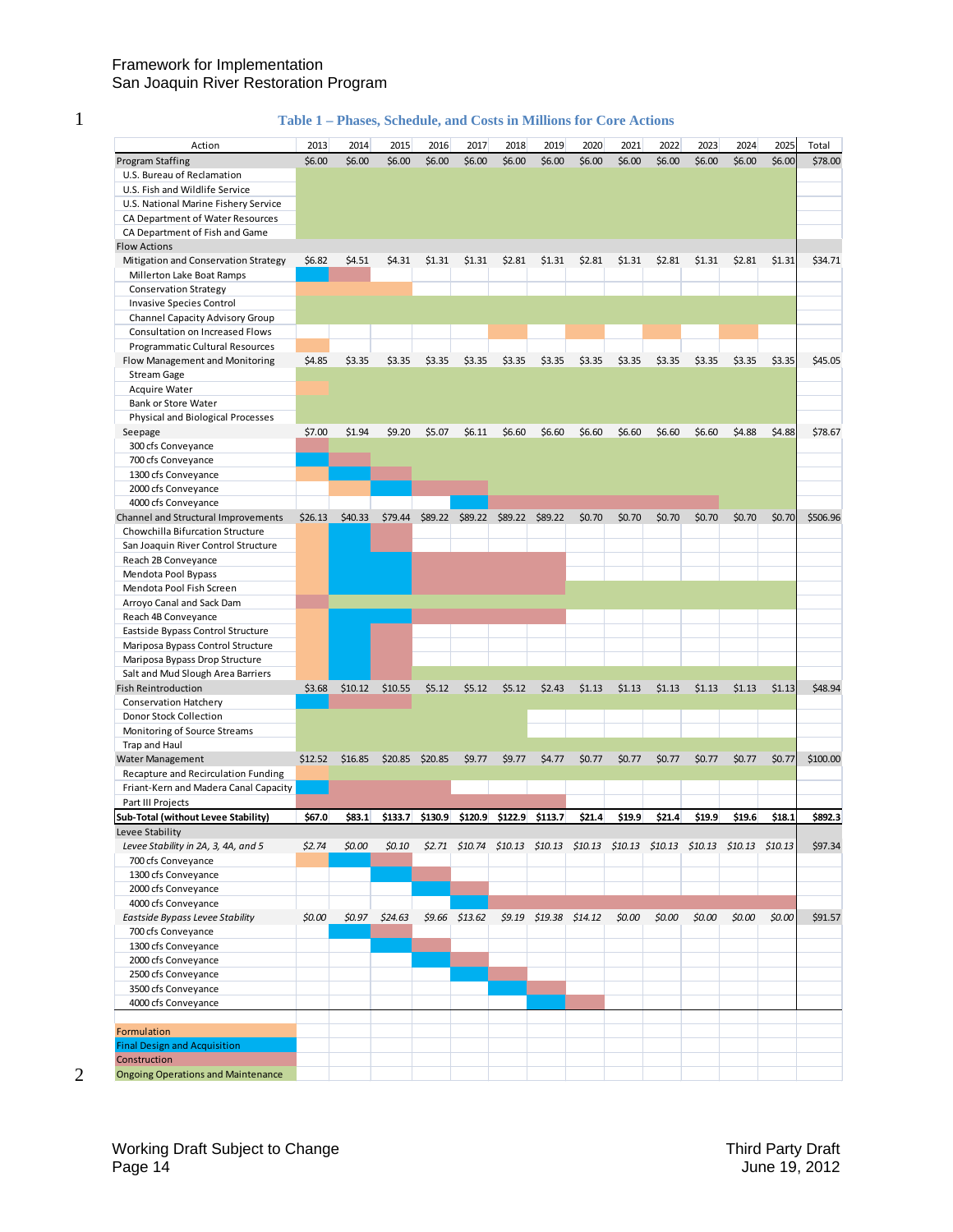# <sup>1</sup>**3.0 Funding**

2 Chapter 3 provides an estimate of the potential funding available to implement the SJRRP.

3 Funding comes from a variety of Federal and State sources. Table 2 provides the anticipated

4 funding available through fiscal year 2025. For the purpose of this analysis, available funds

5 include those authorized by Federal and State law. All funding, with the exception of \$88 million

- 6 from the San Joaquin River Restoration Fund, is subject to further appropriation.
- 

7 **Table 2 – Anticipated Total Funding Available to Implement the SJRRP through Fiscal Year 2025.** 

| <b>Funding Source</b>                                                                                                                                                                                                                                                                                                                                                                                                                                                                                                                                                                                                                                                                                                                                        | <b>Total Anticipated Funding Available</b> |  |  |  |
|--------------------------------------------------------------------------------------------------------------------------------------------------------------------------------------------------------------------------------------------------------------------------------------------------------------------------------------------------------------------------------------------------------------------------------------------------------------------------------------------------------------------------------------------------------------------------------------------------------------------------------------------------------------------------------------------------------------------------------------------------------------|--------------------------------------------|--|--|--|
| San Joaquin River Restoration Fund                                                                                                                                                                                                                                                                                                                                                                                                                                                                                                                                                                                                                                                                                                                           |                                            |  |  |  |
| Friant Capital Repayment (1)                                                                                                                                                                                                                                                                                                                                                                                                                                                                                                                                                                                                                                                                                                                                 | \$245,149,000                              |  |  |  |
| Friant Surcharge (2)                                                                                                                                                                                                                                                                                                                                                                                                                                                                                                                                                                                                                                                                                                                                         | \$89,356,000                               |  |  |  |
| Receipts from Sales of Water or Land (3)                                                                                                                                                                                                                                                                                                                                                                                                                                                                                                                                                                                                                                                                                                                     | \$21,552,000                               |  |  |  |
| Central Valley Project Restoration Fund (4)                                                                                                                                                                                                                                                                                                                                                                                                                                                                                                                                                                                                                                                                                                                  | \$45,000,000                               |  |  |  |
| New Federal Appropriations (5)                                                                                                                                                                                                                                                                                                                                                                                                                                                                                                                                                                                                                                                                                                                               | \$300,000,000                              |  |  |  |
| <b>State Bond Funds</b>                                                                                                                                                                                                                                                                                                                                                                                                                                                                                                                                                                                                                                                                                                                                      | \$200,000,000                              |  |  |  |
| <b>Total</b>                                                                                                                                                                                                                                                                                                                                                                                                                                                                                                                                                                                                                                                                                                                                                 | \$892,056,000                              |  |  |  |
| Notes: For the purposes of this analysis, funding available includes funds authorized by Federal and State law.<br>All of this funding, with the exception of \$88 million from the San Joaquin River Restoration Fund, is<br>subject to further appropriation.<br>Estimated based on capital repayment to date, negotiated repayment contacts, and anticipated repayment<br>1.<br>amounts prior to negotiated repayment contracts along with anticipated amounts from the contractors that<br>did not execute repayment contracts.<br>Assumes long-term average Class 1 and Class 2 water sales of 800,000 acre-feet. Includes actual<br>2.<br>collections from fiscal year 2010 and 2011. Future collections are estimated at \$5.6 million per year until |                                            |  |  |  |
| fiscal year 2019, when they reduce to \$3.2 million per year (surcharge rate changes from \$7/acre-foot to<br>\$4/acre-foot).<br>Assumes ramp-up of water sales over time to a long-term average of \$1.5 million collected per year.<br>3.<br>Includes actual funding provided from fiscal year 2007 to fiscal year 2011 and an anticipated \$2 million<br>4.<br>from fiscal year 2012 to 2025.                                                                                                                                                                                                                                                                                                                                                             |                                            |  |  |  |

8

9 Since implementation of the SJRRP began in 2007, some funds have been expended. Table 4

5. Includes funding provided in Section 10009(b)(1) and Section 10203(c) of Public Law 111-11.

- 10 identifies funds expended from fiscal year 2007 to fiscal year 2012 and the remaining funds
- 11 available. As shown in Table 4, an estimated \$99,283,000 will have been expended by the end of

12 fiscal year 2012. Approximately \$792,774,000 remains to implement the SJRRP through fiscal

13 year 2025.

14 The remaining funds represent a conservative value, because the assumptions for collection of

- 15 the Friant surcharge and the receipts from sales of water or land. For planning purposes,
- 16 Reclamation has assumed a long-term average Class 1 and Class 2 water sales of 800,000 acre-
- 17 feet. Historically, Class 1 and Class 2 water sales have averaged 1.2 million acre-feet. Although
- 18 the implementation of the Settlement would reduce Class 1 and Class 2 water sales, based on
- 19 historical deliveries and anticipated releases to the river under the Settlement, it is likely that
- 20 long-term average Class 1 and Class 2 water sales would be greater than 800,000 acre-feet,
- 21 resulting in additional funds collected as part of the Friant surcharge. In addition, and as
- 22 described elsewhere in this document, it is likely that the full Restoration Flows would not be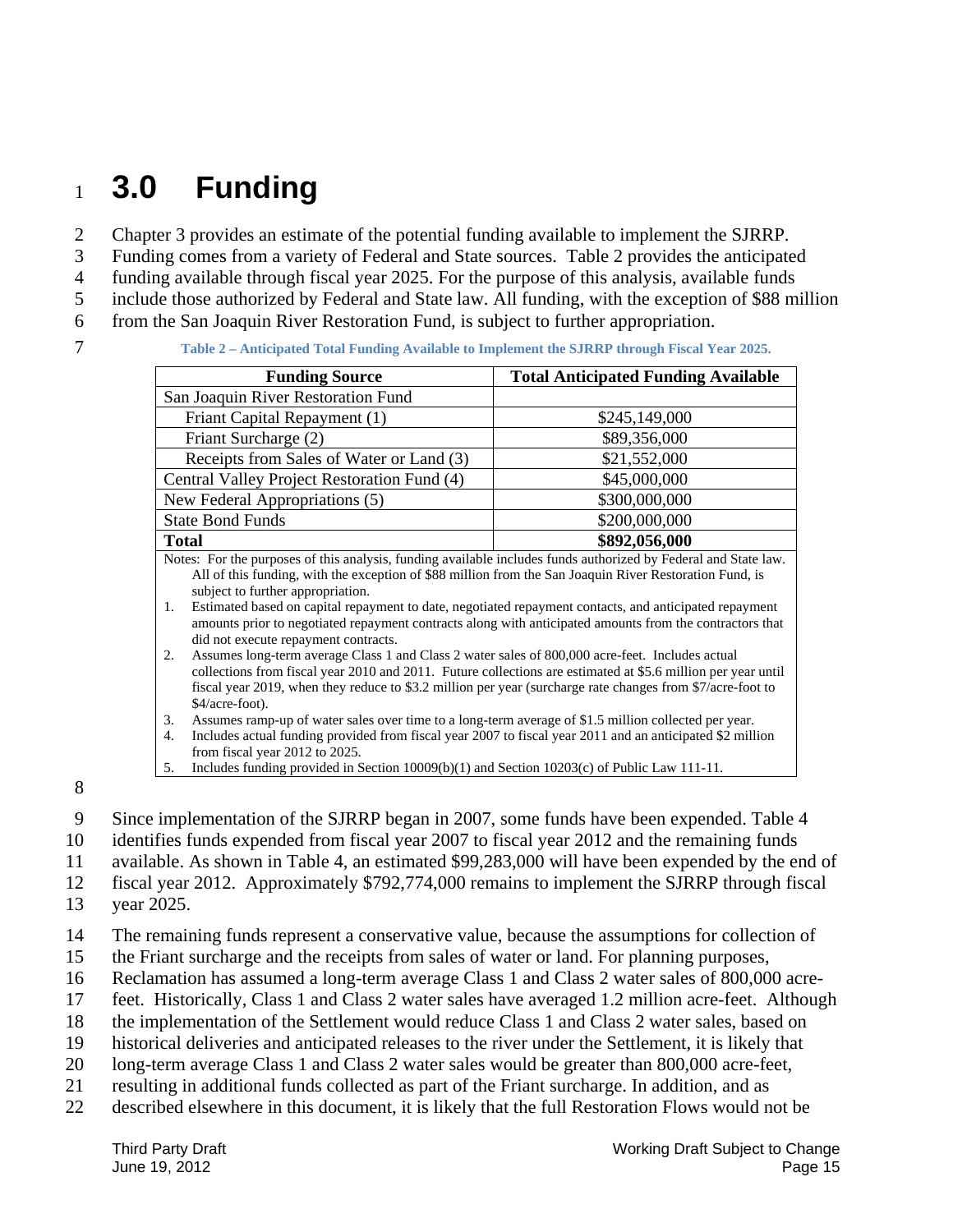1 released into the San Joaquin River for some time. Consistent with Paragraph 13(i) of the

2 Settlement and Section 10009(b)(1)(C) of PL 111-11, the Secretary, in consultation with the

3 Restoration Administrator, shall, under certain conditions, bank, store, exchange, transfer or sell

4 any unused Restoration Flows, with proceeds of such transfer or sale deposited into the San

5 Joaquin River Restoration Fund. The long-term receipts of \$1,500,000 from the sale of water or

6 land may be conservative. For these reasons, this *Framework for Implementation* is assuming

- 7 that roughly \$800 million is available to implement the SJRRP through Fiscal Year 2025.
- 8
- 9

10 **Table 3 – Funds Expended from Fiscal Year 2007 to Fiscal Year 2012 and Remaining Funds Available to Implement the SJRRP through Fiscal Year 2025** 

11

| <b>Funding Source</b>                   | <b>Total</b><br>Anticipated<br><b>Funding</b><br>Available (1) | <b>Expenditures</b><br>from Fiscal<br><b>Year 2007 to</b><br>2012(2) | <b>Remaining</b><br><b>Funding</b><br><b>Available</b> |  |
|-----------------------------------------|----------------------------------------------------------------|----------------------------------------------------------------------|--------------------------------------------------------|--|
| San Joaquin River Restoration Fund      | \$347,057,000                                                  | \$20,147,000                                                         | \$326,910,000                                          |  |
| Central Valley Project Restoration Fund | \$45,000,000                                                   | \$27,263,000                                                         | \$17,737,000                                           |  |
| New Federal Appropriations              | \$300,000,000                                                  | \$7,852,000                                                          | \$292,148,000                                          |  |
| <b>State Bond Funds</b>                 | \$200,000,000                                                  | \$44,021,000                                                         | \$155,979,000                                          |  |
| <b>Total</b>                            | \$892,057,000                                                  | \$99,283,000                                                         | \$792,774,000                                          |  |

Notes: For the purposes of this analysis, funding available includes funds authorized by Federal and State law. All of this funding, with the exception of \$88 million from the San Joaquin River Restoration Fund, is subject to further appropriation.

1. See notes in Table 1 for assumptions.

 *Joaquin River Restoration Program*. Fiscal Year 2012 expenditures are estimated. 12 2. Fiscal Year 2007 to 2011 expenditures from *Approved, Obligated and Expended Funds, Fiscal Year 2007-2011, San*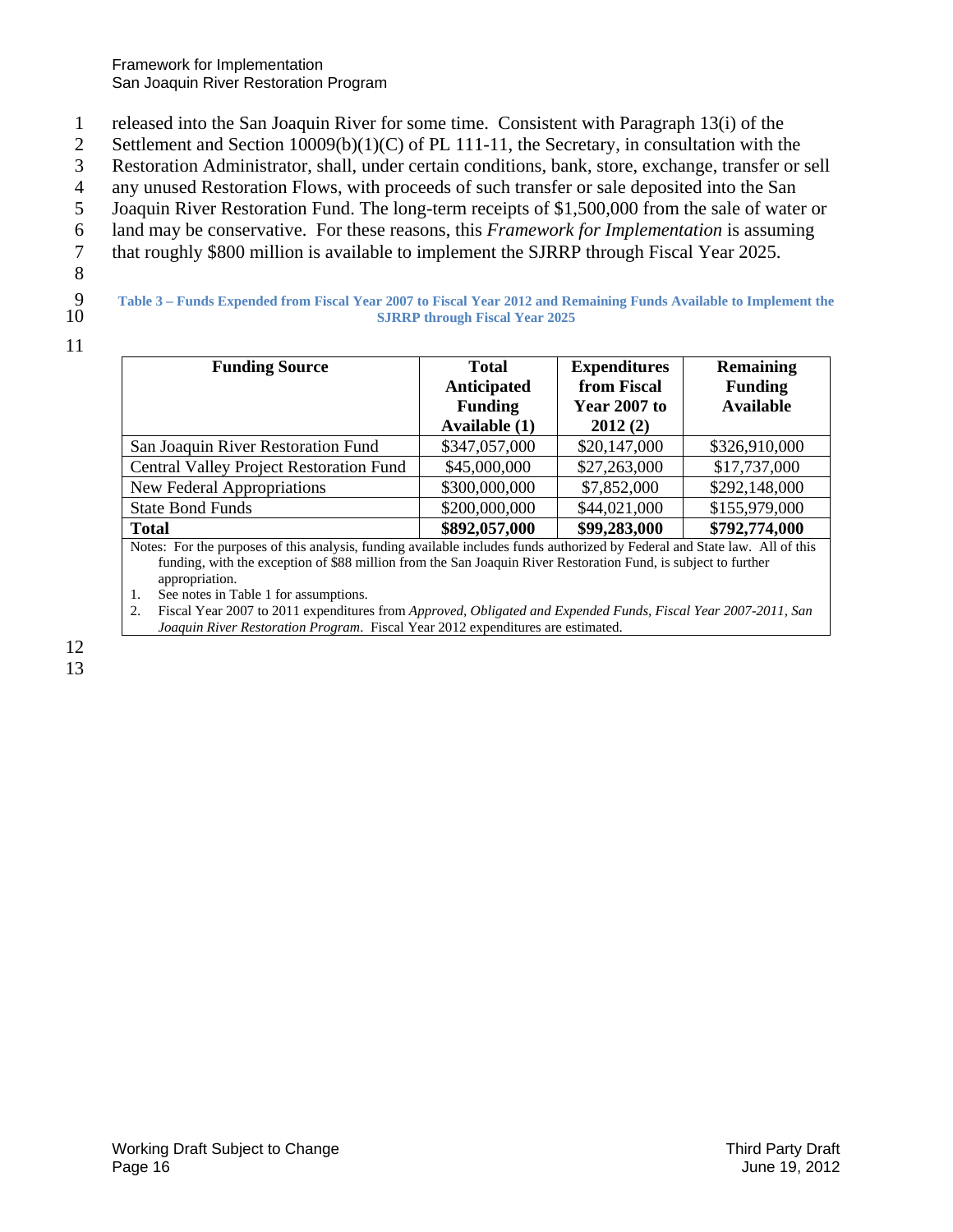## <sup>1</sup>**4.0 Channel and Structural Improvements**

5 10 2 Channel and structural improvement actions include the modifications to the river channel, 3 floodplain, and infrastructure to achieve the Restoration Goal. The Agencies developed actions 4 through the analysis undertaken for the *PEIS/R*, the site-specific projects addressing Paragraph 11(a) actions, fisheries documents and other planning efforts. Larger project activities were 6 broken down into components called options. Each option has independent functionality and 7 provides alternative approaches to achieve one or more objectives. Site-specific projects combine 8 options to achieve multiple objectives for a channel or structural improvement. The Options 9 Appendix, Themes Appendix, and Schedule Appendix provide the supporting information for the actions, costs, and schedule of the channel and structural improvements described in this 11 chapter. The Themes Appendix describes the fisheries evaluations to classify a project as core,

12 secondary, or improvement.

### 13 **4.1 Actions**

- 14 Fishery evaluations revolved around the themes of conveyance, fish passage, juvenile
- 15 entrainment and predation, false adult migration pathways, and habitat creation. Potential actions
- 16 were included in one or more themes and designated as core, secondary, or improvement based
- 17 on the necessary level of performance to achieve a viable program. Analyses of temperature
- 18 simulations indicate the need to convey at least 2,000 cfs as part of the core program. The
- 19 Agencies assumed that adult salmon will enter the flood bypasses during wet years. If the adult
- 20 salmon cannot navigate the channel and structures within the bypass in order to reach spawning
- 21 areas in Reach 1 then the bypasses to become false migration pathways.
- 22 The Agencies identified a reliable passage corridor as particularly important, since fish will need
- 23 to move down and up the system to complete their life cycle. Adult salmon must be able to
- 24 return to spawn for reintroduction to be successful. Adult passage impediments can serve as a
- 25 complete barrier that does not allow salmon to continue migrating to spawning grounds. Major
- 26 losses through juvenile entrainment can also preclude restoring salmon populations to the San 27 Joaquin River. Actions to reduce juvenile entrainment were identified as core actions, where the
- 28 Agencies expect very frequent and a high degree of juvenile loss to occur.
- 
- 29 Because of the importance placed on reliable passage and flow conveyance levels, several
- 30 channel and structural improvements have been included in the core program as described 31 below:
- 
- 35 32 Chowchilla Bifurcation Structure Passage: Construction of a fish ladder or ramp will 33 allow adult fish within the Chowchilla Bypass as a result of flood flows to return to the 34 main stem to access Reach 1. Water velocities at the existing structure are expected to exceed fish passage criteria during flood flows, which would create an impediment to 36 adult fish passage.
- 37 San Joaquin River Control Structure Passage: This would include the construction of a 38 fish ladder or ramp on the existing structure or the replacement of the structure as part of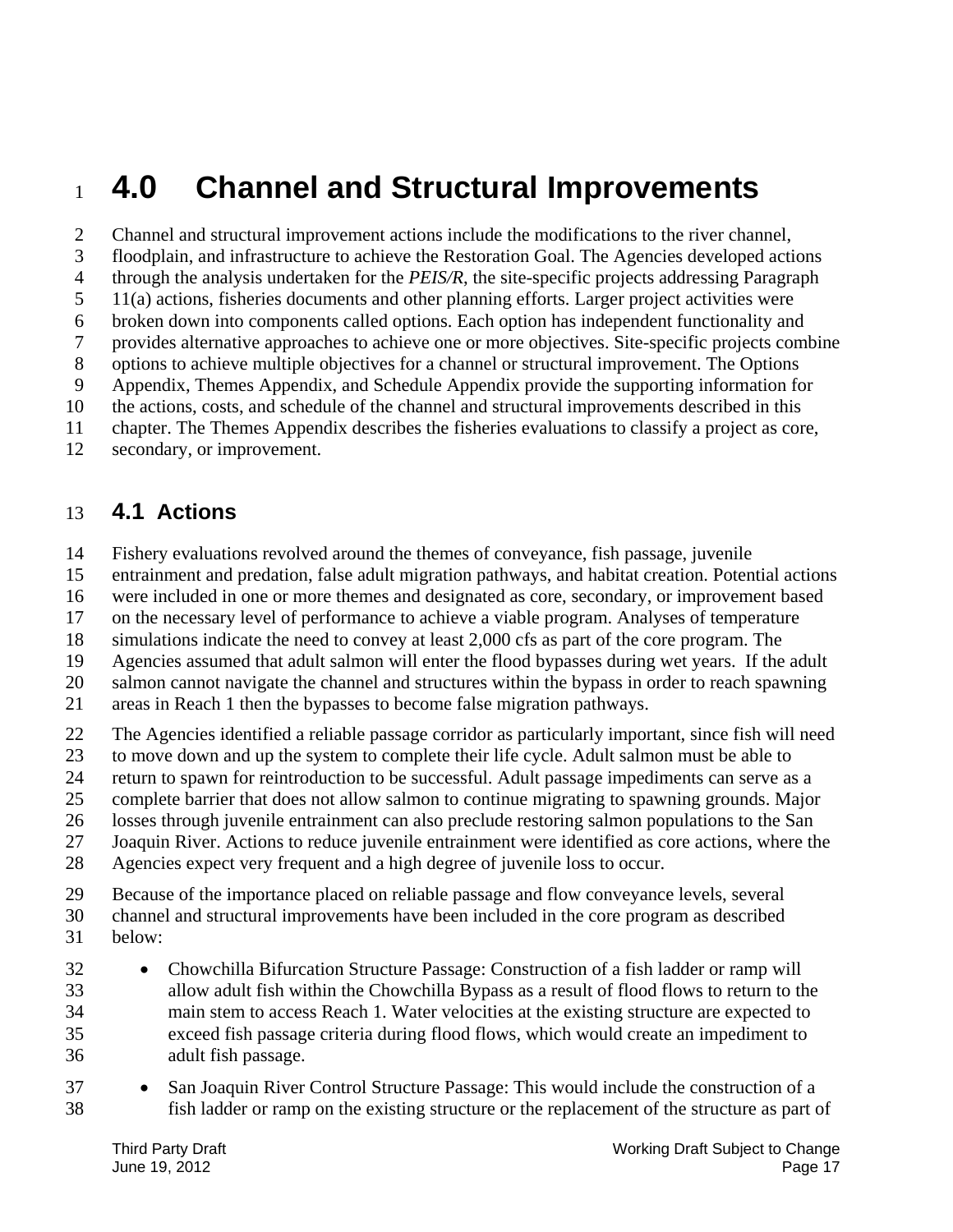- 1 water supply facilities for Mendota Pool. Hydraulic analysis indicates that water 2 velocities during flood flows would exceed criteria for adult Chinook salmon passage at 3 the existing structure.
- 4 Reach 2B Channel Capacity Improvements: This would include construction of levees 5 for 4,500 cfs capacity without engineering floodplain habitat through grading or planting 6 of vegetation. Temperature criteria identified conveyance of 2,000 cfs as a core action. 7 Although the construction of the Mendota Pool Bypass may accomplish non-damaging 8 conveyance near 2,000 cfs, the Agencies included this as a core action to meet the 9 requirements in Paragraph 11(a) of the Settlement.
- 10 Mendota Pool Bypass: This would include construction of a bypass channel around 11 Mendota Pool or building a dam in the Fresno Slough and related water supply 12 infrastructure. Evaluations of expected diversion rates and field studies on fish survival 13 identified Mendota Pool as a potential major source of juvenile salmon loss through 14 entrainment into water diversions in most years. Directing fish around the Mendota Pool 15 or moving the Mendota Pool into Fresno Slough would resolve this concern.
- 16 Arroyo Canal Screening and Sack Dam Passage: This would include construction of a 17 fish screen on the Arroyo Canal and passage facilities at Sack Dam. Arroyo Canal was 18 identified as very likely to entrain a large proportion of juvenile salmon. Screening the 19 canal would avoid this loss. Sack Dam has been identified as a passage impediment for 20 adult salmon of sufficient magnitude to warrant classification as a core need when the 21 boards are in place. In the spring, the drop height would impede upstream passage.
- 22 
Reach 4B, Eastside Bypass, and Mariposa Bypass Conveyance: This would include 23 construction of flow routing facilities at the Sand Slough Control Structure, levee 24 construction or repair, low-flow channel excavation, and transportation crossing 25 improvements in either the old river channel or the flood bypass system. A series of 26 channel capacity constraints in these areas prevent the conveyance of 4,000 cfs.
- 27 **Eastside Bypass Control Structure Passage: This would include construction of a fish** 28 ladder or ramp. Excessive velocities at the existing structure during flood flows exceed 29 the fish passage criteria of 5 feet per second (fps) and impede adult upstream migration.
- 30 Mariposa Bypass Control Structure Passage: This would include construction of passage 31 in coordination with a drop structure and low-flow channel modifications. Excessive 32 velocities at the existing structure exceed fish passage criteria maximums and would 33 impede upstream adult migration.
- 34 Mariposa Bypass Drop Structure Passage: This would include construction of passage in 35 coordination with a control structure and low-flow channel modifications. This drop 36 structure is an adult passage impediment at all flow levels. Modification or removal 37 would allow fish to pass.
- 38 Excessive mortality of juvenile salmon, false migration paths for adults, and lack of habitat can
- 39 reduce the effectiveness of salmon reintroduction. Actions designated as secondary based on the
- 40 degree of expected impairment and certainty of impacts or benefits on the reintroduction
- 41 program include: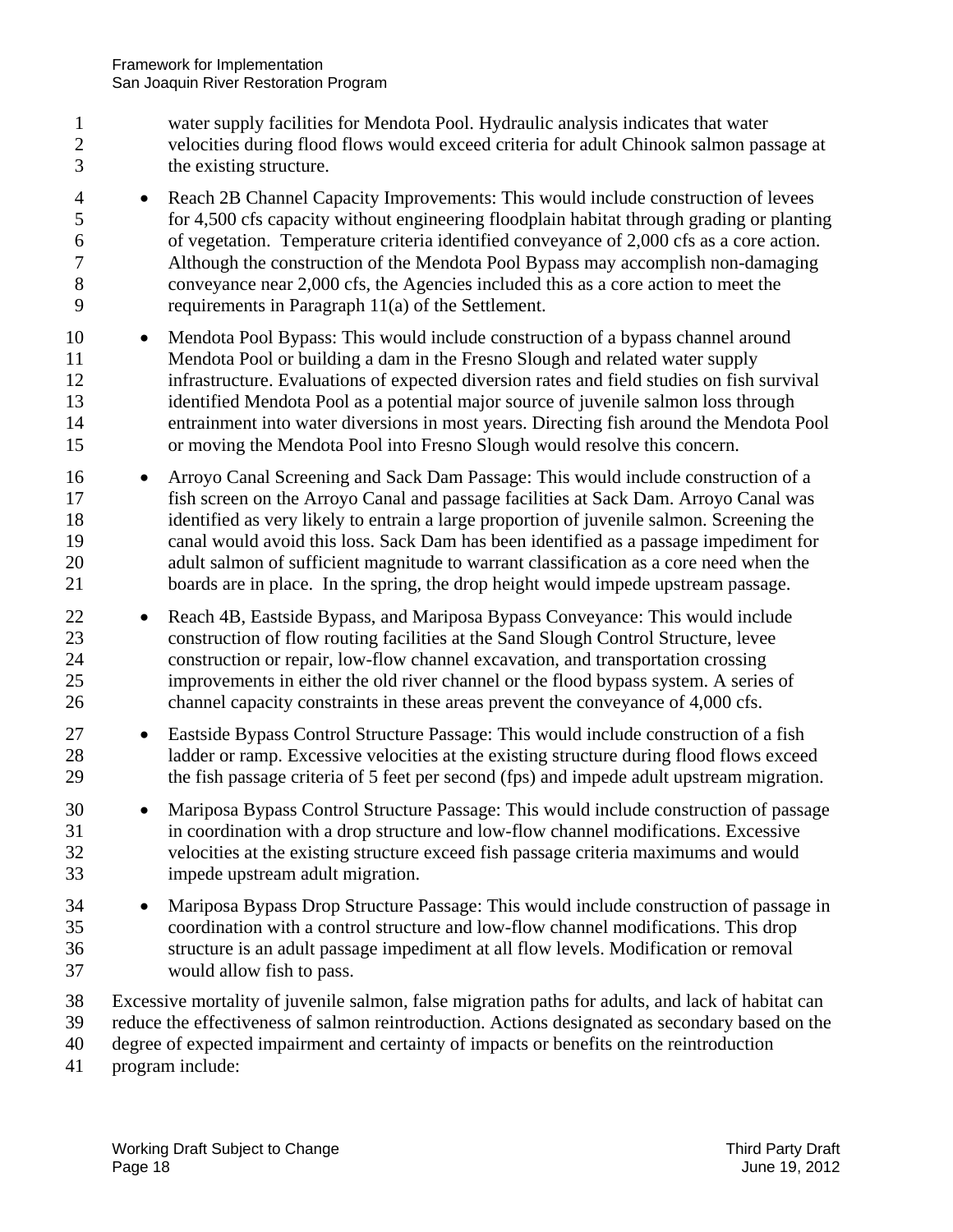- 1 Conveyance Improvements: Seepage and levee stability projects to increase to convey 2 flows above up to 4,500 cfs would provide temperature benefits and potentially greater 3 wetted areas for juvenile habitat.
- 5 4 Floodplain Improvements (Grading and Vegetation): Floodplain grading and vegetation actions would jumpstart the productive potential of flood plain habitat for juvenile 6 salmon. The core conveyance actions described above assume minimal or no actions to 7 plant and grade in the floodplain areas.
- 10 8 • Spawning Habitat Augmentation: Surveys within the Restoration Area identified quality 9 spawning gravel in the upper reaches, but some degree of gravel augmentation may be necessary to support reintroduction objectives.
- juvenile salmon survival in these pits will advise future actions. 15 11 • Gravel Pit Filling and Isolation: The gravel pits within the Restoration Area have been 12 identified as potential contributors to juvenile salmon loss. The gravel pits provide habitat 13 for predatory fish, and the slow current through these pools can expose juvenile salmon 14 to high predation mortality. The program's current study on predator populations and
- 20 16 San Mateo Road Crossing: The San Mateo Avenue road crossing was identified as a 17 potential adult migration impediment, but the significance of this barrier for adult passage 18 is uncertain. At high flows, adult passage is not expected to be impaired, but monitoring 19 should be implemented to determine the degree to which the crossing would delay or impede passage.
- 25 21 • Chowchilla Bypass Passage at Crossings Avenue 18  $\frac{1}{2}$  and Avenue 21: Fish are expected 22 to migrate up the Chowchilla Bypass during flood flows and may encounter these 23 crossings. Hydraulic analysis indicates a high elevation drop at each one. Modification 24 of these crossings would increase our confidence in fish migration within the Chowchilla Bypass and their return to the main stem under flood conditions.
- 26 Eastside Bypass Passage at Crossings and Structures:
- 27 o Dan McNamara Road: This road crossing could potentially have an impact on 28 adult migration, but it is not believed to completely impede upstream passage.
- 29 o Merced National Wildlife Refuge Weirs: The Merced Refuge weir can present a vertical drop barrier for upstream migrating salmon under low to moderate flow 31 conditions. This barrier is expected to be more of a passage impediment for fall-32 run Chinook, because they migrate at lower flows than spring-run Chinook in 33 most years. Operation of the weir, such as removing the flashboards, may resolve 34 this impediment.
- 35 40 • Salt and Mud Slough Barriers: Salt and Mud sloughs represent potential false migration 36 pathways for adult salmon. The amount of water coming out of these sloughs, along with 37 past observations of fall-run Chinook straying into Mud and Salt slough, suggest that a 38 high percentage of migrating salmon could be attracted into them. The percentage of 39 adult fish that would stray into these sloughs, and the fate of those that do, is not known; but there is potential for major losses. Barriers would prevent fish from entering these 41 sloughs and potential loss of fish would be avoided.
- 42 Actions identified as potential improvements include: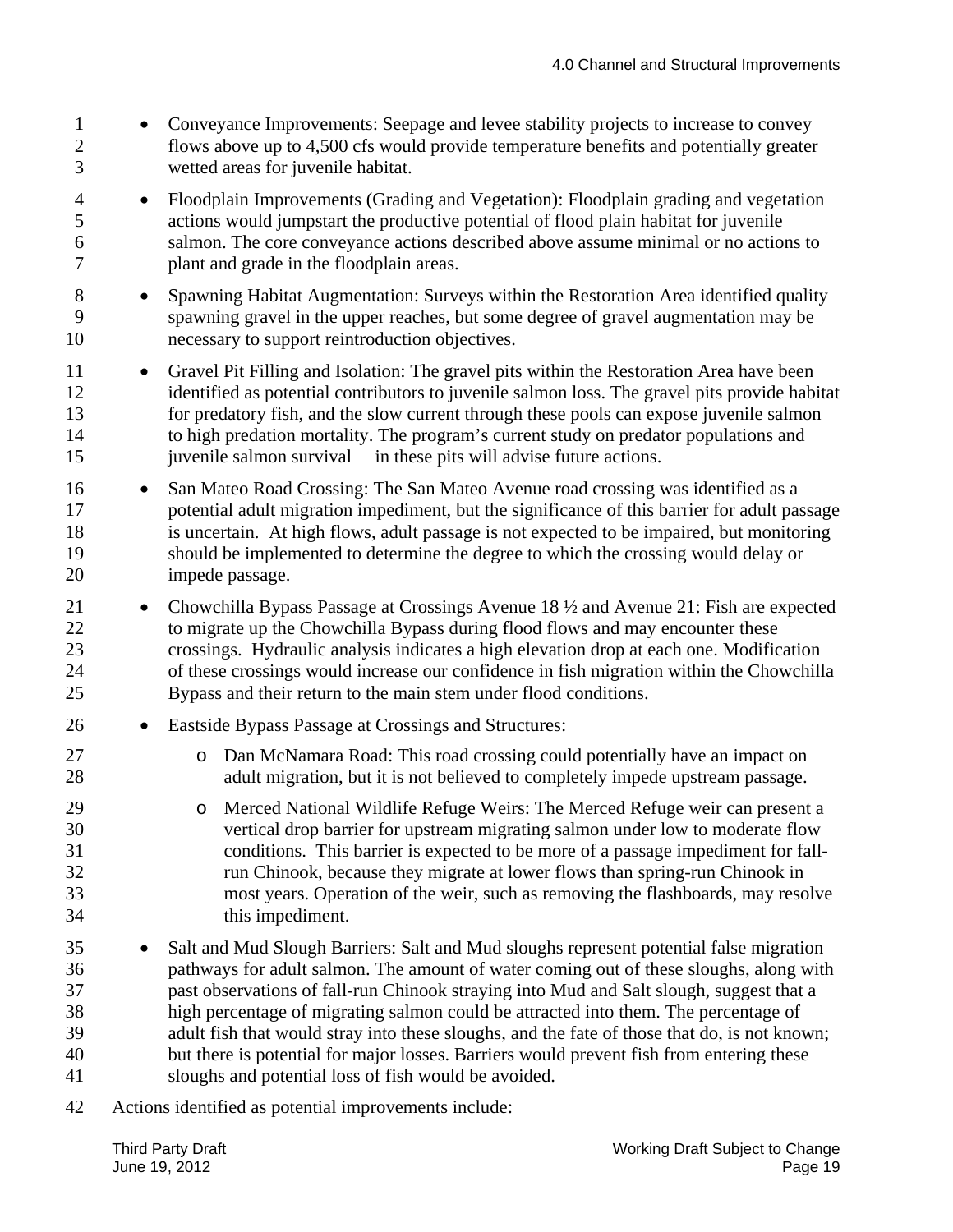Framework for Implementation San Joaquin River Restoration Program

- 1 Screening of Riparian Holding Contract Diversions (Reach 1)
- 2 Lone Willow Slough Screening (Reach 2B)
- 3 King's River Fish Barrier (Reach 2B)
- 4 Fresno River, Ash and Berenda Slough False Migration Barriers (Chowchilla Bypass)
- 5 Washington Avenue Bridge Replacement (Reach 4B)
- 6 Turner Island Road Bridge Replacement (Reach 4B)
- 7 El Nido Road Crossing Passage (Eastside Bypass)
- 8 Chamberlain Road Crossing (Eastside Bypass)
- 9 Mariposa Bypass Road Crossing (Bypass)
- 10 • Newman Wasteway Barrier (Reach 5)
- 11 Other Barriers (Reach 5)
- 12 These actions are described in more detail in the Options Appendix.

### 13 **4.2 Schedule**

- 14 Schedules include the necessary environmental compliance, final design, design data collection,
- 15 bidding, and construction. For actions with environmental compliance currently underway, the
- 16 schedule uses the estimated date for the Record of Decision. The *Reclamation Final Design*
- 17 *Manual* includes a 3-year timeframe for design, data collection, and development of bid
- 18 packages for acquisition. Construction schedule estimates use the longer of timeframes where
- 19 alternatives exist. The estimated schedules for core actions are provided below.
- 20 Chowchilla Bifurcation Structure Passage
- 21 o NEPA/CEQA compliance begins in 2014
- 22 o Final Design begins in 2014
- 23 o Construction begins in 2015
- 24 o Operational begins in 2016
- 25 • San Joaquin River Control Structure Passage
- 26 o NEPA/CEQA: to be completed 2013 as part of the Mendota Pool Bypass and 27 Reach 2B Channel Capacity Improvements Site-Specific Project.
- 28 o Final Design begins in 2014
- 29 o Construction begins in 2015
- 30 o Operational beginning in 2016
- 31 Reach 2B Channel Capacity Improvements
- 32 o NEPA/CEQA: to be completed 2013 as part of the Mendota Pool Bypass and 33 Reach 2B Channel Capacity Improvements Site-Specific Project.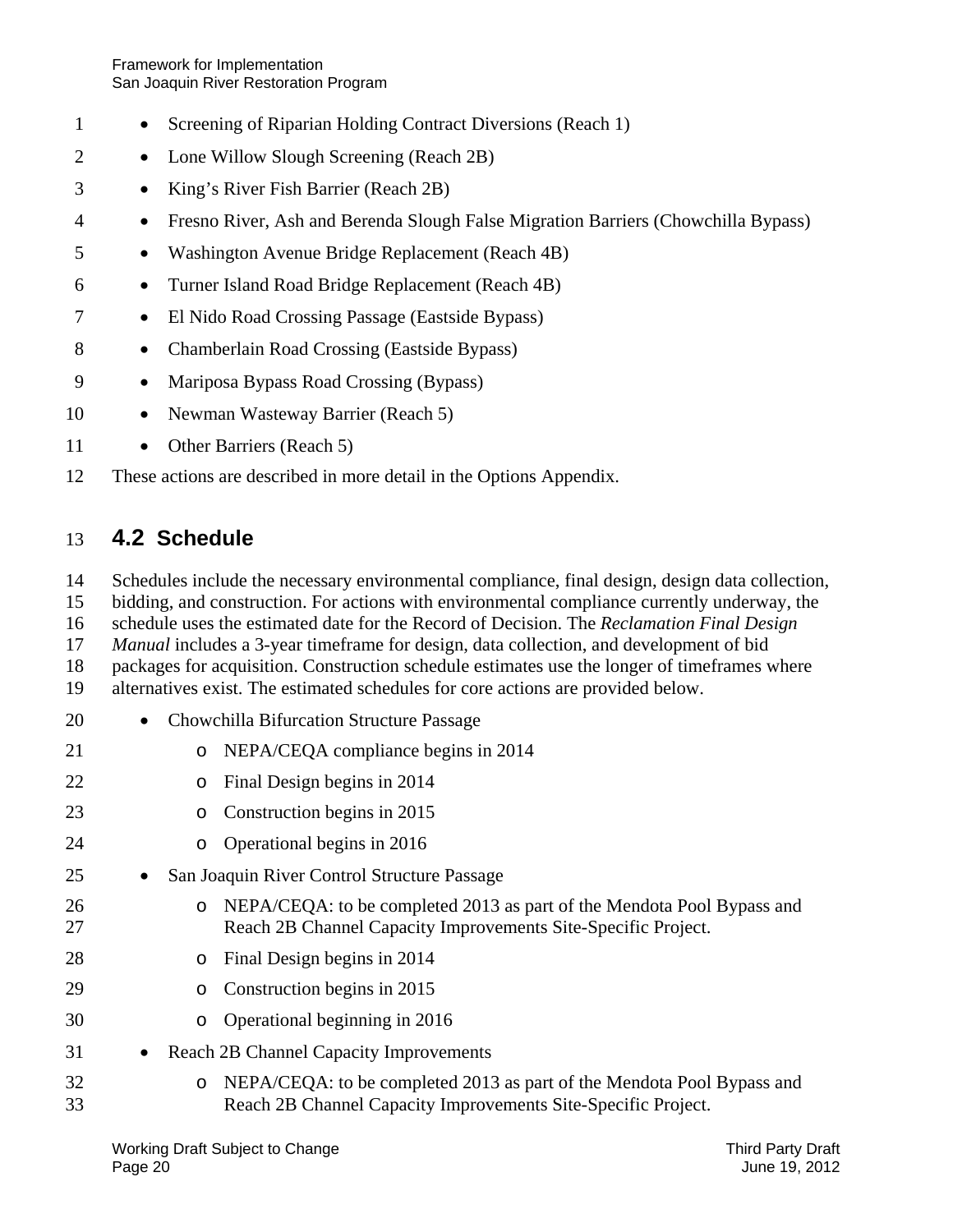| 1        | $\circ$ | Final Design begins in 2014                                                                                                                          |
|----------|---------|------------------------------------------------------------------------------------------------------------------------------------------------------|
| 2        | O       | Construction begins in 2016                                                                                                                          |
| 3        | O       | Operational begins in 2020                                                                                                                           |
| 4        |         | Mendota Pool Bypass                                                                                                                                  |
| 5<br>6   | $\circ$ | NEPA/CEQA: to be completed 2013 as part of the Mendota Pool Bypass and<br>Reach 2B Channel Capacity Improvements Site-Specific Project.              |
| 7        | O       | Final Design begins in 2014                                                                                                                          |
| 8        | O       | Construction begins in 2016                                                                                                                          |
| 9        | O       | Operational begins in 2020                                                                                                                           |
| 10       |         | Arroyo Canal Screening and Sack Dam Passage                                                                                                          |
| 11<br>12 | $\circ$ | NEPA/CEQA: to be completed 2012 as part of the Arroyo Canal and Sack Dam<br>Site-Specific Project                                                    |
| 13       | O       | Final Design begins in 2012                                                                                                                          |
| 14       | O       | Construction begins in 2013                                                                                                                          |
| 15       | O       | Operational begins in 2015                                                                                                                           |
| 16       |         | Reach 4B, Eastside Bypass, and Mariposa Bypass Conveyance                                                                                            |
| 17<br>18 | $\circ$ | NEPA/CEQA: to be completed 2013 as part of the Reach 4B, Eastside Bypass,<br>and Mariposa Bypass Channel Capacity Improvements Site-Specific Project |
| 19       | O       | Final Design begins in 2014                                                                                                                          |
| 20       | O       | Construction begins in 2016                                                                                                                          |
| 21       | O       | Operational begins in 2020                                                                                                                           |
| 22       |         | Eastside Bypass Control Structure Passage                                                                                                            |
| 23<br>24 | $\circ$ | NEPA/CEQA: to be completed 2013 as part of the Reach 4B, Eastside Bypass,<br>and Mariposa Bypass Channel Capacity Improvements Site-Specific Project |
| 25       | O       | Final Design begins in 2014                                                                                                                          |
| 26       | O       | Construction begins in 2015                                                                                                                          |
| 27       | O       | Operational begins in 2016                                                                                                                           |
| 28       |         | Mariposa Bypass Control Structure Passage                                                                                                            |
| 29<br>30 | O       | NEPA/CEQA: to be completed 2013 as part of the Reach 4B, Eastside Bypass,<br>and Mariposa Bypass Channel Capacity Improvements Site-Specific Project |
| 31       | O       | Final Design begins in 2014                                                                                                                          |
| 32       | O       | Construction begins in 2015                                                                                                                          |
| 33       | $\circ$ | Operational begins in 2016                                                                                                                           |
| 34       |         | Mariposa Bypass Drop Structure Passage                                                                                                               |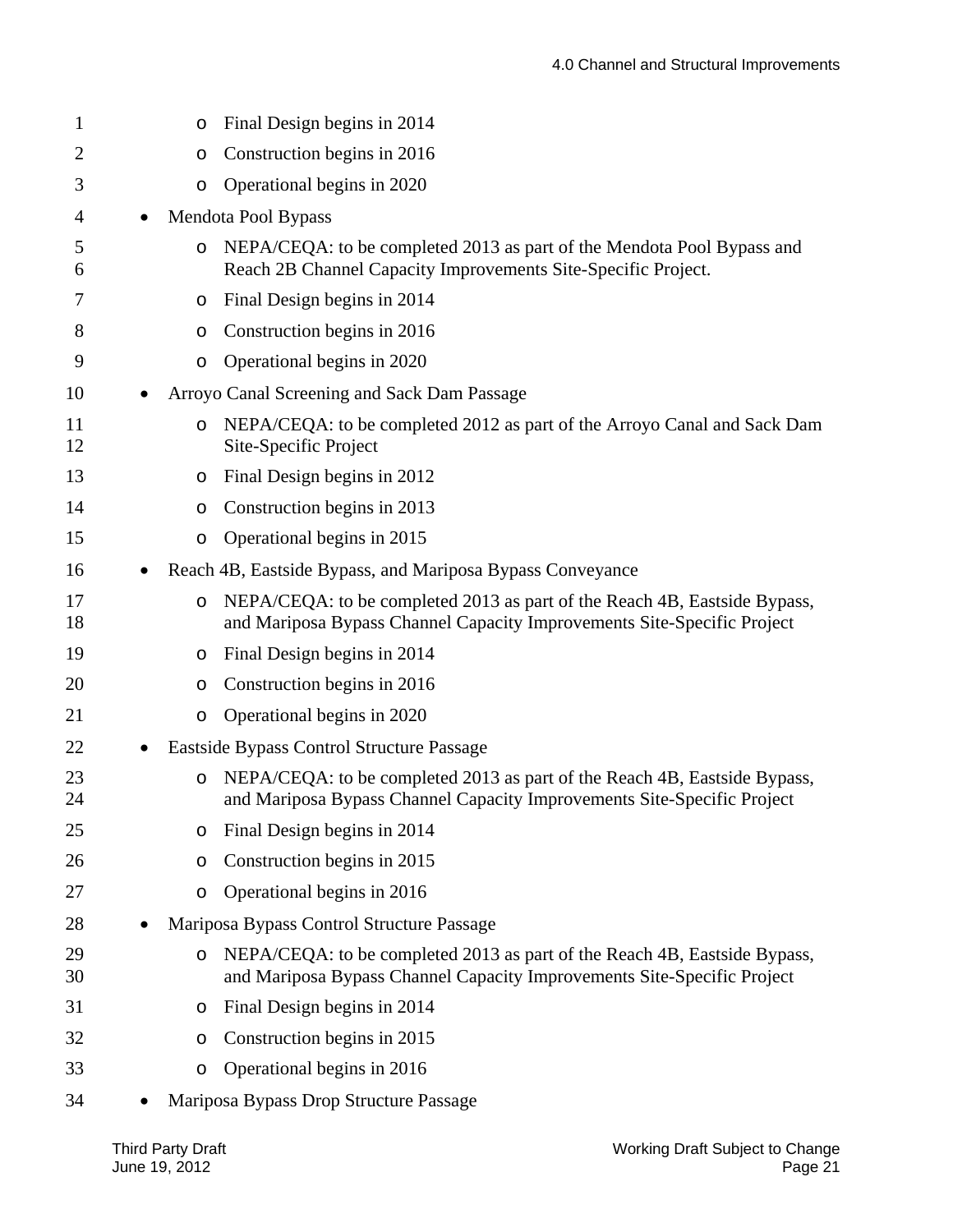- 1 o NEPA/CEQA: to be completed 2013 as part of the Reach 4B, Eastside Bypass, 2 and Mariposa Bypass Channel Capacity Improvements Site-Specific Project
- 3 o Final Design begins in 2014
- 4 o Construction begins in 2015
	- o Operational begins in 2016
- 6 The implementation of secondary actions will be prioritized based upon the collection and

7 analysis of additional data. Secondary actions will generally lag behind core actions, but some

8 secondary actions may occur concurrently with core actions. Some secondary actions are

- 9 addressed as part of existing site-specific studies. Other secondary actions will require additional
- 10 study, formulation, and environmental compliance.
- 11 The implementation of improvement actions depends upon the collection of additional data and
- 12 analysis to prioritize actions. Improvement actions will generally occur after secondary actions.

### 13 **4.3 Costs**

5

14 Costs are based on pre-appraisal and appraisal levels of detail. Appraisal level costs include

15 assumptions on the necessary size and scope of engineering efforts, because detailed site-specific

16 information on the actual material properties and conditions present at the project site are not

17 available. The cost estimates include contingencies to address potential changes in the

18 assumptions as additional information becomes available. These contingencies create an upper

19 bound on cost estimates. Planning contingencies used by Reclamation and DWR include:

- 20 • Mobilization  $(5\%)$  – level of effort on the site before work begins
- 21 Design Contingency (15%) additional construction elements not explicitly listed on the 22 design sheet at this level of detail
- 23 **•** Contingencies  $(25%)$  unforeseeable changes that may increase costs
- 25 24 • Non-Contract Costs (35%) – costs not directly associated with construction of the project including staffing, right-of-way, environmental compliance, site studies, and similar 26 activities

27 Final design work varies depending upon the size and complexity of a project. The following

28 assumptions were used in costing design and data collection efforts that are necessary to bring 29 projects to bidding and award:

- 30  $\bullet$  Design Work – 1% of appraisal level construction estimate
- 31 **•** Data Collection 4% of appraisal level construction estimate

32 The selection of alternatives for the Mendota Pool Bypass and the conveyance of flows through

33 Reach 4B or the Eastside Bypass and the Mariposa Bypass substantially vary the overall cost of

34 the core program. Alignment 4 for Reach 2B and Alignment C for Reach 4B provide an upper

35 bound as representative costs for levee construction and land acquisition. The Options Appendix

- 36 lists costs for alternative approaches. Costs do not include floodplain grading or planting. Costs
- 37 for core channel and structural improvement actions must combine alternatives from each of the 38 first-level bullets. Sub-level bullets provide the breakdown.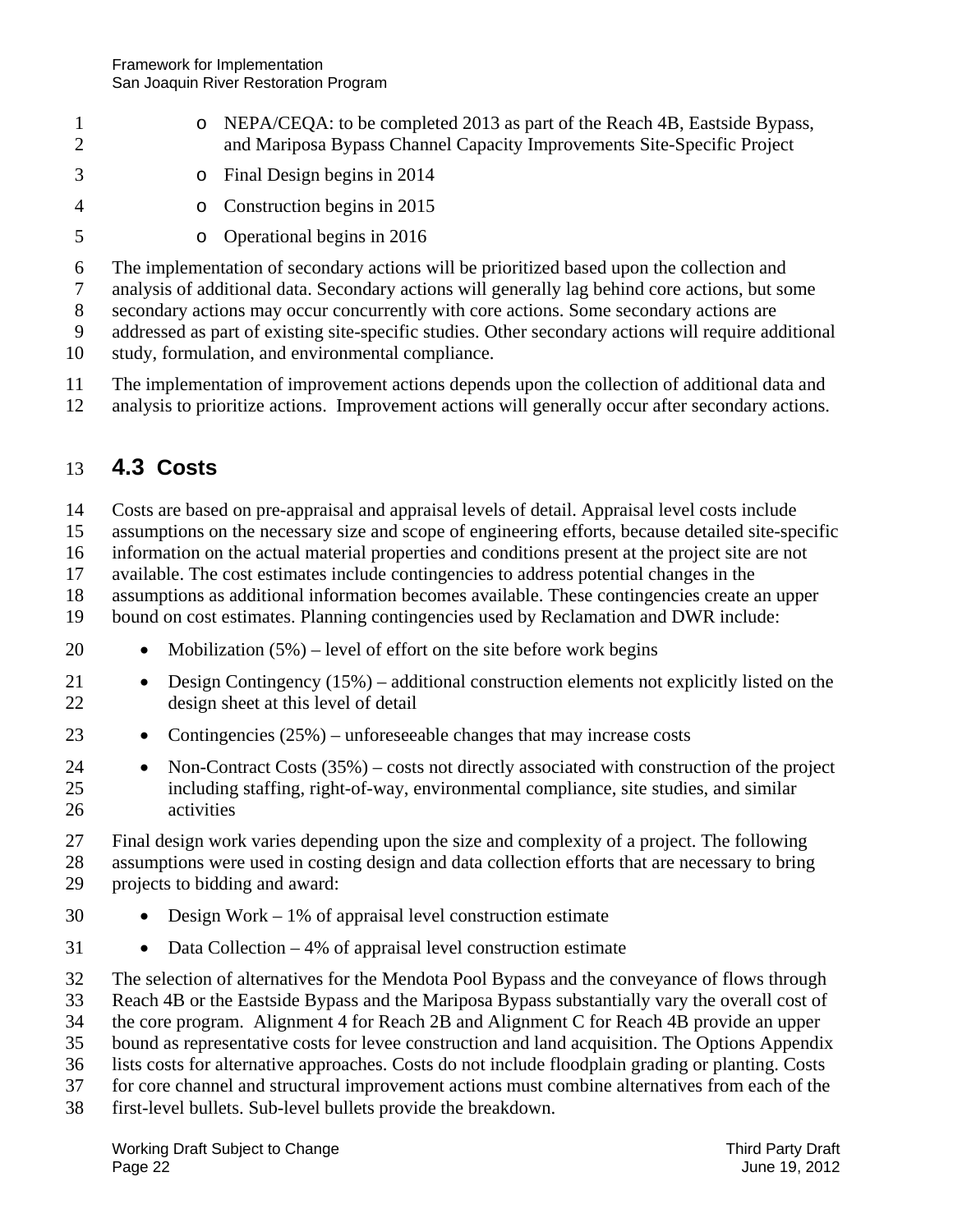| 1        |   | Chowchilla Bifurcation Structure: \$8 million                                                                                                              |
|----------|---|------------------------------------------------------------------------------------------------------------------------------------------------------------|
| 2<br>3   |   | NEPA/CEQA: \$0.5 million (approximated because NEPA/CEQA has not been<br>O<br>initiated)                                                                   |
| 4        |   | Final Design: \$0.37 million<br>O                                                                                                                          |
| 5        |   | Land Acquisition: minimal<br>O                                                                                                                             |
| 6<br>7   |   | Construction: \$7.30 million, pre-appraisal based on San Joaquin River Control<br>O<br>Structure estimates                                                 |
| 8<br>9   |   | San Joaquin River Control Structure Passage: \$8 to \$24 million depending upon the<br>Mendota Pool Bypass alternative (see below).                        |
| 10<br>11 | ٠ | Reach 2B Conveyance: \$121 million, based on Alignment 4 for a upper bound on land<br>acquisition                                                          |
| 12       |   | Final Design: \$5.76 million, 5% for design work and data collection<br>O                                                                                  |
| 13       |   | Land Acquisition: \$27 million<br>O                                                                                                                        |
| 14<br>15 |   | Construction: \$88.11 million including relocations, levee construction, partial<br>O<br>removal of existing levees, and riprap bank protection on bend 10 |
| 16       |   | Mendota Pool Bypass: varies based on alternative selected                                                                                                  |
| 17       |   | Compact Bypass Alignment: \$174 million<br>O                                                                                                               |
| 18       |   | San Joaquin River Control Structure Fish Ladder: \$7.7 million<br>$\blacksquare$                                                                           |
| 19<br>20 |   | Final Design: \$0.37 million, 5% for design work and data<br>collection                                                                                    |
| 21       |   | Construction: \$7.3 million, based on a left bank fish ladder                                                                                              |
| 22       |   | Bypass Channel: \$167 million<br>ш                                                                                                                         |
| 23       |   | Final Design: \$7.9 million, 5% for design work and data collection                                                                                        |
| 24<br>25 |   | Land Acquisition: \$6.7 million for the bypass footprint and<br>alignment 5 extension levees                                                               |
| 26       |   | Bypass Channel Control Structure and Fish Ladder: \$15.7 million                                                                                           |
| 27       |   | <b>Bypass Channel Excavation and Levees</b>                                                                                                                |
| 28       |   | Bypass Levees: \$15 million<br>$\circ$                                                                                                                     |
| 29       |   | Channel Excavation: \$31 million<br>$\circ$                                                                                                                |
| 30<br>31 |   | Extension Levees: \$35.22 million including relocations and<br>$\circ$<br>levee construction                                                               |
| 32       |   | Mendota Pool Control Structure: \$10.5 million                                                                                                             |
| 33       |   | Mendota Pool Fish Screen: \$27 million                                                                                                                     |
| 34       |   | Columbia Canal Siphon: \$17.5 million                                                                                                                      |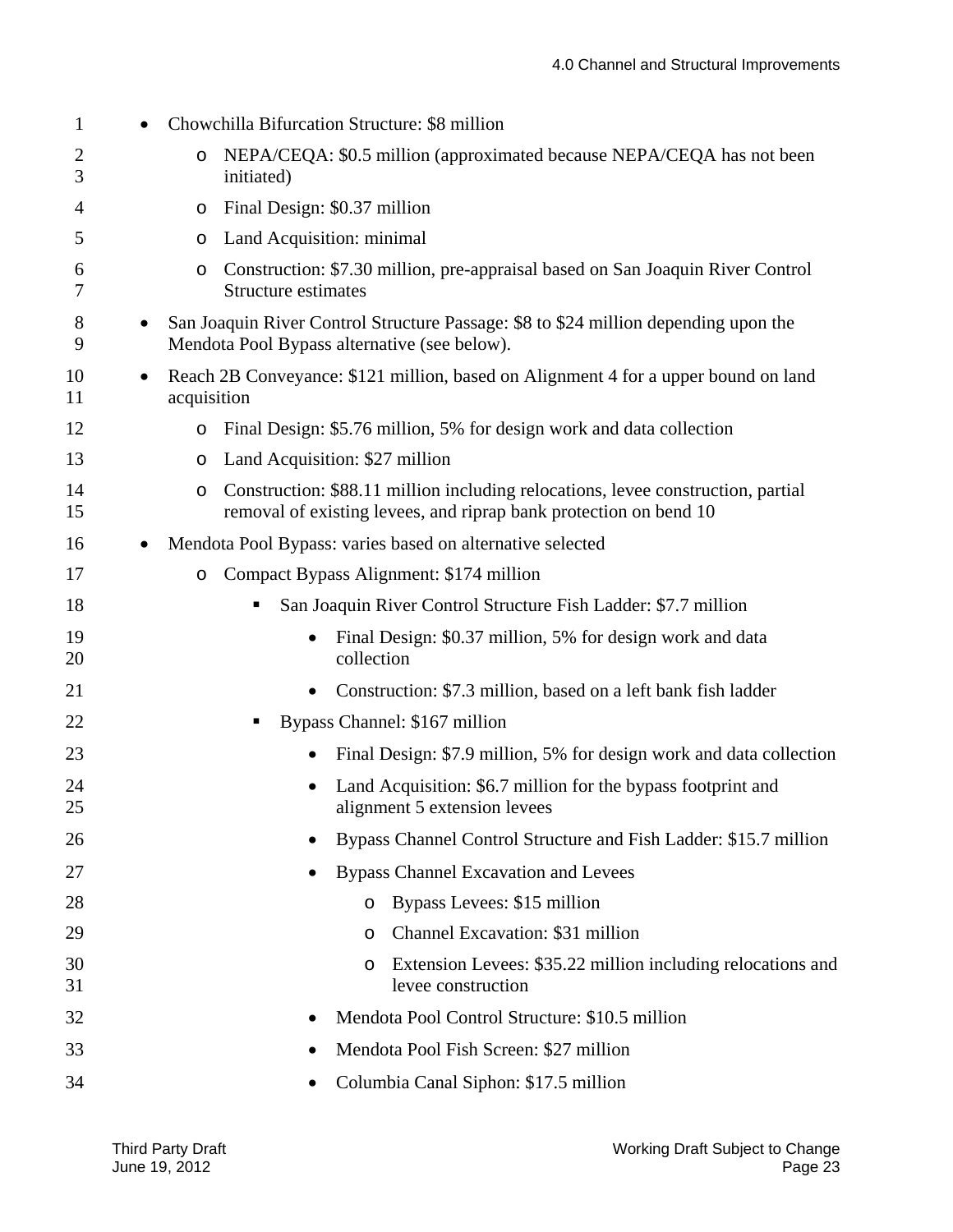| 1        | Fresno Slough Dam Reforming the Pool: \$209 million<br>O                                                               |
|----------|------------------------------------------------------------------------------------------------------------------------|
| 2        | San Joaquin River Control Structure Fish Ladder: \$7.7 million                                                         |
| 3<br>4   | Final Design: \$0.37 million, 5% for design work and data<br>$\bullet$<br>collection                                   |
| 5        | Construction: \$7.3 million, based on a left bank fish ladder<br>$\bullet$                                             |
| 6        | Fresno Slough Dam: \$201 million<br>п                                                                                  |
| 7        | Final Design: \$9.57 million<br>$\bullet$                                                                              |
| 8<br>9   | Land Acquisition: \$5.8 million based on alignment 5 extension<br>$\bullet$<br>levees and short canal land acquisition |
| 10       | Fresno Slough Dam: \$51 million<br>$\bullet$                                                                           |
| 11       | Mendota Dam Fish Ladder: \$3.1 million for Ladder 2                                                                    |
| 12<br>13 | Extension Levees: \$40.0 million including relocations and levee<br>$\bullet$<br>construction                          |
| 14       | Main and Helm Canal Relocations: \$8.9 million                                                                         |
| 15       | Mendota Pool Short Canal and Control Structure: \$13.6 million                                                         |
| 16       | Mendota Pool Fish Screen: \$41 million                                                                                 |
| 17       | Columbia Canal Siphon: \$28 million<br>$\bullet$                                                                       |
| 18       | Fresno Slough Dam with an Upstream Diversion Structure: \$259 million<br>$\circ$                                       |
| 19       | San Joaquin River Control Structure and Fish Ladder: \$23.5 million                                                    |
| 20<br>21 | Final Design: \$1.12 million, 5% for design work and data<br>$\bullet$<br>collection                                   |
| 22       | Construction: \$22.4 million<br>$\bullet$                                                                              |
| 23       | Fresno Slough Dam: \$235.3 million                                                                                     |
| 24       | Final Design: \$11.21 million                                                                                          |
| 25       | Land Acquisition: \$1.1 million for the concrete lined south canal<br>٠                                                |
| 26       | Fresno Slough Dam: \$51 million<br>$\bullet$                                                                           |
| 27       | Mendota Dam Fish Ladder: \$3.1 million for Ladder 2<br>$\bullet$                                                       |
| 28<br>29 | Extension Levees: \$40.0 million including relocations and levee<br>$\bullet$<br>construction                          |
| 30       | Main and Helm Canal Relocations: \$8.9 million<br>$\bullet$                                                            |
| 31<br>32 | Mendota Pool Canal and Control Structure: \$70.04 million based<br>on a concrete canal south alignment                 |
| 33       | Mendota Pool Fish Screen: \$22 million                                                                                 |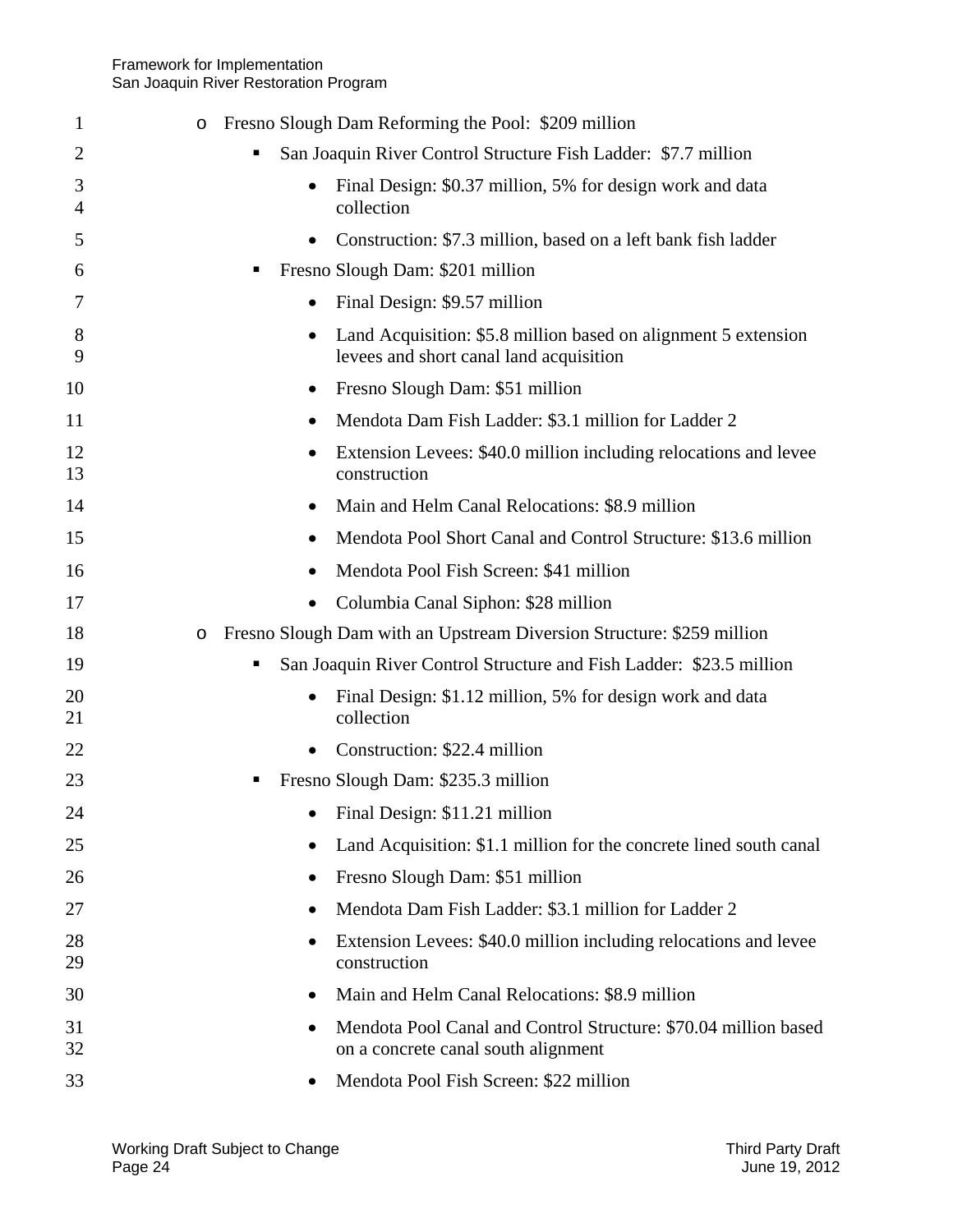| $\mathbf{1}$         | Columbia Canal Siphon: \$28 million                                                                                                                                                                                                                             |
|----------------------|-----------------------------------------------------------------------------------------------------------------------------------------------------------------------------------------------------------------------------------------------------------------|
| 2                    | Arroyo Canal Screening and Sack Dam Passage: \$25 million, based on 30% designs<br>$\bullet$                                                                                                                                                                    |
| 3                    | Reach 4B, Eastside Bypass, and Mariposa Bypass: varies based on alternative<br>$\bullet$                                                                                                                                                                        |
| 4                    | Restore Reach 4B Main Channel to Convey 4,500 cfs: \$123 million<br>$\circ$                                                                                                                                                                                     |
| 5                    | Final Design: \$5.85 million<br>п                                                                                                                                                                                                                               |
| 6                    | Land Acquisition: \$61.95 million based on alignment C<br>٠                                                                                                                                                                                                     |
| 7<br>8               | Sand Slough Complex: \$5.86 million including the 4B Headgates and<br>п<br>Sand Slough Control Structure modifications                                                                                                                                          |
| 9<br>10              | Levee Construction: \$38.81 million including relocations and levee<br>п<br>construction for Alignment C                                                                                                                                                        |
| 11                   | Road Crossings: \$10.32 million based on Alignment C bridges<br>Е                                                                                                                                                                                               |
| 12<br>13<br>14<br>15 | Restore Eastside and Mariposa Bypasses with Levee Improvements and Potential<br>$\circ$<br>Construct Reach 4B Flood Relief of 475 cfs: \$117 million of Bypass<br>Modifications, \$31 million of Reach 4B modifications, and \$37 million of levee<br>stability |
| 16                   | Final Design: \$7.02 million<br>п,                                                                                                                                                                                                                              |
| 17<br>18<br>19       | Land Acquisition in the Eastside Bypass: \$13.09 million (average of<br>п<br>\$11.91 million to \$14.27 million) for levee setbacks alignment NW and<br>NE in the Eastside Bypass.                                                                              |
| 20<br>21             | Sand Slough Complex: \$1.82 million including the 4B Headgates and<br>п<br>Sand Slough Control Structure modifications                                                                                                                                          |
| 22<br>23             | Levee Construction: \$67.3 million (average of \$36 million to \$98.6)<br>п<br>million) for levee setbacks in the Eastside Bypass                                                                                                                               |
| 24<br>25             | Eastside and Mariposa Bypasses Low-Flow Channel: \$29 million and will<br>п<br>require modifications to control structures to sustain sediment continuity.                                                                                                      |
| 26<br>27             | Land Acquisition in Reach 4B: assume no acquisition in Reach 4B (state<br>ownership) or up to \$12.65 million for levee setbacks alignment Option A                                                                                                             |
| 28<br>29             | Reach 4B Low-Flow Excavation: \$13.5 million, potentially not required<br>٠<br>as part of the core program                                                                                                                                                      |
| 30<br>31             | Reach 4B Road Crossings: \$2.97 million for partially buried box culverts<br>п<br>based on Alignment A                                                                                                                                                          |
| 32<br>33             | Levee Stability: \$36.96 million (half of the DWR estimate of \$73.93<br>п<br>million at 3,500 cfs) for levee stability on unmodified levees.                                                                                                                   |
| 34<br>35<br>36       | Bypass Pulse Flows, Restore Reach 4B for Low-Flows of 475 cfs (2,000 cfs)<br>$\circ$<br>Conveyance Capacity): \$104 million for Reach 4B and \$74 million in the<br>Eastside Bypass                                                                             |
| 37                   | Final Design: \$6.56 million<br>п,                                                                                                                                                                                                                              |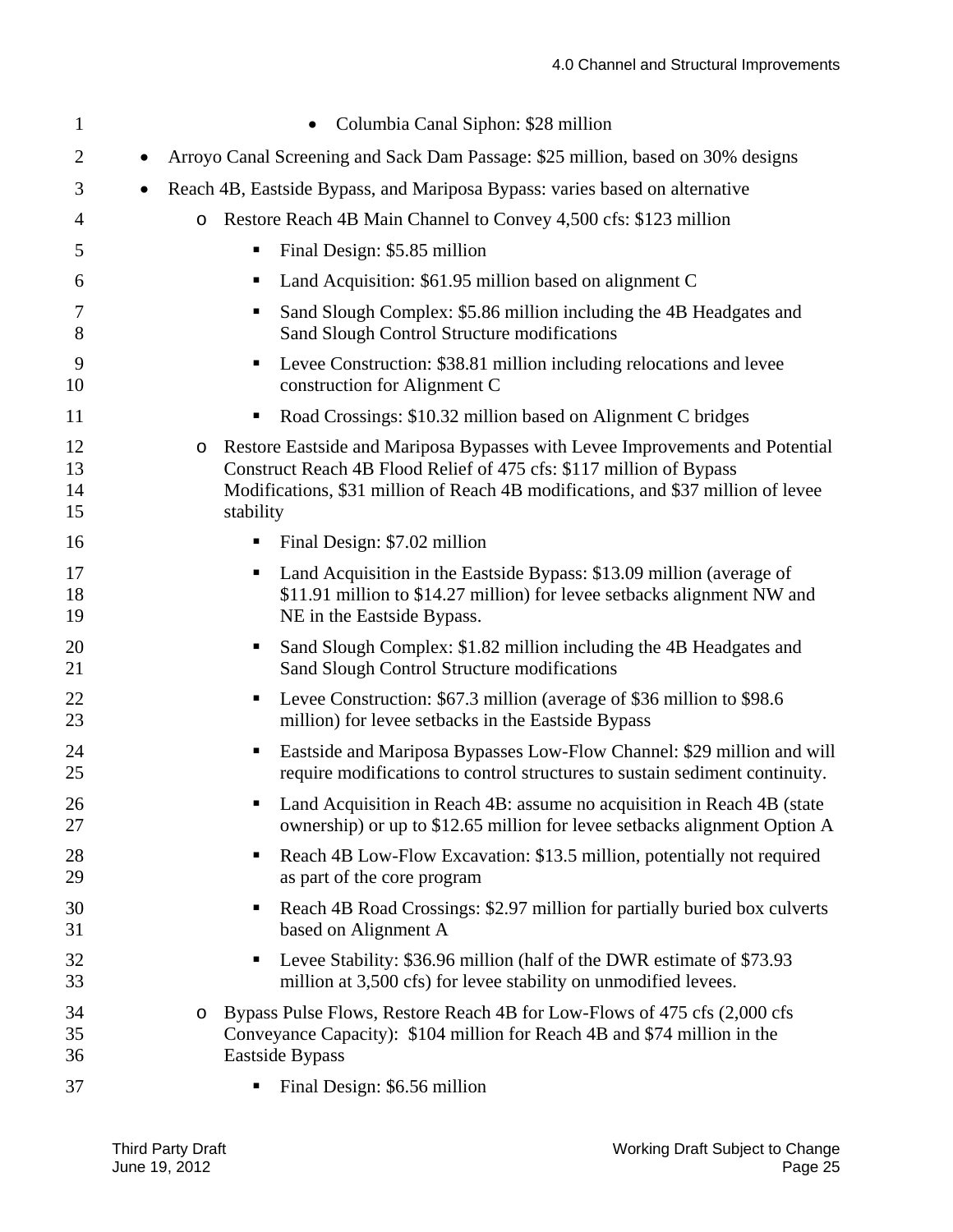| 1                   | Land Acquisition: \$12.65 million based on alignment A<br>п                                                                          |
|---------------------|--------------------------------------------------------------------------------------------------------------------------------------|
| $\overline{2}$<br>3 | Sand Slough Complex: \$4.08 million including the 4B Headgates and<br>п<br>Sand Slough Control Structure modifications               |
| 4                   | Reach 4B Low-Flow Excavation: \$13.5 million<br>٠                                                                                    |
| 5<br>6              | Reach 4B Levee Construction: \$64.52 million including relocations and<br>٠<br>levee construction for Alignment A                    |
| 7<br>8              | Reach 4B Road Crossings: \$2.97 million for partially buried box culverts<br>п<br>based on Alignment A                               |
| 9<br>10             | Eastside Bypass Levee Construction: \$73.93 million based on DWR levee<br>п<br>stability analysis at 3,500 cfs                       |
| 11<br>12            | Bypass Pulse Flows and Restore Reach 4B for 1,500 cfs: \$109 million for Reach<br>$\circ$<br>4B and \$55.11 million for the Bypasses |
| 13                  | Final Design: \$5.18 million<br>п                                                                                                    |
| 14                  | Land Acquisition: \$12.65 million based on Alignment A<br>п                                                                          |
| 15<br>16            | Sand Slough Complex: \$9.15 million including the 4B Headgates and<br>п<br>Sand Slough Control Structure modifications               |
| 17                  | Reach 4B Low-Flow Excavation: \$13.5 million<br>п                                                                                    |
| 18<br>19            | Reach 4B Levee Construction: \$64.52 million including relocations and<br>п<br>levee construction for Alignment A                    |
| 20<br>21            | Reach 4B Road Crossings: \$3.78 million for partially buried box culverts<br>п<br>based on Alignment A                               |
| 22<br>23            | Eastside Bypass Levee Construction: \$55.11 million based on DWR levee<br>п<br>stability analysis at 2,500 cfs                       |
| 24<br>25            | Eastside Bypass Control Structure: \$5 million, assumes selection of a fish way type<br>structure                                    |
| 26                  | o Final Design: \$0.22 million                                                                                                       |
| 27                  | Construction: \$4.34 million<br>$\circ$                                                                                              |
| 28<br>29            | Mariposa Bypass Control Structure: \$7 million, may include notching for low-flow<br>channel excavation                              |
| 30                  | Final Design: \$0.31 to \$0.32 million<br>O                                                                                          |
| 31                  | Construction: \$6.25 to \$6.49 million<br>$\circ$                                                                                    |
| 32<br>33            | Mariposa Bypass Drop Structure: \$2 million, may include removal and low-flow channel<br>excavation                                  |
| 34                  | Final Design: \$0.11 million<br>O                                                                                                    |
| 35                  | Construction: \$2.17 million<br>O                                                                                                    |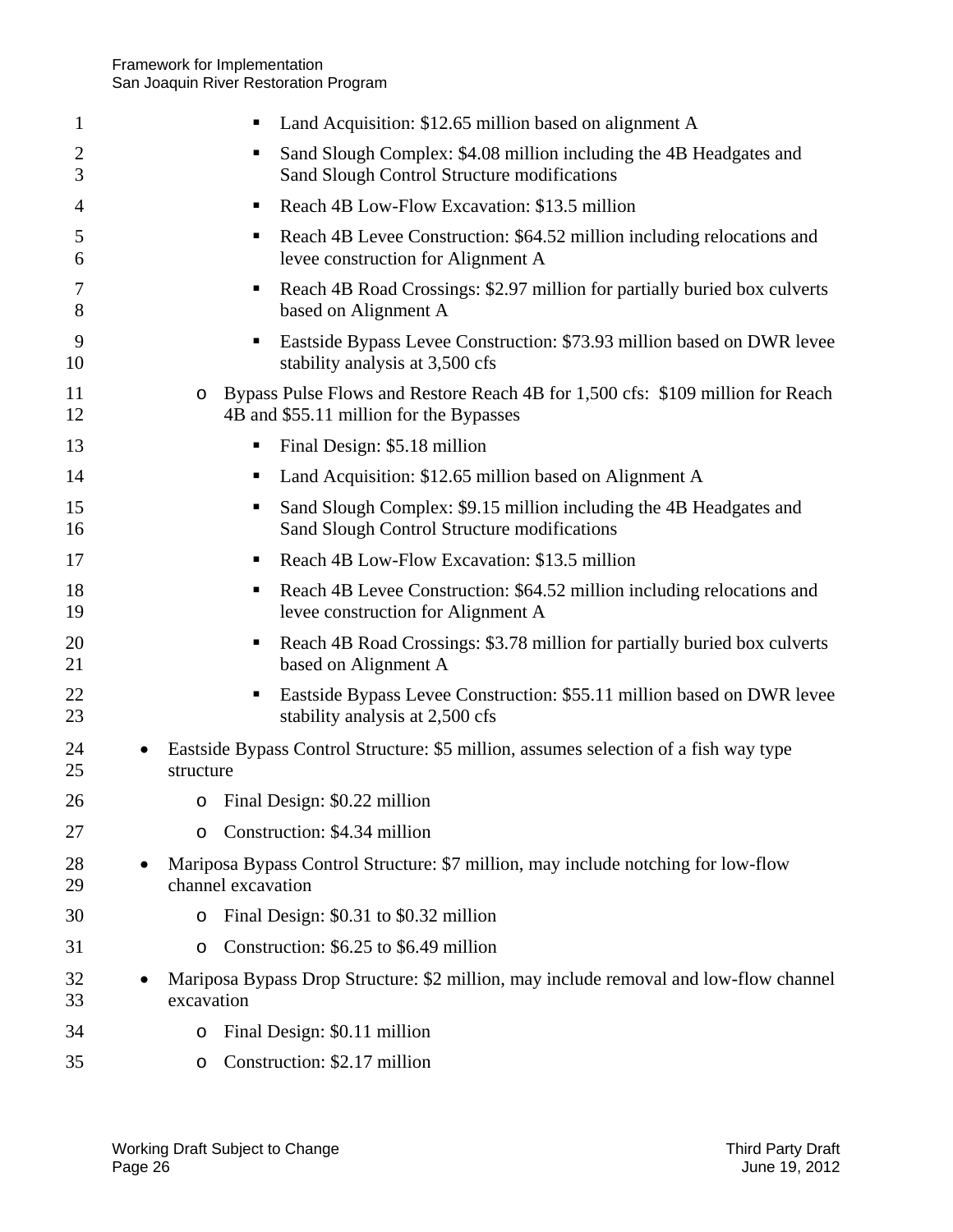1 Costs for Reach 4B, Eastside Bypass, and Mariposa Bypass Conveyance assume that the

- 2 modifications to the Mariposa Bypass Control Structure and Drop Structure would occur
- 3 consistent with the high flow decision and will not change substantially with alternative

4 approaches. Long-term use of the bypass for the SJRRP may require land acquisition, which is

5 not included. Costs for the bypass route assume exclusive use of the Eastside Bypass for routing

6 of flows and that the Mariposa Bypass and Reach 4B2 would be comparable.

### 7 **4.4 Uncertainties and Possible Future Changes**

8 The following uncertainties and possible future changes exist:

- 10 9 Construction schedules do not consider the availability of construction crews for mobilization to the area. Availability of construction crews may increase costs or delay 11 schedules.
- 12 Costs do not incorporate the additional staging and access requirements for the 13 mobilization of additional crews to accelerate construction.
- 15 14 • Costs do not include construction of low-flow crossings or severance for private road crossings in the Eastside and Mariposa Bypass channels.
- 16 Reclamation typically uses appraisal level estimates to compare options and does not 17 generally consider appraisal level estimates adequate for requesting project funding. A 18 more typical project would develop feasibility-level cost estimates prior to final design. 19 Some feasibility-level design work will be required to initiate data collection.
- 20 Reclamation uses a Final Design Process to identify the specific type, location, and 21 characteristics of structures or channel modifications within the bounds of impacts and 22 performance set by the site-specific environmental documents. During the Final Design 23 Process, the Agencies will perform value engineering studies to explore ways to improve 24 performance and reduce costs.
- 25 Estimates represent the costs for a federal project. Implementation will seek to take 26 advantage of local knowledge and partnerships to reduce costs and provide additional 27 efficiencies.
- 28 The primary differences between program costs in the site-specific alternatives depend upon the 29 following:
- 30 • Land Acquisition: the amount of land acquired for the purpose of creating sufficient 31 floodplain rearing habitat to support the long-term population under the Restoration Goal.
- 32 Vegetation Planting: the intensity of vegetation planting, level of risk for establishment, 33 and allowable timeframe to establish vegetation will change the cost per acre of 34 floodplain habitat by at least one order of magnitude.
- 35 Passage Criteria at Structures: the selection and design of structures to meet criteria for 36 transportation and species or lifestage of fish substantially changes costs due to the 37 number of structures. Specific factors that increase costs include:
- 
- 38 o Raised versus Inundated "Roadways" (eliminates low-cost low-water crossings)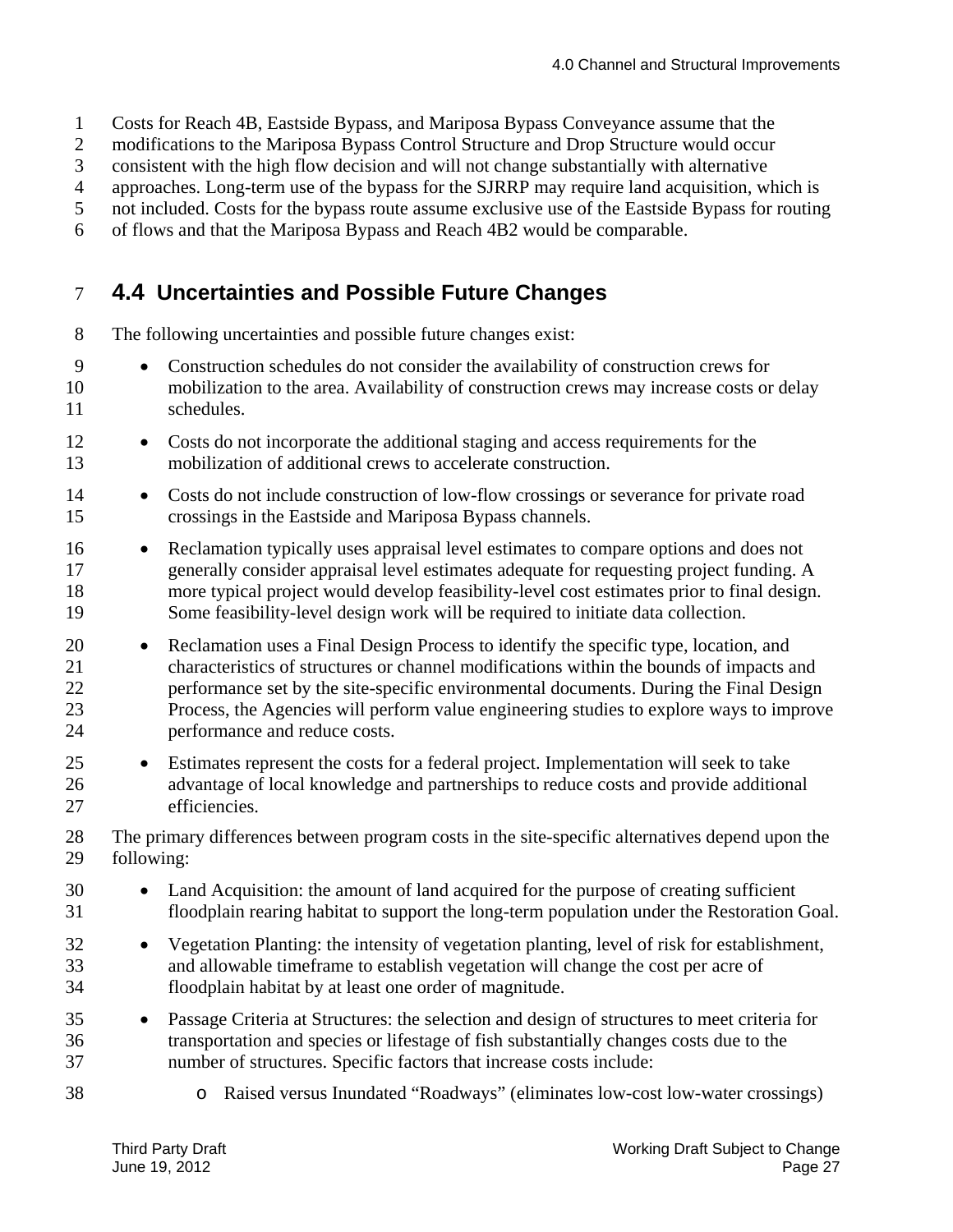| $\mathbf{1}$<br>$\overline{2}$               | $\circ$              | Flood Routing versus Restoration Only Routing (changes the timeframe when<br>barriers exist at existing structures and the need to address those barriers)                                                                                                                                                                                                                                                                                                                                                                                                                                                                                                                                        |
|----------------------------------------------|----------------------|---------------------------------------------------------------------------------------------------------------------------------------------------------------------------------------------------------------------------------------------------------------------------------------------------------------------------------------------------------------------------------------------------------------------------------------------------------------------------------------------------------------------------------------------------------------------------------------------------------------------------------------------------------------------------------------------------|
| 3<br>$\overline{4}$                          | $\circ$              | Elimination of Upstream Backwater Conditions (increases the number of entrance<br>gates, requiring larger or more complicated structures)                                                                                                                                                                                                                                                                                                                                                                                                                                                                                                                                                         |
| 5<br>6                                       | $\circ$              | Meeting Sturgeon Criteria on Ladders (requires ramp-type structures for fish<br>passage only)                                                                                                                                                                                                                                                                                                                                                                                                                                                                                                                                                                                                     |
| 7<br>8                                       | O                    | Meeting Juvenile Salmon Upstream Passage Criteria on Ladders (requires larger<br>structure sizes to meet criteria)                                                                                                                                                                                                                                                                                                                                                                                                                                                                                                                                                                                |
| 9<br>10                                      | $\circ$              | Upstream and downstream passage of other native fishes (ie, non-jumping<br>species, lamprey, etc.)                                                                                                                                                                                                                                                                                                                                                                                                                                                                                                                                                                                                |
| 11                                           |                      | Uncertainty in identifying actions as core, secondary, or improvements included:                                                                                                                                                                                                                                                                                                                                                                                                                                                                                                                                                                                                                  |
| 12<br>13                                     |                      | Actions implemented may change in the future, as additional information is available to<br>prioritize actions.                                                                                                                                                                                                                                                                                                                                                                                                                                                                                                                                                                                    |
| 14<br>15<br>16                               | $\bullet$            | The amount of water coming out of Salt and Mud sloughs during migrations periods is<br>sometimes greater than Restoration Flows, which is very likely to attract upmigrating<br>adults into a maze of canals, resulting either in death or significant migration delay.                                                                                                                                                                                                                                                                                                                                                                                                                           |
| 17<br>18<br>19<br>20<br>21<br>22<br>23       | $\bullet$<br>screen. | A fish screen on the diversions to Mendota Pool may not be required. Estimates of<br>expected deliveries to Mendota Pool from the San Joaquin River anticipate that juvenile<br>fish will be entrained proportional to diversion rates during the migration time frame. The<br>Settling Parties have asked us to reconsider the need for a screen. The Agencies believe a<br>screen to be a necessary as part of the core program, but will evaluate the frequency and<br>site-specific conditions of water deliveries to Mendota Pool to reconsider the need for a                                                                                                                               |
| 24<br>25<br>26<br>27<br>28                   |                      | Fish habitat: alternative selection involves additional analysis to determine the amount<br>and type (migration corridor, holding, and rearing habitat) of fish habitat required in each<br>reach to meet restoration goals. Additionally, temperature and primary productivity<br>analyses will allow better assessment of the trade-offs among habitat quality (and<br>therefore fish survival), conveyance capacity, and cost of the selected alternative.                                                                                                                                                                                                                                     |
| 29<br>30<br>31<br>32<br>33<br>34<br>35<br>36 |                      | Kings River connectivity and salmonid migration: In high water years, flows from the<br>Kings River connect with the Restoration Area and may create conditions that will attract<br>salmonids away from the San Joaquin River. Flow routing in high water years needs to<br>be advantageous to fish, as these are important salmon production years and may be<br>critical determinants as to whether or not the population goals can be met. It is not yet<br>determined whether the 10(J) designation will include the Kings River. These<br>uncertainties could dictate whether or not the King's River Barrier would be a core action<br>and could potential increase costs by \$50 million. |
| 37<br>38                                     |                      | How much time will be needed for stock collection of spring-run Chinook salmon to<br>support reintroduction?                                                                                                                                                                                                                                                                                                                                                                                                                                                                                                                                                                                      |
| 39<br>40                                     |                      | Uncertainty about how fall-run Chinook salmon will be introduced and how intensive<br>their management will be.                                                                                                                                                                                                                                                                                                                                                                                                                                                                                                                                                                                   |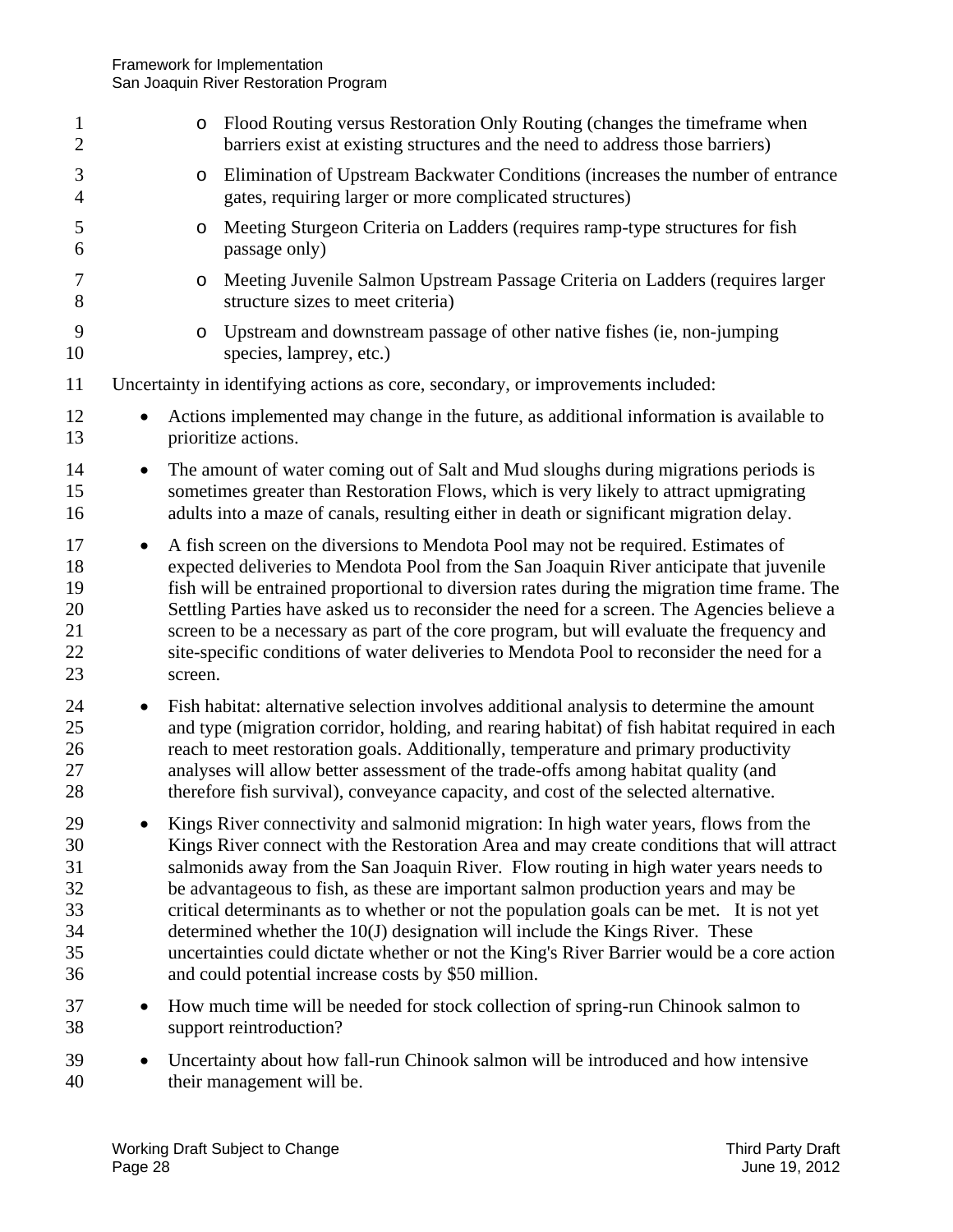1 Expense and length of time that trap and haul efforts are necessary.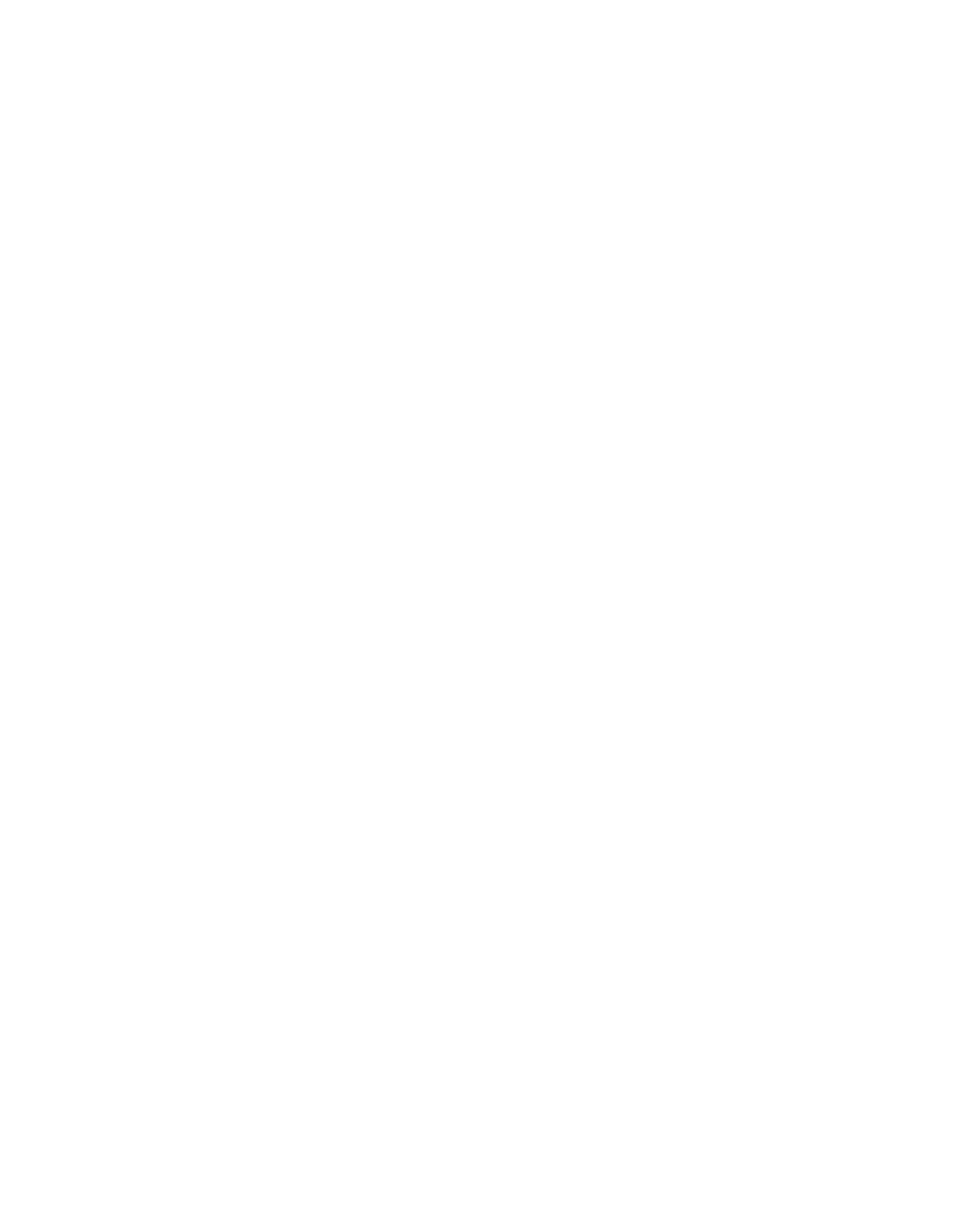# <sup>1</sup>**5.0 Restoration Flow Releases**

2 Restoration Flow actions include releasing, conveying, and monitoring Interim and Restoration 3 flow releases from Friant Dam. The *PEIS/R* provides environmental compliance for the release 4 of Interim and Restoration flows and support for a long-term change in Reclamation's water rights at Friant Dam consistent with the Settlement and the Settlement Act. Under the *Draft*  6 *PEIS/R*, Reclamation analyzed limiting flows to then-existing channel capacities defined by non-7 damaging flow rates for both groundwater seepage and levee stability criteria. Completion of 8 seepage management and levee stability projects will increase channel capacity over time and

- 9 allow for increased release of Interim and Restoration flows.
- 10 This section identifies the measures in the *Draft PEIS/R*, monitoring actions for Interim and
- 11 Restoration flows, and projects that need to be completed in order to convey Interim and
- 12 Restoration flows. The site-specific project actions address long-term solutions for Reach 2B,
- 13 Reach 4B, Eastside Bypass, and Mariposa Bypass, but this section also includes information on

14 seepage and levee work in Reach 2B and the Eastside-Bypass to address potential interests in

15 temporary measures.

5

- 16 Conveyance of 2,000 cfs throughout the system will allow continuity of flows for fish passage,
- 17 provide temperature management ability, and allow floodplain inundation. Seepage and levee
- 18 actions to achieve 2,000 cfs are part of the core program. Increasing conveyance beyond 2,000
- 19 cfs will allow for inundating a larger amount of floodplain habitat for juvenile salmon rearing
- 20 and a higher pulse releases for juvenile salmon emigration.

### 21 **5.1 PEIS/R Avoidance, Minimization, and Mitigation Measures and**  22 **Program Biological Assessment Consultation**

- 23 The *Draft PEIS/R* includes mitigation measures to reduce impacts from the release of Interim
- 24 and Restoration flows to less than significant levels. Reclamation released the Public Draft in
- 25 April 2011 and closed the comment period in September 2011. A *Final PEIS/R* and *Record of*
- 26 *Decision* are scheduled for June and July 2012, respectively.
- 27 Reclamation and DWR developed a Conservation Strategy in coordination with the Service,
- 28 NMFS, DWR, and DFG. This strategy is a tool built into the *Draft PEIS/R* and the *Program*
- 29 *Biological Assessment* (BA) to minimize and avoid potential impacts on sensitive species and
- 30 habitats. The Conservation Strategy is not considered mitigation, but rather a plan to implement
- 31 conservation goals and protective measures for species and communities (such as avoidance,
- 32 minimization, monitoring, and management measures) consistent with adopted recovery plans.

#### 33 **5.1.1 Actions**

- 34 Actions under the *PEIS/R* and *BA* to avoid, minimize, or mitigate the impacts from the increased
- 35 release of Interim and Restoration flows include: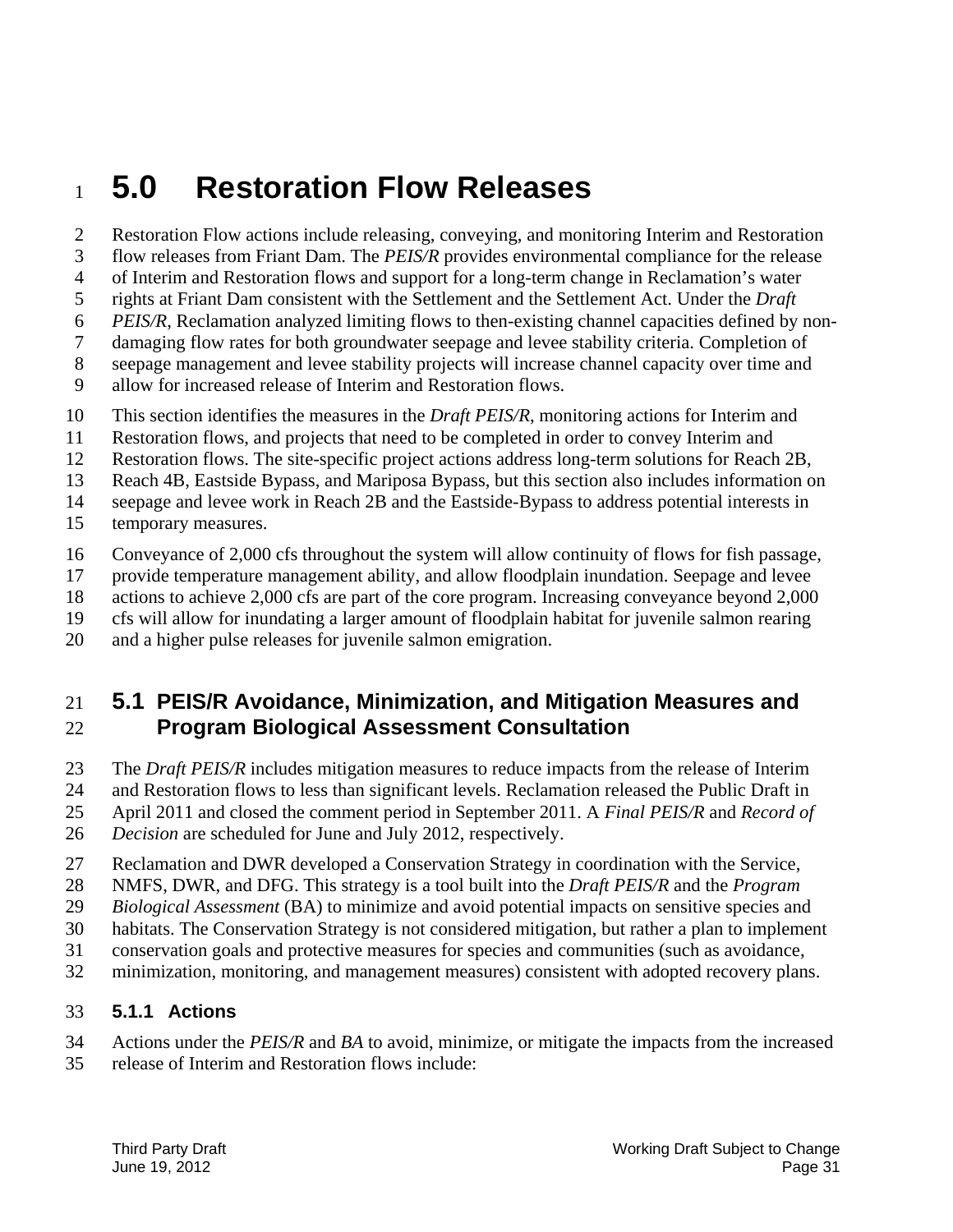- 5 10 15 20 25 30 1 **Millerton Lake Boat Ramps: monitoring of Millerton Lake pool elevations.** If pool 2 elevations fall below the toe elevations of the two lowest-reaching boat ramps, 3 Reclamation will extend the existing ramp, develop a new ramp, or provide temporary 4 access to avoid loss of boat launching capacity. Conservation Strategy: monitoring, reconnaissance-level surveys, comprehensive 6 surveys, and employing methods for avoidance and minimization of impacts on sensitive 7 Federal and State listed species or habitats, including those covered under the Migratory 8 Bird Treaty Act and the Magnuson-Stevens Fishery Conservation and Management Act. 9 Invasive Species Control: Implementation of the *SJRRP Invasive Vegetation and Monitoring Management Plan* (Appendix L of the *Draft PEIS/R*) to monitor, control, and 11 where possible, eradicate, invasive plant infestations during flow releases and 12 construction activities. 13 Channel Capacity Advisory Group: an independent review of then-existing channel 14 capacities in accordance with U.S. Army Corps of Engineers (USACE) levee performance criteria comprised of one member each from Reclamation, DWR, USACE, 16 the Lower San Joaquin Levee District, and the Central Valley Flood Protection Board. 17 Endangered Species Act Consultation on Increased Flows: to address Interim and 18 Restoration flow increases up to 4,500 cfs from Friant Dam, Reclamation would present 19 the effects to species under the Service or NMFS jurisdiction related to those flow increases, and request consultation, as deemed appropriate by Reclamation, the Service, 21 and NMFS. This consultation would occur as changes are made that may result in effects 22 to species that have not been previously analyzed. 23 • Programmatic Cultural Resources Compliance: For the recovery of cultural resources on 24 lands under federal jurisdiction, there is a requirement to curate archaeological collections and associated records in a facility meeting federal requirements. Curation 26 must be done in accordance with the 43 CFR §79 regulations manual, *Curation of*  27 *Federally Owned and Administered Archaeological Collections*, and the *Departmental of*  28 *the Interior Manual 411*. A Programmatic Agreement is currently being developed in 29 coordination with involved parties, including the California State Historic Preservation Officer. The agreement will further stipulate cultural resources identification efforts and 31 curation responsibilities.
- 32 The Agencies consider these core actions due to the need to release Interim and Restoration 33 flows.

### 34 **5.1.2 Schedule**

- 35 Invasive species control and the Channel Capacity Advisory Group represent ongoing SJRRP
- 36 activities (Activities of the Channel Capacity Advisory Group will be initiated soon).
- 37 Consultation of the release of Interim and Restoration flows at rates higher than 1,660 cfs from
- 38 Friant Dam will be initiated with the on-going Program Biological Assessment effort.
- 39 Consultation on increased flows will occur in five increments upon completion of the following:
- 40 Mendota Pool Bypass; Reach 2B conveyance improvements; 3,000 cfs channel capacity below
- 41 Mendota Dam including seepage, levee, and site-specific projects; 4,000 cfs channel capacity
- 42 below Mendota Dam including seepage, levee, and site-specific projects; and 4,500 cfs channel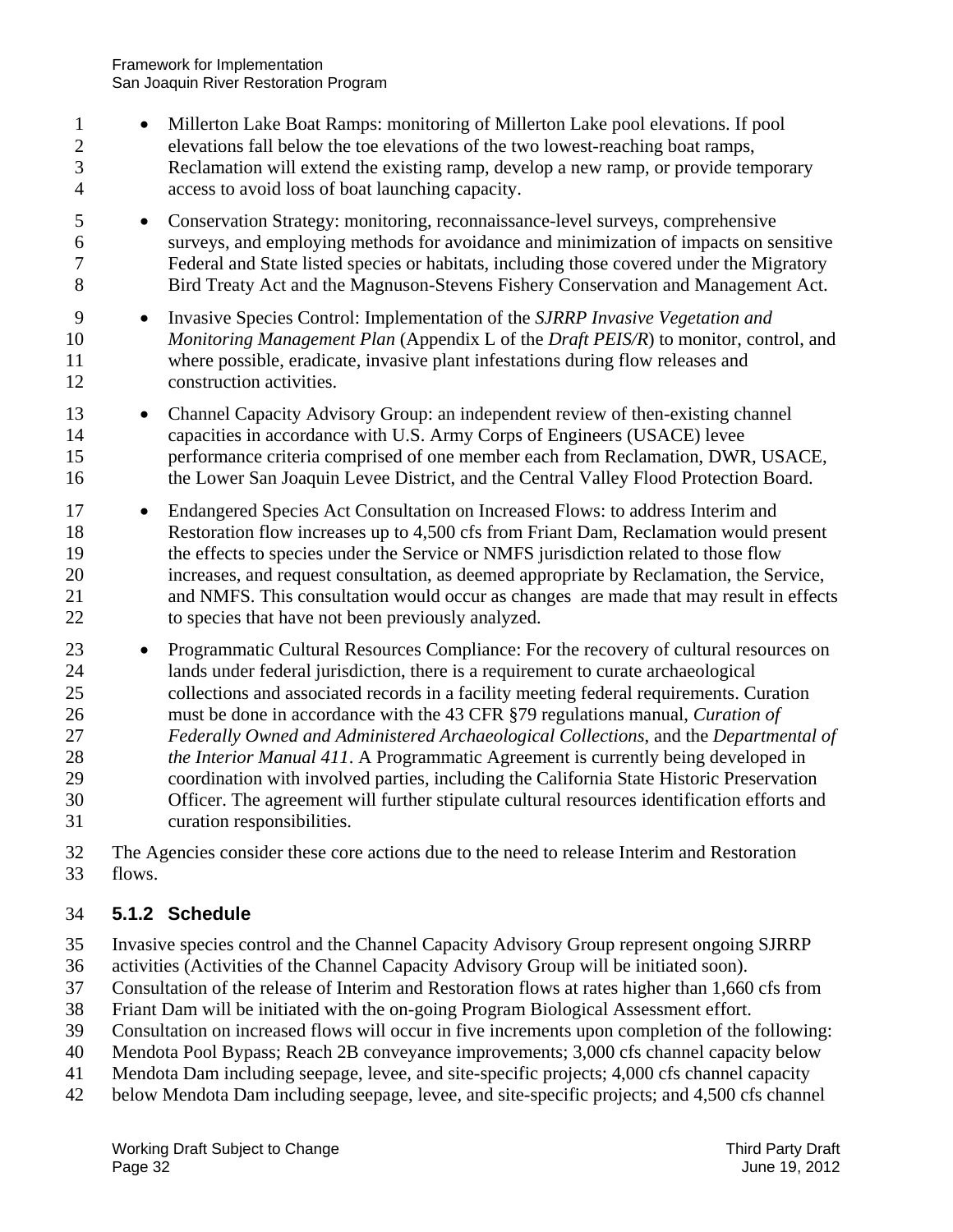1 capacity below Mendota Dam, or as required by the potential reinitiation triggers in the Section 7

2 consultations.

### 3 **5.1.3 Costs**

- 4 Costs provide for implementation of actions from FY 2012 to FY 2026. The Options Appendix
- 5 lists actions and sources of information for cost estimates. Reclamation assumes an annual need
- 6 for the Channel Capacity Advisory Group until 2026. The schedule for consultations on
- 7 increased flows is described above. Table 4 shows *PEIS/R* costs.
- 

| Measure                                | Cost<br>(millions) |
|----------------------------------------|--------------------|
| <b>Millerton Lake Boat Ramps</b>       | \$0.21             |
| <b>Conservation Strategy</b>           | \$10               |
| <b>Invasive Species Control</b>        | \$13               |
| <b>Channel Capacity Advisory Group</b> | \$4                |
| <b>Consultation on Increased Flows</b> | \$7.5              |
| <b>Programmatic Cultural Resources</b> | \$1.5              |

### 9 **5.1.4 Uncertainties and Possible Future Changes**

- 10 Uncertainties and possible future changes in the PEIS/R Avoidance, Minimization, and
- 11 Mitigation Measures and Program Endangered Species Act (ESA) Consultation include the
- 12 following:
- 13 Costs to manage invasive species may be reduced over time, upon establishment of native 14 plant communities.
- 15 As agencies and stakeholders become accustomed to the return of flows, the level of 16 effort involved in the Channel Capacity Advisory Group may reduce.
- 17 **•** Regulatory agencies may identify methods to anticipate future effects and consolidate the 18 number of times the SJRRP must consult on increased Interim and Restoration flow 19 releases under the ESA consistent with Exhibit B and the Settlement.
- 20 Consultation on increased Interim and Restoration flow releases may result in additional 21 requirements and commitments before Reclamation can increase the non-damaging 22 conveyance capacity. These additional requirements and commitments may increase 23 costs and require additional time.

### 24 **5.2 Flow Management and Monitoring of Physical and Biological**  25 **Processes**

- 26 Flow management and monitoring of physical and biological processes includes requirements for
- 27 operations at Friant Dam, compliance with the hydrographs, recapture accounting, PEIS/R
- 28 commitments, and information to prioritize future actions. Reclamation currently implements
- 29 these actions through the program of Interim Flows, development of the *Restoration Flow*
- 30 *Guidelines*, the *Monitoring and Analysis Plan* and *Annual Technical* Report process, and
- 31 fisheries reintroduction studies.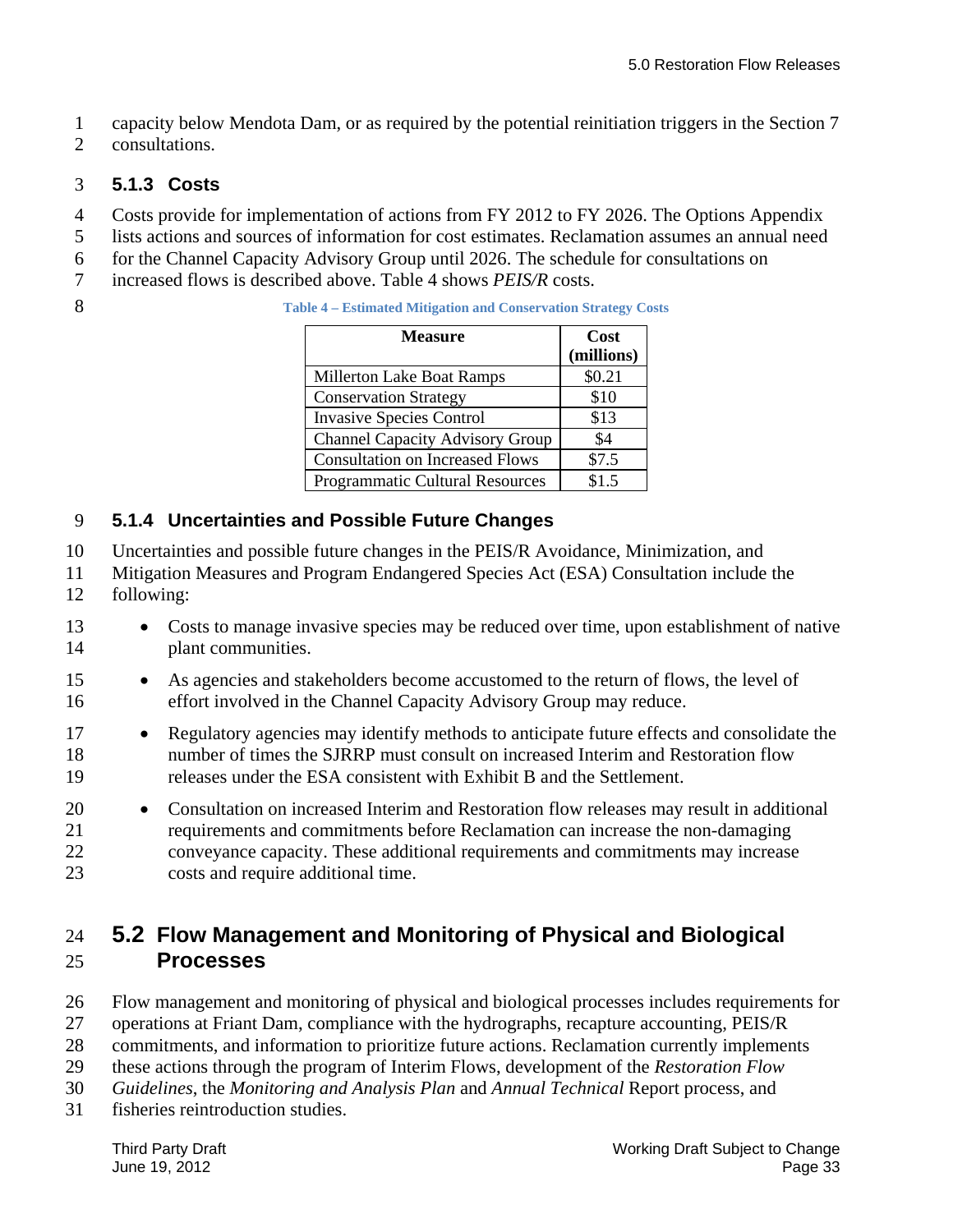#### 1 **5.2.1 Actions**

2 Flow management includes the actions under paragraph 13 of the Settlement to monitor flows 3 and acquire, bank, store, or sell water. Monitoring actions span different levels of data collection 4 and analysis, as described within the Options Appendix. Options include:

- 5 Stream Gage: monitoring the releases from Friant Dam and the locations specified in 6 Exhibit B of the Settlement.
- <sup>7</sup> Acquire Water for Unexpected Seepage Losses: acquisition of water or options on water 8 to meet the flow targets consistent with the Restoration Flow Guidelines and Paragraph 9 13(c) of the Settlement.
- 10 Bank or Store Unreleased Restoration Flows: use of water not released for any reason 11 consistent with the *Restoration Flow Guidelines* and Paragraph 13(i) of the Settlement.
- 15 12 • Monitor Physical and Biological Processes: data collection on terrain, sediment, 13 vegetation, groundwater, temperature, water quality, fisheries, studies, and reporting 14 consistent with the *Monitoring and Analysis Plan* and *Annual Technical Report* (MAP and ATR).
- 16 Cold Water Pool Management (Friant Dam): consideration of actions to release flows 17 from higher in the water column. This action was identified as a potential improvement 18 for consideration at a later date.
- 19 The Agencies included stream gaging as a core activity to understand river conditions. They did
- 20 not identify a fisheries need to acquire water for unexpected seepage losses nor bank or store
- 21 unreleased Restoration Flows but included both actions to meet the terms of the Settlement. The
- 22 level of monitoring and analysis for physical and biological processes meets environmental
- 23 compliance requirements under the *PEIS/R* and is anticipated to fully fund efforts to address
- 24 uncertainty and guide the implementation of secondary and improvement level projects. A robust
- 25 monitoring and analysis effort allows program staff to understand the current conditions within
- 26 in the Restoration Area and to update their understanding, as projects are completed. Future
- 27 decisions on program implementation will require this monitoring information in order to set
- 28 priorities for actions identified as secondary. The Agencies will set priorities for monitoring as
- 29 part of the ATR and MAP process.

#### 30 **5.2.2 Schedule**

- 31 Each of the flow management actions represents ongoing annual activities. The MAP would
- 32 identify annual monitoring actions, and activities may change from year-to-year as the program
- 33 staff learns more about the restored river and addresses critical information needs.

#### 34 **5.2.3 Costs**

- 35 Costs provide for implementation of actions from FY 2012 to FY 2026. A one-time expense to
- 36 develop strategies for 13(c) and 13(i) will facilitate those flow management actions.
- 

| Action               | Cost       |
|----------------------|------------|
|                      | (millions) |
| <b>Stream Gaging</b> |            |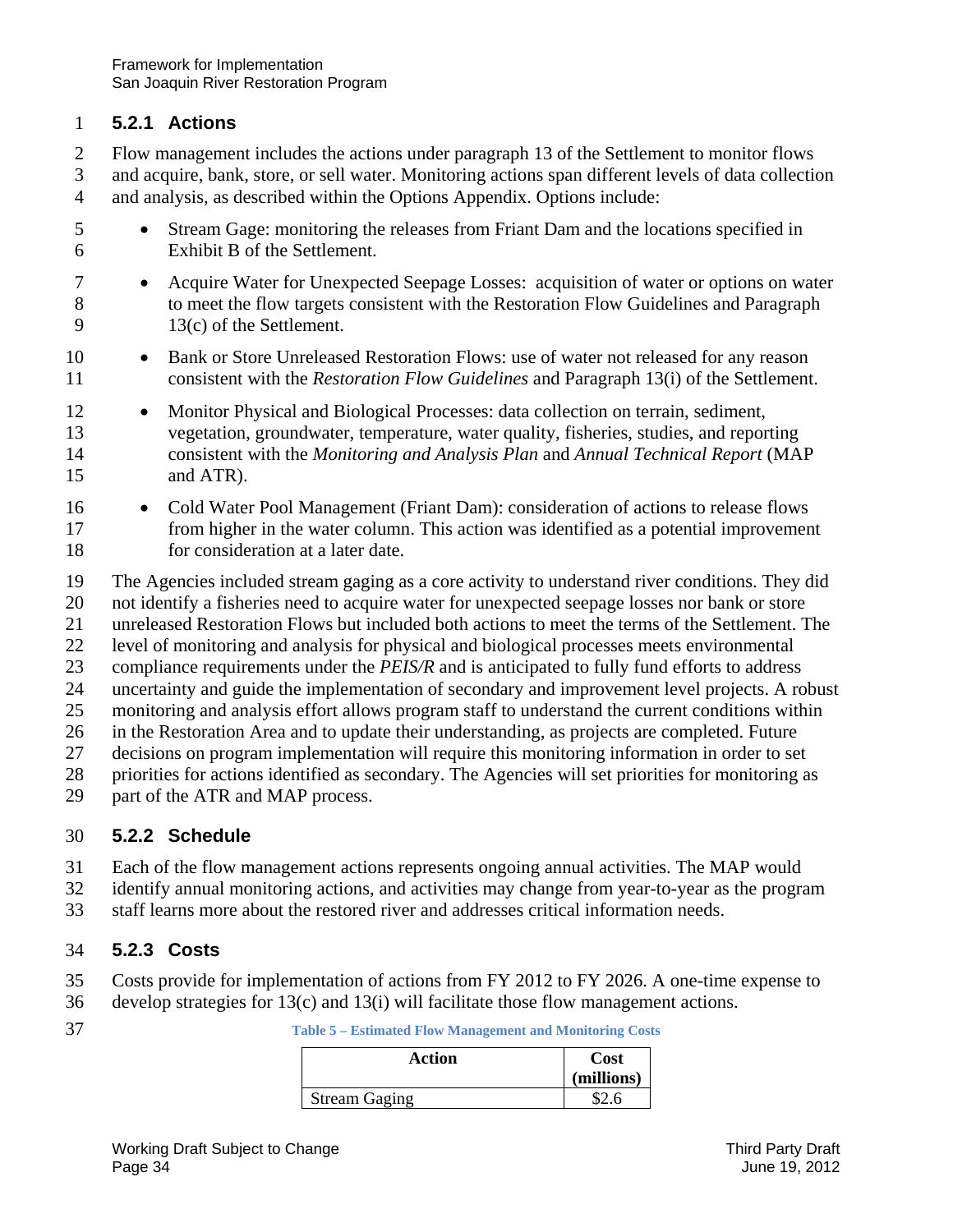| $13(c)$ and $13(i)$                | \$1.5   |
|------------------------------------|---------|
| Physical and Biological Monitoring | \$40.95 |

- 1 The level of stream gaging relies upon telemetered stage records with periodic calibration, rather
- 2 than extensive manual flow measurements. After an initial scoping effort, the implementation of
- 3 13(c) and 13(i) will seek to provide cost neutral solutions through ratios on exchanges.

#### 4 **5.2.4 Uncertainties and Possible Future Changes**

- 5 Uncertainties and possible future changes in Flow Actions include the following:
- 6 The physical and biological monitoring costs will vary year-to-year depending upon 7 opportunities provided by hydrology and the need to develop projects.
- 10 8 • Estimated costs will likely occur primarily in the early years and decrease over time as 9 the SJRRP addresses uncertainties and reduces the need for studies upon implementation of projects.
- 11 While Reclamation can develop cost-neutral banking, storing, exchange, transfer, and 12 sale on water and options for specific quantities, the ability to reach the quantities called 13 for in the Settlement is unknown.

### 14 **5.3 Seepage Management**

- 15 In the *PEIS/R* the SJRRP commits to limiting flow releases that are within then-existing channel
- 16 capacities. Reclamation developed a *Seepage Management Plan* (updated in 2011) in
- 17 coordination with the landowners. It lays out a groundwater monitoring network and identifies
- 18 thresholds in wells within the monitoring network. Reclamation limits the release of Interim
- 19 Flows to flow rates that do not cause groundwater levels to rise above thresholds. Reclamation
- 20 can sometimes recapture a portion of the releases from Friant Dam to reduce or avoid
- 21 downstream impacts from groundwater seepage. Channel capacities must meet the most
- 22 restrictive of seepage constraints and levee constraints. As of the time of this Framework seepage
- 23 constraints would limit flows upstream of Mendota Pool to 2,100 cfs in Reach 2A. Seepage 24 constraints vary by season and by hydrology below Sack Dam. The constraints limit flows
- 
- 25 between 0 and 140 cfs in the Eastside Bypass, between Sand Slough Control Structure and the
- 26 Mariposa Bypass Bifurcation Structure.
- 27 In the *PEIS/R*, the SJRRP also commits to addressing seepage effects through easements or
- 28 compensation to landowners. Implementation of physical or real-estate related seepage projects
- 29 will allow higher flow rates without groundwater levels rising above thresholds. Reclamation, in
- 30 coordination with the landowners, has nearly completed development of a *Seepage Project*
- 31 *Handbook*, which specifies the process for working with landowners and shows the timelines for
- 32 implementing seepage projects. Reclamation has initiated several seepage projects to increase the
- 33 non-damaging conveyance capacity for the conveyance of Interim and Restoration flows.

### 34 **5.3.1 Actions**

- 35 Seepage projects may include physical projects, such as interceptor lines, drainage ditches, slurry
- 36 walls, shallow groundwater pumping, or raising the ground surface. They may also be real estate
- 37 actions, such as license agreements, easements, or acquisition. The program staff would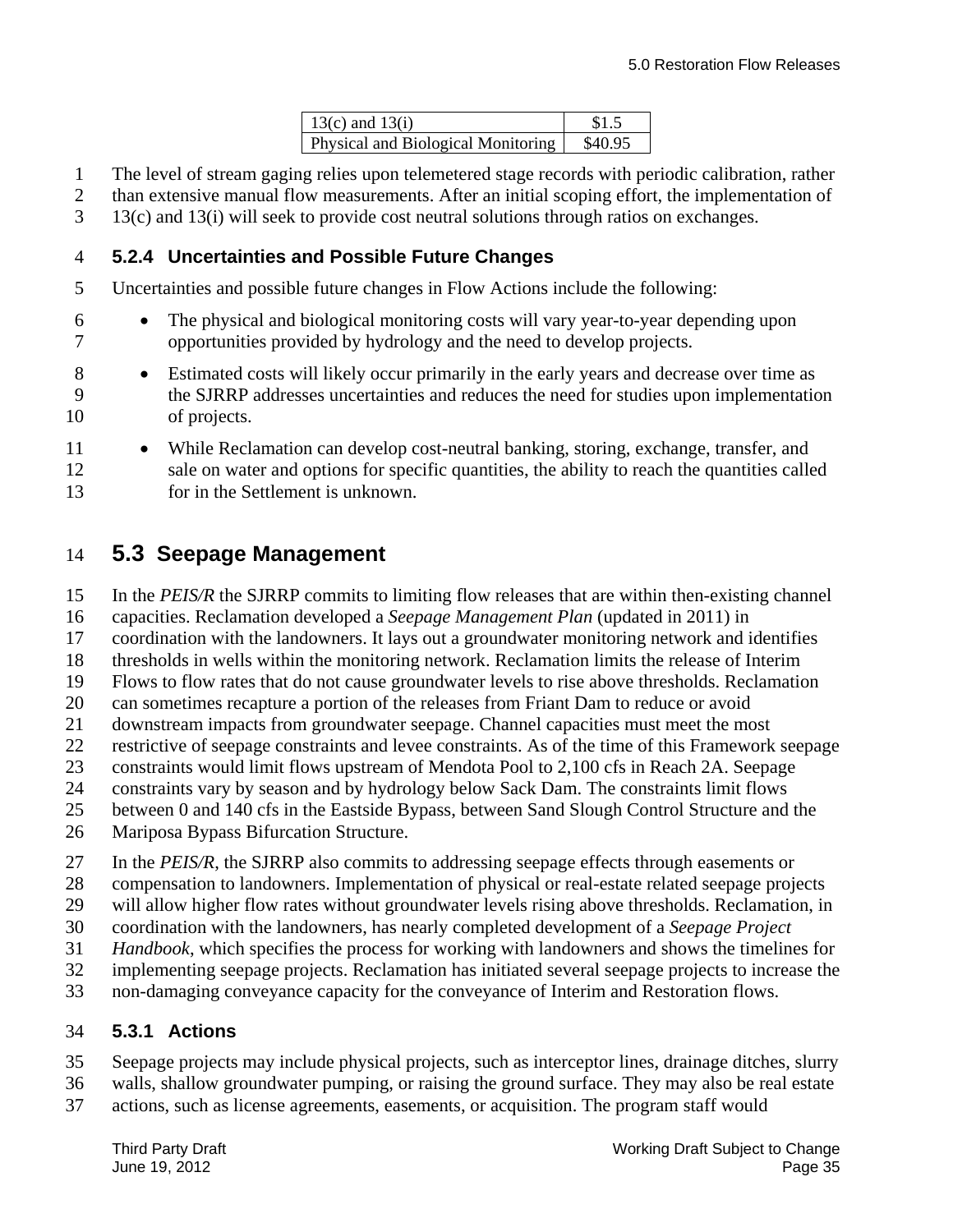- 1 coordinate with the landowners to select the specific project for each location. Table 6 shows the
- 2 acres that may need seepage projects at different flow rates. The Agencies identified channel
- 3 capacity projects to convey 2,000 cfs of Restoration Flows as part of the core program.
- 

|  | <b>Table 6: Estimated Incremental Area Protected in acres by Seepage Projects</b> |
|--|-----------------------------------------------------------------------------------|
|--|-----------------------------------------------------------------------------------|

| <b>Flow</b><br>(cfs) | <b>Reach</b><br>2A | <b>Reach</b><br>2B | <b>Reach 3</b> | <b>Reach</b><br>4A | <b>ESB</b>       | <b>Incremental</b><br><b>Total</b> | <b>Cumulative</b><br><b>Total</b> |
|----------------------|--------------------|--------------------|----------------|--------------------|------------------|------------------------------------|-----------------------------------|
| 300                  | $\overline{0}$     | $\boldsymbol{0}$   | $\overline{0}$ | 510                | 2,370            | 2,880                              | 2,880                             |
| 700                  | $\theta$           | $\overline{0}$     | $\Omega$       | 2,493              | $\overline{0}$   | 2,493                              | 5,373                             |
| 1,300                | $\overline{0}$     | 194                | 2,548          | $\theta$           | $\overline{0}$   | 2,742                              | 8,115                             |
| 2,000                | $\overline{0}$     | 388                | 1,097          | 234                | $\boldsymbol{0}$ | 1,719                              | 9,834                             |
| 2,500                | 1,200              | $\theta$           | 1,075          | 3478               | $\boldsymbol{0}$ | 5,753                              | 15,587                            |
| 3,000                | 0                  | $\overline{0}$     | 3,634          | 351                | $\overline{0}$   | 3,985                              | 19,572                            |
| 3,500                | $\overline{0}$     | $\overline{0}$     | 4,519          | 1,423              | $\overline{0}$   | 5,942                              | 25,514                            |
| 4,000                | $\overline{0}$     | $\overline{0}$     | 1,286          | 1,498              | $\theta$         | 2,784                              | 28,298                            |
| 4,500                | $\theta$           | $\Omega$           | 708            | 590                | $\overline{0}$   | 12,98                              | 29,596                            |
| <b>Total</b>         | 1,200              | 582                | 14,867         | 10,577             | 2,370            | 29,596                             |                                   |

6 The acreages for Reach 2B and the Eastside Bypass provide information for a short-term action,

7 where the Agencies can provide for seepage protection prior to, or concurrent with, the

8 construction of the site-specific projects. Achieving the listed flow rates will also require

9 satisfying levee stability criteria. Achieving flow rates greater than 1,300 cfs requires site-

10 specific actions under the Mendota Pool Bypass and Reach 2B Channel Improvement Project.

### 11 **5.3.2 Schedule**

12 The *Seepage Project Handbook* explains that it will take approximately 10 months from project

13 initiation to completion of analysis and selection of an alternatives; add an additional three

14 months for real estate and contracting actions for construction. The Conveyance Appendix

15 provides the estimated timeline for implementing a seepage project consistent with the *Seepage* 

16 *Project Handbook*. A construction action can require an additional one or two years. Assuming

17 implementation by local water agencies, Reclamation and the districts could likely manage 6 to

18 10 individual seepage projects at a time. Assuming a staggered start to the projects, Table 7

19 shows the potential schedule. The Agencies identified channel capacity projects to increase flows

- 20 to 2,000 cfs as part of the core program. The Agencies identified increasing flows to higher rates
- 21 as secondary or improvement actions.
- 22
- 

23 **Table 7 – Potential Seepage Management Schedule with Incremental Number of Projects** 

| <b>Flow Rate</b> | Number of<br><b>Duration</b> |  | Completion |
|------------------|------------------------------|--|------------|
| (cfs)            | <b>Projects</b>              |  | Year       |
| 300              |                              |  | 2013       |
| 700              |                              |  | 2015       |
| 1,300            |                              |  | 2015       |
|                  |                              |  | 2016       |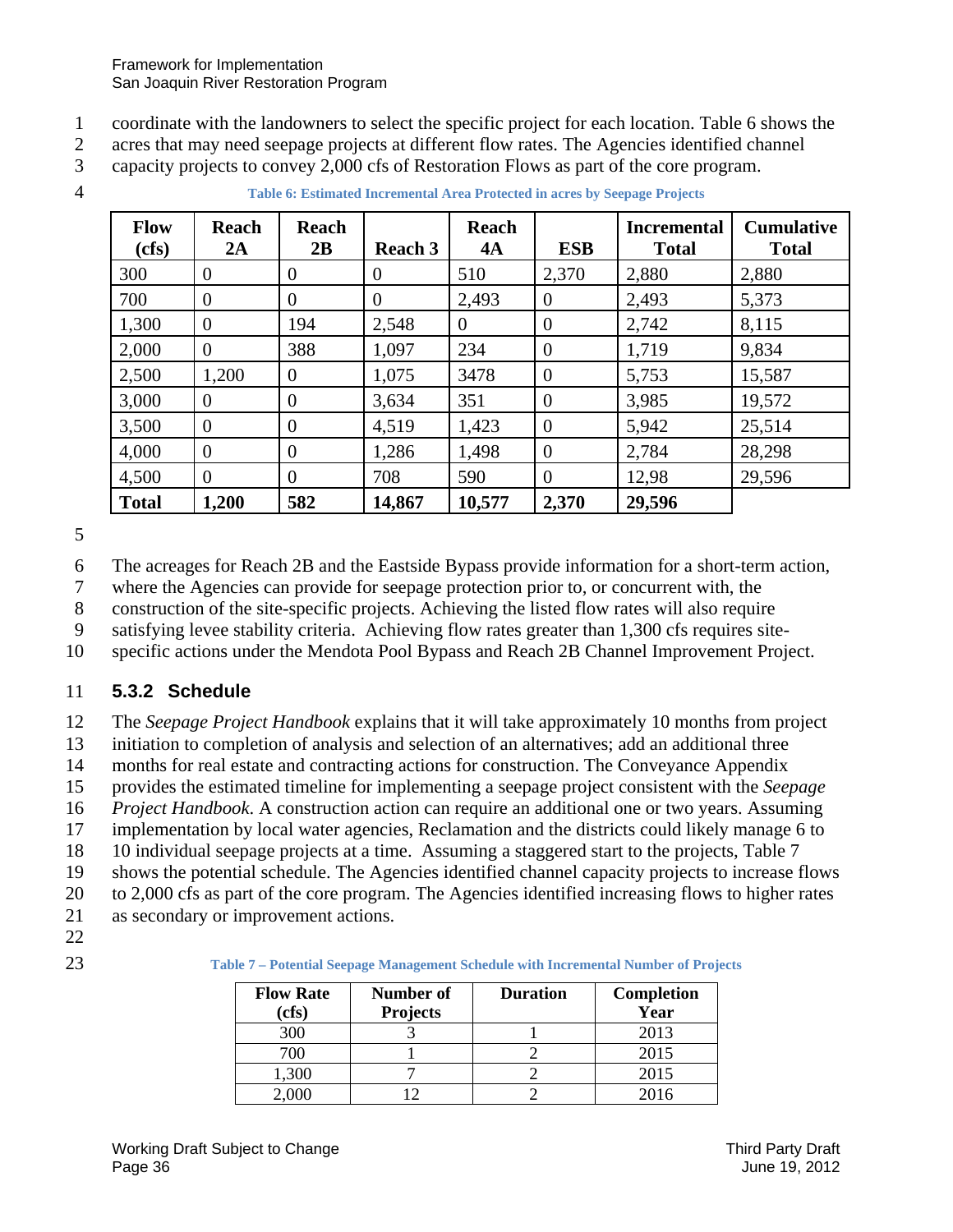| 3,000   | JU       | 2019<br>⊸                         |
|---------|----------|-----------------------------------|
| 4,000   | ⌒ ╭<br>- | 0.000<br>$\overline{\phantom{a}}$ |
| $+,000$ |          | $\Omega$<br>ت کا کا ک             |

#### 2 **5.3.3 Costs**

3 Site-specific coordination with the landowners will determine the actual project. Acquisition

4 costs were assumed to be representative of likely costs for seepage projects located between

5 canals adjacent to the river, e.g. Poso, Riverside, and Columbia Canals. For all other areas, costs

6 were based on estimated costs for interceptor lines or easements. For properties that overlap with

7 other projects, such as levee stability projects (the Mendota Pool Bypass and Reach 2B Channel

8 Improvements project area, the Reach 4B, Eastside Bypass, and Mariposa Bypass Channel and

9 Structural Improvements project area), costs were estimated based on 5 or 10 year rental costs.

10 These rental costs would allow a short-term increase in flows until the longer-term project can be

- 11 completed. Likely costs for each project were then summed for reaching flow levels shown in
- 12 Table 8 below.
- 

13 **Table 8: Estimated Incremental Seepage Construction Costs** 

| Flow<br>(cfs) | <b>Reach 2A</b> | <b>Reach 2B</b> | Reach 3      | Reach 4A     | <b>ESB</b>       | <b>Incremental</b><br><b>Total</b> | <b>Cumulative</b><br>Total |
|---------------|-----------------|-----------------|--------------|--------------|------------------|------------------------------------|----------------------------|
| 300           | $\theta$        | $\overline{0}$  | 0            | \$922,000    | \$6,041,300      | \$6,963,300                        | \$6,963,300                |
| 700           | $\overline{0}$  | $\overline{0}$  | 0            | \$918,900    | $\boldsymbol{0}$ | \$918,900                          | \$7,882,200                |
| 1300          | $\overline{0}$  | \$816,000       | \$7,321,400  | 0            | $\theta$         | \$8,137,400                        | \$16,019,600               |
| 2,000         | $\theta$        | \$1,979,400     | \$4,256,400  | \$718,700    | $\theta$         | \$6,954,500                        | \$22,974,100               |
| 2,500         | \$993,100       | $\theta$        | \$3,320,500  | \$2,020,100  | $\theta$         | \$6,333,700                        | \$29,307,800               |
| 3.000         | $\Omega$        | $\overline{0}$  | \$6,430,800  | \$892,900    | $\theta$         | \$7,323,700                        | \$36,631,500               |
| 3.500         | $\theta$        | $\theta$        | \$5,735,400  | \$1,397,600  | $\theta$         | \$7,133,000                        | \$43,764,500               |
| 4,000         | $\Omega$        | $\overline{0}$  | \$1,981,700  | \$3,041,300  | $\theta$         | \$5,023,000                        | \$48,787,500               |
| 4.500         | $\Omega$        | $\overline{0}$  | \$1,614,200  | \$688,600    | $\theta$         | \$2,302,800                        | \$51,090,300               |
| <b>Total</b>  | \$993,100       | \$2,795,400     | \$30,660,400 | \$10,600,100 | \$6,041,300      | \$51,090,300                       |                            |

14

15 Seepage project costs by project are available in the Conveyance Appendix along with

16 supporting information for a range of projects. Costs to convey 4,500 cfs range from \$35 million

- 17 with exclusive implementation of interceptor lines to \$120 million with exclusive
- 18 implementation of easements.

19 Annual operations and maintenance cost are estimated to be \$3.05 million per year upon

20 completion of likely seepage projects to enable flows up to 4,500 cfs.

#### 21 **5.3.4 Uncertainties and Possible Future Changes**

22 Parcel groups within approximately one mile of the river were used for this analysis. Additional

23 analysis and groundwater modeling provided by the U.S. Geological Survey (USGS) could

24 change the extent of needed projects. Site-specific conditions are currently unknown. The extent

25 of impact on a specific parcel could increase or decrease and change the type of project. While

26 many of the landowners attend seepage technical feedback meetings and support site-specific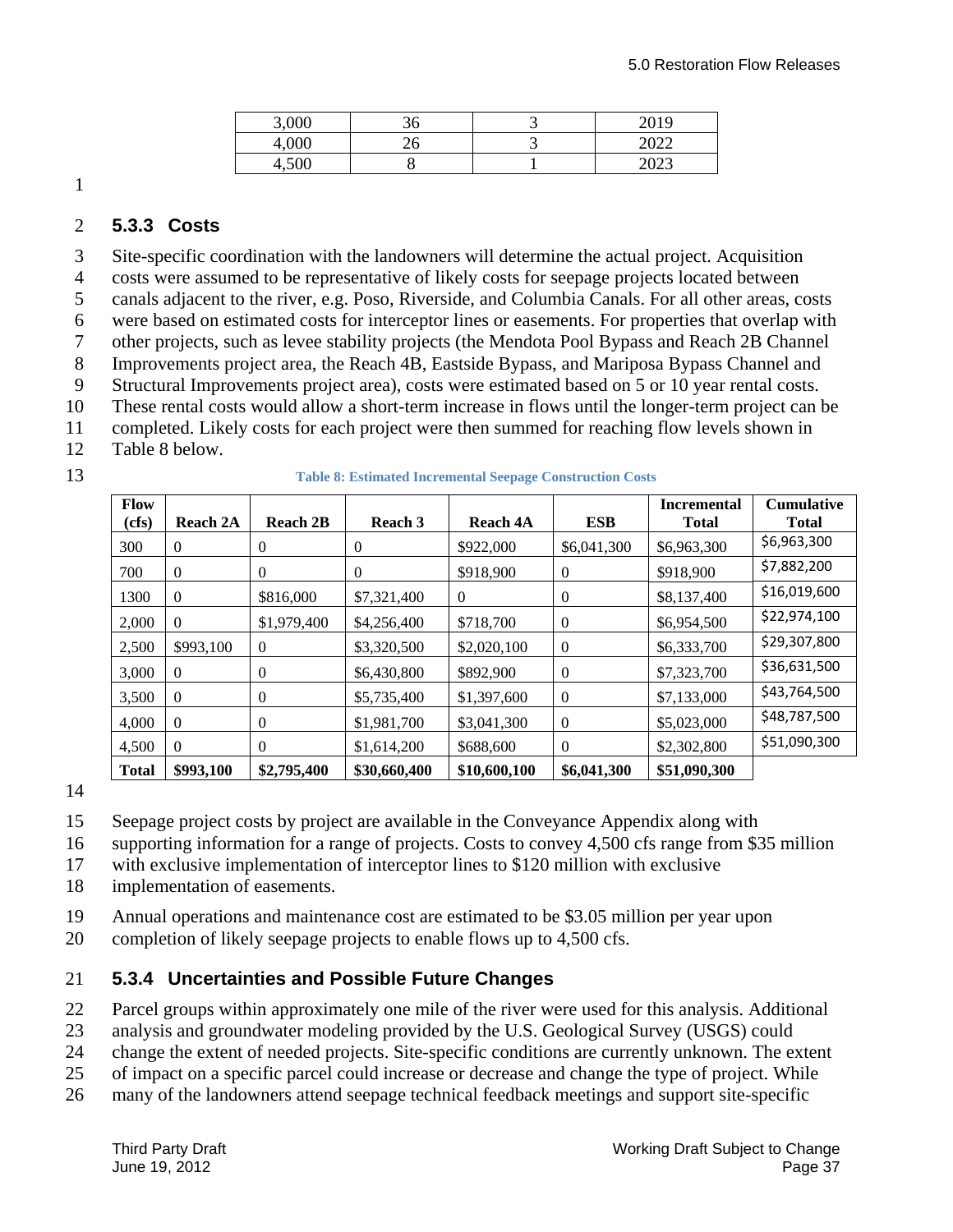Framework for Implementation San Joaquin River Restoration Program

- 1 studies, participation is not universal. Landowners unwilling to participate in the activities may
- 2 extend the schedule. Reclamation assumed permanent easements cost 50% of estimated fee title.
- 3 Site-specific analysis and appraisals could change land value and project costs. Opportunities for
- 4 landowners to participate in cost-share agreements where seepage projects improve groundwater
- 5 conditions outside of Restoration Flows may reduce operations and maintenance costs.

## 6 **5.4 Levee Stability**

7 The *PEIS/R* limits Restoration Flows to then-existing channel capacity based on USACE criteria 8 for levee through- and under-seepage. Determining levee stability risks requires data collection 9 on levee materials. In the absence of sufficient data to evaluate levee stability, Reclamation has 10 committed to maintaining flows below the outside toe. Levee constraints currently limit flows:

- 11 Upstream of Mendota Pool to 810 cfs in Reach 2B; and
- 12 **Below Sack Dam to 600 cfs in the Eastside Bypass.**

13 DWR is working on a geotechnical investigation to collect the relevant data to identify and

14 prioritize bottleneck areas for levee remediation. The following section describes the potential

15 costs of levee remediation to reduce potential flood impacts based on then-existing flow

16 capacities and river lengths that were included in the *PEIS/R* to show levees potentially impacted

- 17 by Restoration Flows. The estimates assume either toe drain or slurry walls for locations where
- 18 water surfaces exceeded the levee toe as representative projects to provide bookends for the
- 19 range of costs.

### 20 **5.4.1 Actions**

21 The analysis assumed that any flow above the levee toe could have an impact on levee stability.

22 Table 9 shows potential levee remediation lengths at various flow levels. Table 9 assumes that a

23 site-specific project would address Reach 2B levee repairs, and thus Mendota Pool levee costs

24 are not included. The Conveyance Appendix includes costs for all of Reach 2B. Table 10 shows

25 the Reach 2B (upstream of Mendota Pool) and Eastside Bypass potential levee remediation

26 lengths without the implementation of the site-specific project costs. The Agencies identified

27 channel capacity projects to increase flows to 2,000 cfs as part of the core program. The

28 Agencies identified increasing flows to higher rates as secondary or improvement actions.

 29 **Table 9: Estimated Incremental Levee Repair Lengths in miles assuming no flows above the levee toe until a project is**  30 **implemented** 

| <b>Flow</b><br>(cfs) | <b>Reach</b><br>2A | <b>Reach</b><br>3 | <b>Reach</b><br>4A | Reach<br>5 | <b>Incremental</b><br><b>Total</b> | <b>Cumulative</b><br><b>Total</b> |
|----------------------|--------------------|-------------------|--------------------|------------|------------------------------------|-----------------------------------|
| 700                  | 0.0                | 0.0               | 0.0                | 0.0        | 0.0                                | 0.0                               |
| 1,300                | 0.0                | 0.4               | 0.4                | 0.0        | 0.7                                | 0.7                               |
| 2,000                | 0.2                | 0.4               | 1.7                | 0.0        | 2.3                                | 3.1                               |
| 2,500                | 0.2                | 1.0               | 1.0                | 0.5        | 2.6                                | 5.7                               |
| 3,000                | 1.1                | 0.7               | 1.1                | 0.8        | 3.6                                | 9.4                               |
| 3,500                | 1.3                | 2.8               | 1.8                | 0.6        | 6.6                                | 15.9                              |
| 4,000                | 1.2                | 7.1               | 3.7                | 0.3        | 12.3                               | 28.2                              |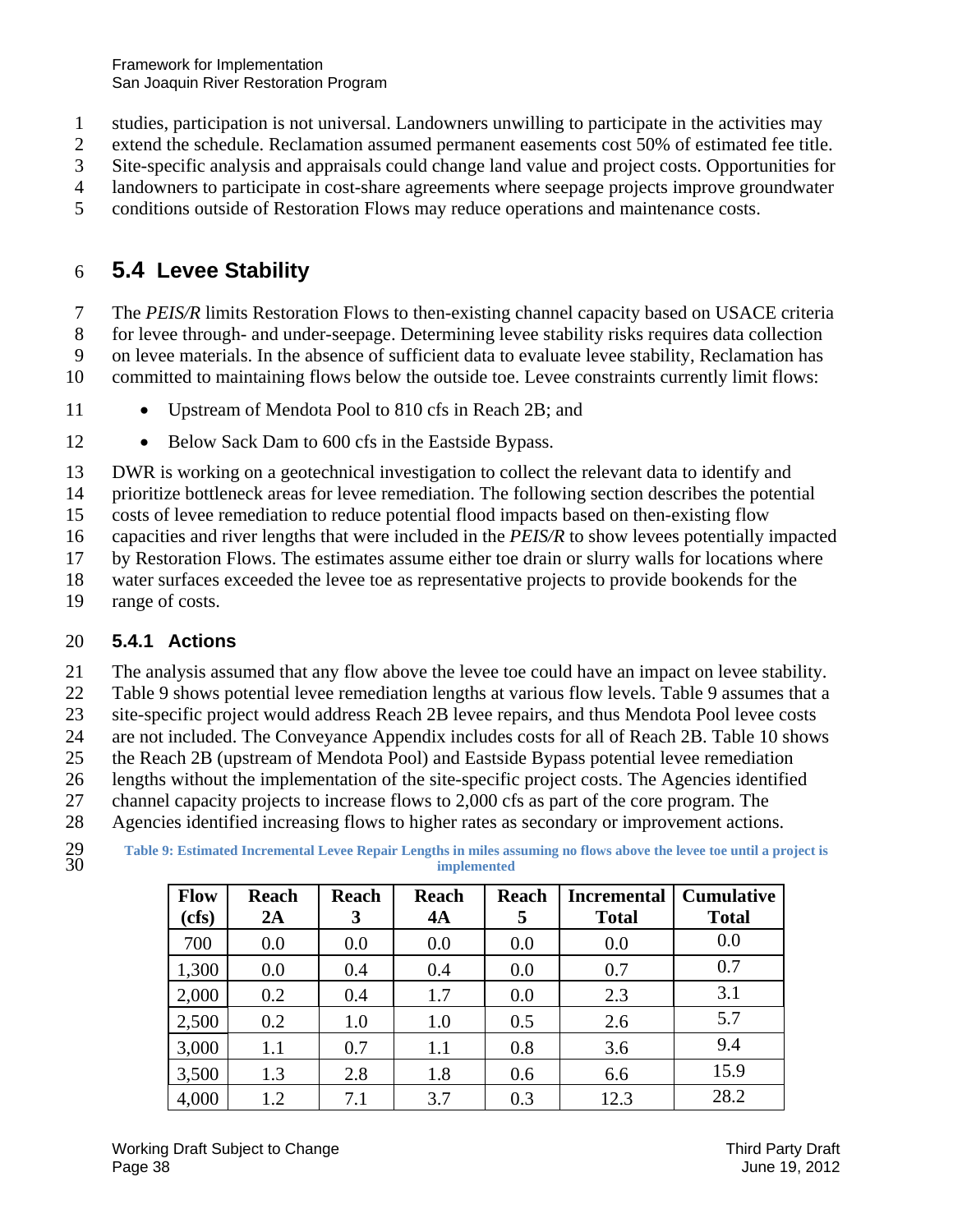| 4,500        | v. 1 | 6.J                 | ∪.−  | ∪.4 | 1 J . J | י<br>14.I |
|--------------|------|---------------------|------|-----|---------|-----------|
| <b>Total</b> | 4.0  | <b>10 0</b><br>10.0 | 16.0 | 2.5 | 44.L    |           |

2 **Table 10: Estimated Incremental Levee Repair Lengths in miles for Reach 2B and the Eastside Bypass** 

| <b>Flow</b><br>(cfs) | <b>Reach</b><br>2B | <b>Eastside</b><br><b>Bypass</b> | <b>Incremental</b><br><b>Total</b> | <b>Cumulative</b><br><b>Total</b> |
|----------------------|--------------------|----------------------------------|------------------------------------|-----------------------------------|
| 700                  | 0.0                | 7.5                              | 7.5                                | 7.5                               |
| 1,300                | 0.1                | 2.8                              | 3.0                                | 10.5                              |
| 2,000                | 0.9                | 4.1                              | 5.1                                | 15.5                              |
| 2,500                | 6.5                | 2.6                              | 9.1                                | 24.7                              |
| 3,000                | 2.5                | 2.2                              | 4.8                                | 29.4                              |
| 3,500                | 1.4                | 3.6                              | 5.0                                | 34.4                              |
| 4,000                | 0.7                | 4.4                              | 5.1                                | 39.5                              |
| 4,500                | 0.2                | 3.3                              | 3.5                                | 42.9                              |
| <b>Total</b>         | 12.4               | 30.6                             | 42.9                               |                                   |

#### 3 **5.4.2 Schedule**

4 DWR is currently preparing a project management plan to evaluate levee stability using methods

- 5 consistent with the USACE levee evaluation guidelines to identify where concerns may exist.
- 6 This plan will involve evaluating existing geometry, levee assessment, and past performance
- 7 data; conducting a geotechnical drilling program; and performing seepage and stability
- 8 modeling. Evaluation of the most critical levee sections may take until fall 2013, following
- 9 which channel capacities may be revised. Concurrently, a programmatic environmental
- 10 compliance document for a levee repair program will be pursued. This may take 18 months to 2

11 years, following which the evaluation, land acquisition, final design and site-specific

- 12 environmental documentation can be completed. Progress on levee stability evaluation can
- 13 proceed on the following schedule.
- 14 **•** 2014 Revision of channel capacity constraints following completion of levee evaluation
- 15 **•** 2015 Completion of environmental compliance and design
- 16 **•** 2016 Initiation of construction activities
- 17 Upon initiation of construction, Table 11 shows the potential schedule and related conveyance
- 18 capacity improvements, assuming that Eastside Bypass and Reach 2B levees are fixed as part of
- 19 this project and not their site-specific projects. In reality, the site-specific projects must be
- 20 completed to gain any increase in channel capacity, as those reaches are the bottlenecks. The
- 21 Agencies identified channel capacity projects to increase flows to 2,000 cfs as part of the core
- 22 program. The agencies may delay projects for higher flows to later dates.
- 

| (cfs) | (miles) (years) | Flow Rate   Length   Duration   Completion  <br>Year |
|-------|-----------------|------------------------------------------------------|
| 700-  |                 | 2018                                                 |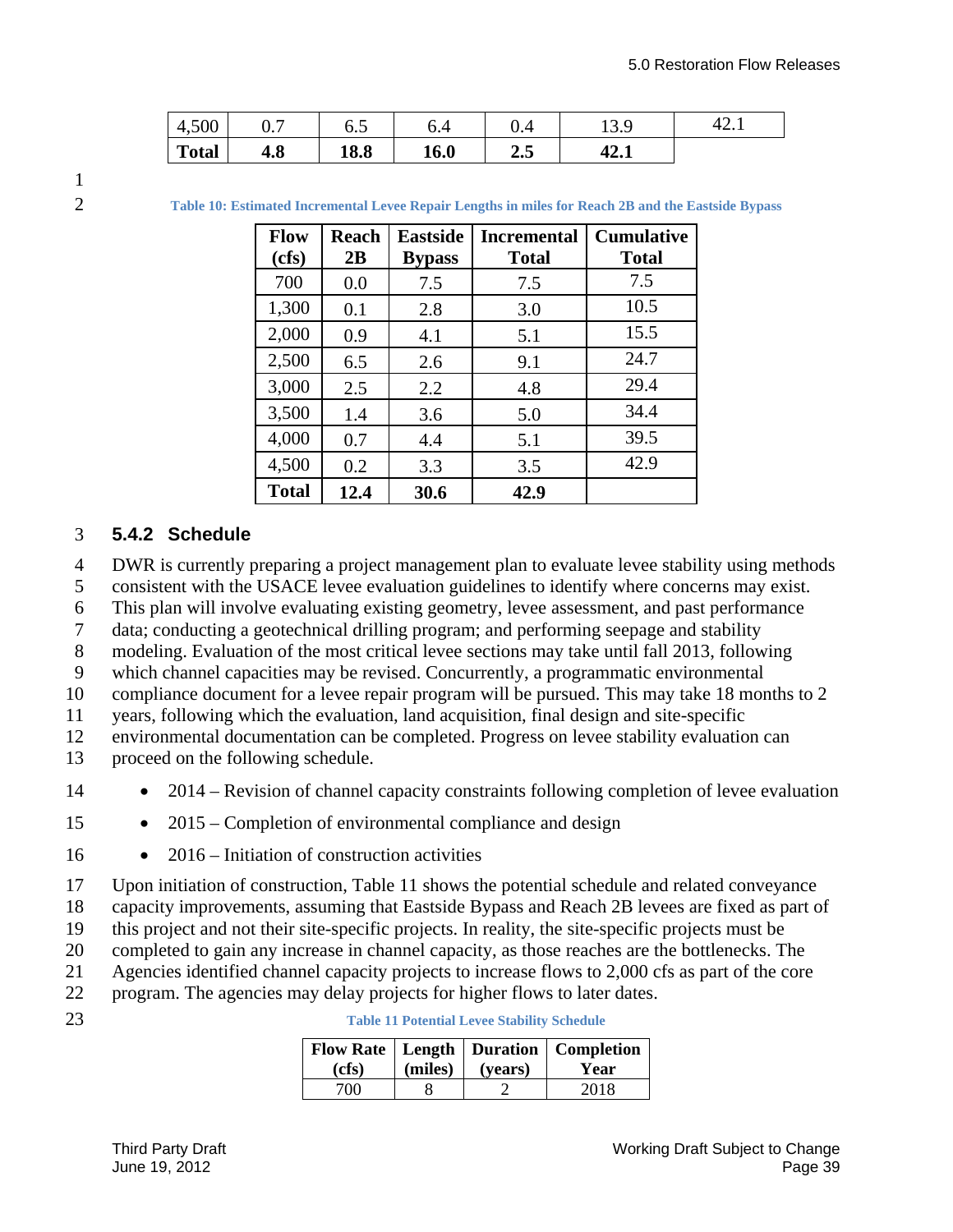| 1,300 |    | 2018 |
|-------|----|------|
| 2,000 |    | 2018 |
| 3,000 | 20 | 2021 |
| 4,000 | 29 | 2025 |
| 4,500 |    | 2028 |

### 2 **5.4.3 Costs**

3 Table 12 below shows estimated levee stability costs based on an assumption that half of the

4 levee lengths needing repairs would require the highest cost solution, slurry wall repairs, and half

5 would require a low-cost solution, such as drains. While neither solution may be implemented,

6 these costs result in a mid-point value useful for planning purposes.

 7 **Table 12: Estimated Incremental Levee Remediation Costs** 

| <b>Flow</b> |                 |              |                 |             | <b>Incremental</b> | <b>Cumulative</b> |
|-------------|-----------------|--------------|-----------------|-------------|--------------------|-------------------|
| (cfs)       | <b>Reach 2A</b> | Reach 3      | <b>Reach 4A</b> | Reach 5     | <b>Total</b>       | <b>Total</b>      |
| 700         | \$0             | \$0          | \$0             | \$0         | \$0                | \$0               |
| 1,300       | \$0             | \$1,280,000  | \$1,133,000     | \$0         | \$2,413,000        | \$2,413,000       |
| 2,000       | \$764,000       | \$1,287,000  | \$5,447,000     | \$0         | \$7,498,000        | \$9,911,000       |
| 2,500       | \$585,000       | \$3,141,000  | \$3,248,000     | \$1,539,000 | \$8,513,000        | \$18,424,000      |
| 3,000       | \$3,612,000     | \$2,120,000  | \$3,477,000     | \$2,549,000 | \$11,758,000       | \$30,182,000      |
| 3,500       | \$4,326,000     | \$9,134,000  | \$5,883,000     | \$1,800,000 | \$21,143,000       | \$51,325,000      |
| 4,000       | \$3,918,000     | \$22,771,000 | \$12,022,000    | \$925,000   | \$39,636,000       | \$90,961,000      |
| 4,500       | \$2,270,000     | \$20,857,000 | \$20,497,000    | \$1,138,000 | \$44,762,000       | \$135,723,000     |
| Total       | \$15,475,000    | \$60,590,000 | \$51,707,000    | \$7,951,000 | \$135,723,000      |                   |

8 Table 13 shows the costs for Reach 2B (upstream of Mendota Pool) and Eastside Bypass levee

9 remediation for an interim action or an alternative to the site-specific projects.

10 **Table 13: Reach 2B and Eastside Bypass Estimated Incremental Levee Remediation Costs** 

| <b>Flow</b> |                 | <b>Eastside</b> | <b>Incremental</b> | <b>Cumulative</b> |
|-------------|-----------------|-----------------|--------------------|-------------------|
| (cfs)       | <b>Reach 2B</b> | <b>Bypass</b>   | <b>Total</b>       | <b>Total</b>      |
| 700         | \$0             | \$24,264,000    | \$24,264,000       | \$24,264,000      |
| 1,300       | \$389,000       | \$9,129,000     | \$9,518,000        | \$33,782,000      |
| 2,000       | \$3,059,000     | \$13,279,000    | \$16,338,000       | \$50,120,000      |
| 2,500       | \$20,975,000    | \$8,434,000     | \$29,409,000       | \$79,529,000      |
| 3,000       | \$8,129,000     | \$7,223,000     | \$15,352,000       | \$94,881,000      |
| 3,500       | \$4,427,000     | \$11,597,000    | \$16,024,000       | \$110,905,000     |
| 4,000       | \$2,219,000     | \$14,118,000    | \$16,337,000       | \$127,242,000     |
| 4,500       | \$717,000       | \$10,485,000    | \$11,202,000       | \$138,444,000     |
| Total       | \$39,915,000    | \$98,529,000    | \$138,444,000      |                   |

11 12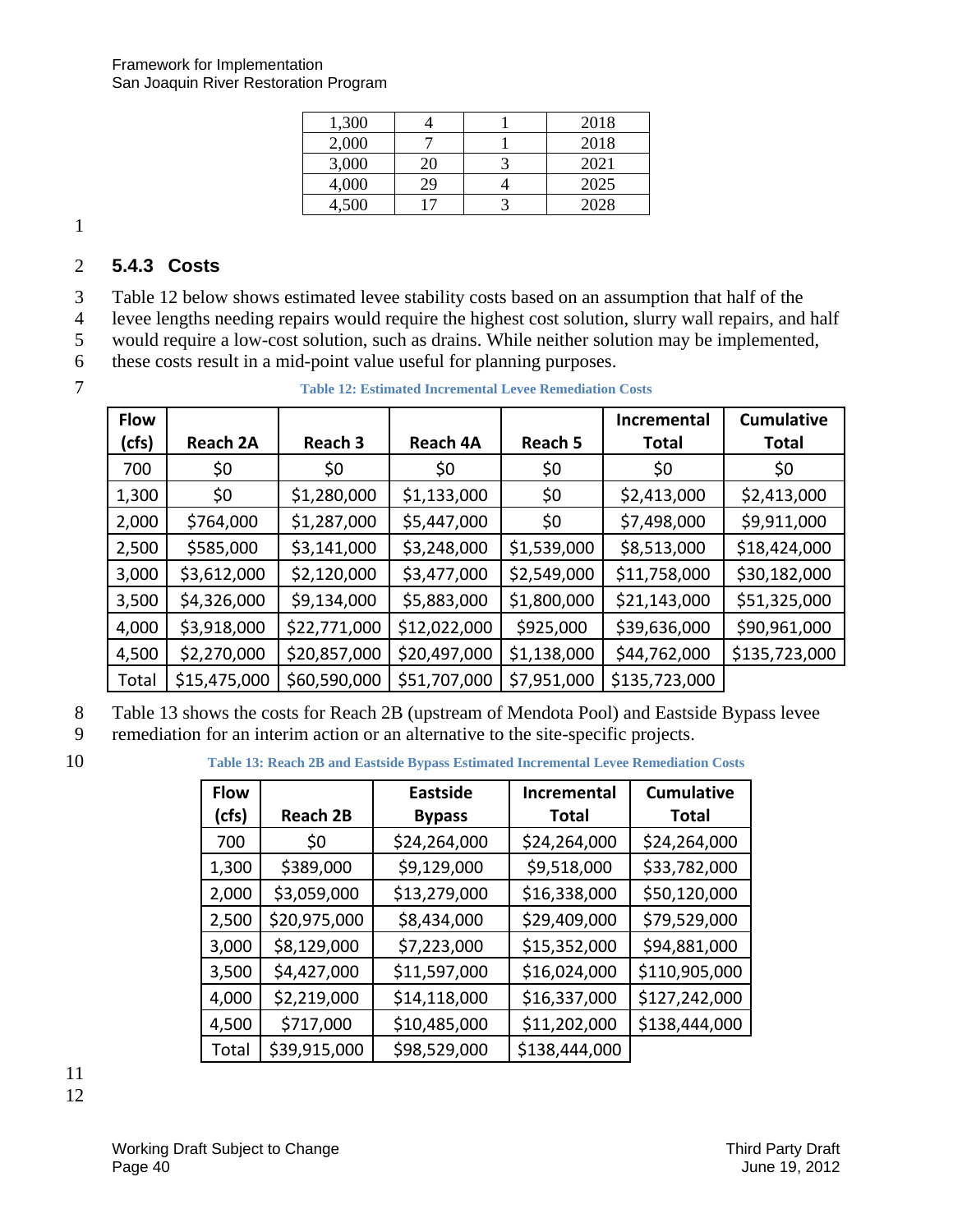- 1 The costs shown in Table 12 above represent a best estimate. DWR developed costs for a range
- 2 of potential options, as shown in the Conveyance Appendix. At 4,500 cfs, estimates of cost range
- 3 of \$27 million (with all toe drains) to \$245 million (with all slurry walls), excluding the
- 4 Reach 2B and Eastside Bypass costs, which will be addressed under the site-specific projects.

### 5 **5.4.4 Uncertainties and Possible Future Changes**

- 6 It was assumed that no levee stability problems would occur at the 300 cfs release from Friant
- 7 Dam. Further analysis is needed in the upper reach of the Eastside Bypass to ensure that this
- 8 assumption is accurate. It was also assumed that no levee repairs were needed within Mendota
- 9 Pool, although water reaches the levee toe. If the core action does not include the Mendota Pool
- 10 Bypass Project, these costs will need to be added in.
- 11 These results are preliminary, until further information is known about levee conditions,
- 12 performance during flows, and suitable mitigation measures. The impacts on levees for
- 13 individual overtopping depth will not be known until more levee data is collected. After
- 14 evaluation, DWR may find that some flow above the levee toe does not result in levee stability
- 15 concerns, and costs could decrease.
- 16 Levee stability concerns at 700 cfs indicate potential for repairs to levees in the Eastside Bypass,
- 17 and thus the project would need to be coordinated with the Reach 4B, Eastside Bypass, and
- 18 Mariposa Bypass projects. This would ensure a permanent solution for the Reach 4B Project,
- 19 while levee stability is developed. This may require the completion of the Reach 4B Project
- 20 Record of Decision, which could lengthen the schedule.

21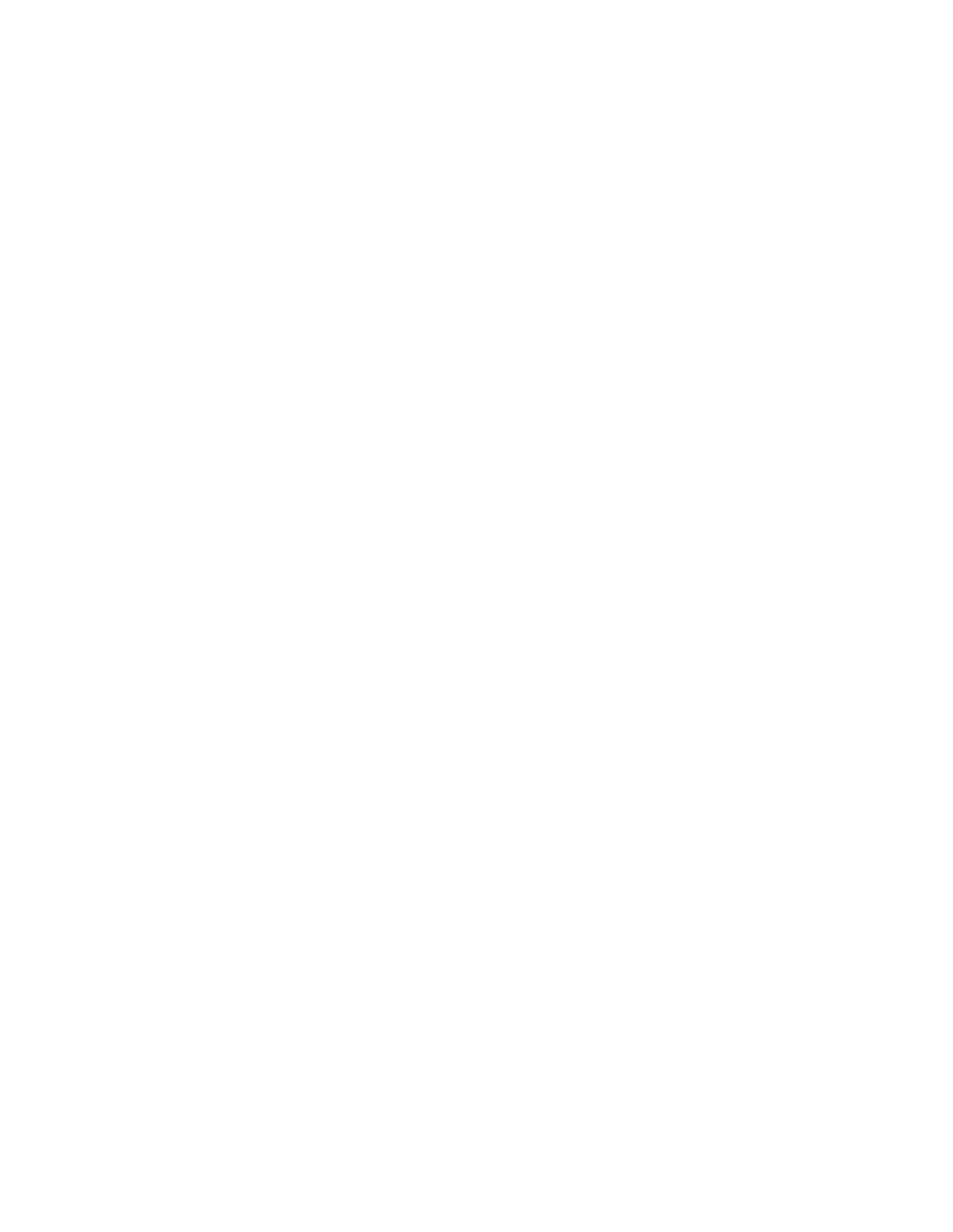# <sup>1</sup>**6.0 Fish Reintroduction**

5 10 2 The timeline and strategy for reintroduction of Chinook salmon should consider the status of 3 river projects and projected in-stream conditions in the Restoration Area. The Agencies will 4 conduct a series of efforts to further the reintroduction process through developing a captive broodstock, conducting expanded studies to address key uncertainties, and implementing pilot 6 Chinook release efforts to test and refine strategies. Section 5.2provides for reintroduction 7 monitoring and studies integrated with overall Program monitoring efforts. The SJRRP is 8 committed to maintaining the reintroduction of spring-run Chinook salmon as the priority, but 9 believe both spring-run and fall-run Chinook salmon can be used, as appropriate, to test and refine reintroduction strategies, while also moving the long term program objectives forward. 11 Consistent with the Settlement Act, no spring-run Chinook will be released into the San Joaquin

12 River until the Experimental Population Status and associated rules are in place.

### 13 **6.1 Actions**

15 14 Fish reintroduction activities include activities to collect, rear, and release Chinook salmon as follows:

- 20 16 • Construct a Conservation Hatchery Facility: Construct and operate the San Joaquin River 17 Salmon Conservation and Research Facility (Conservation Hatchery). The Conservation 18 Hatchery will allow the program to develop brood stock and rear the number of juveniles 19 necessary to restore self-sustaining salmon populations. Without the Conservation Hatchery, the program would have to rely on colonization of the Restoration Area by 21 strays or direct transfers from other watersheds. Passive restoration is unlikely, since no 22 spring-run Chinook populations are established within the San Joaquin Basin, and strays 23 from the Sacramento River will be infrequent and inconsistent.
- 25 24 Develop Broodstock: Develop spring-run Chinook brood stock to provide a source of fish for releases, including the collection and transportation of eggs or fish from various donor 26 stock locations to the Conservation Hatchery.
- 30 27 • Monitor Source Stocks: monitor the status of potential donor stocks to determine the 28 suitability for collection and incorporation into broodstock. The *Hatchery and Genetics*  29 *Management Plan* identifies a multi-stock approach for reintroducing salmon to the San Joaquin River. Existing stocks of spring-run Chinook salmon are depressed and protected 31 under federal and state laws. Collecting from these stocks requires the program to show 32 that such collections would not jeopardize the survival of the existing stocks and would 33 provide a net benefit to the species. Existing monitoring efforts may not be sufficient to 34 determine if collecting from these stocks is appropriate.
- 35 Fish Releases: Eggs, juvenile, and adult Chinook salmon will be released in the 36 Restoration Area for studies, under appropriate permits, to complete their lifecycle, and 37 to contribute to future populations.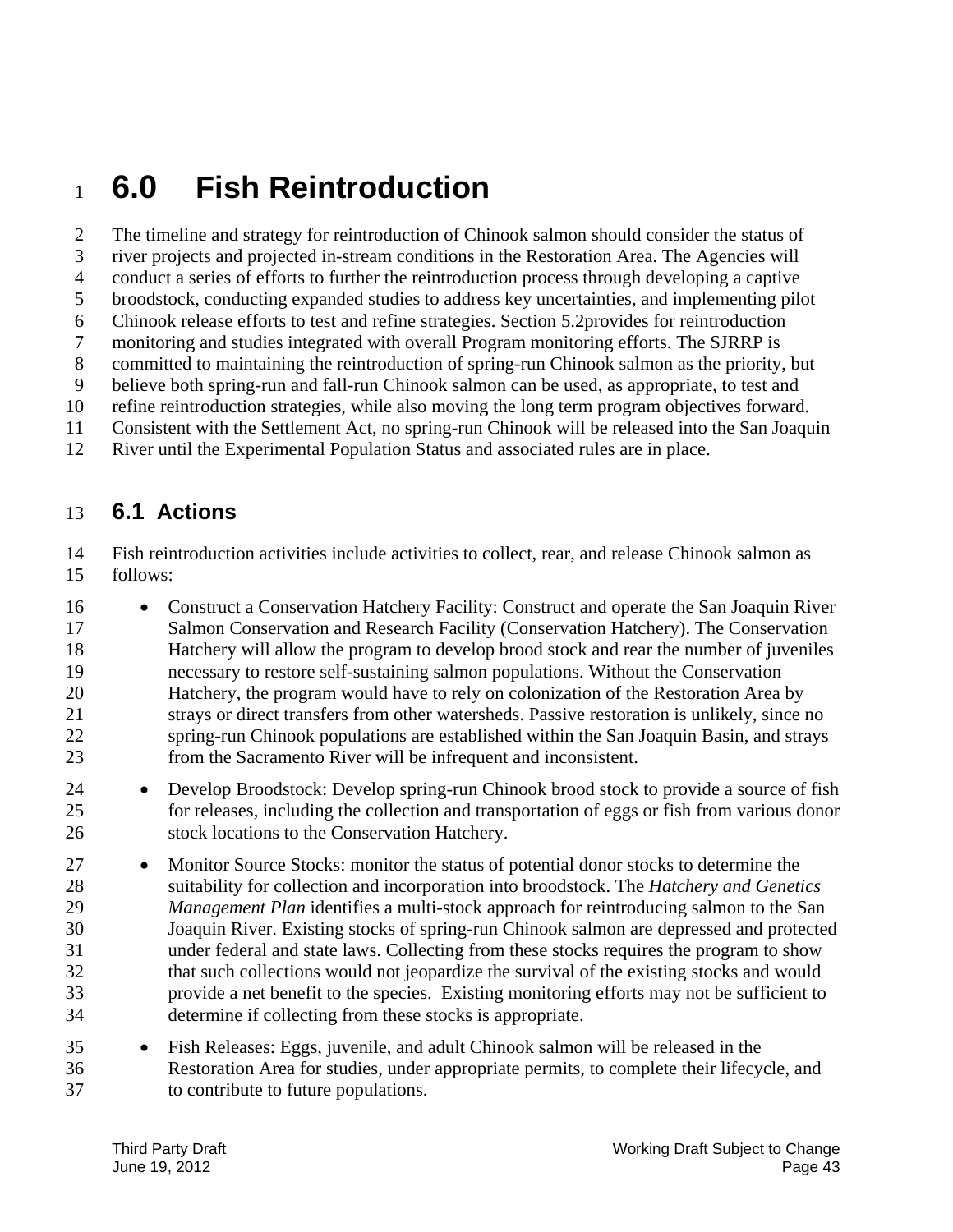1 • Trap and Haul: Both adult and juvenile fish will be moved around passage barriers. 2 Several passage barriers will exist within the system when activities begin. Fish released 3 into the system prior to the passage issues being completely resolved will require 4 assistance to reach suitable rearing, holding, migration, and spawning habitat. Trap and 5 haul operations have been used in other systems to provide salmon passage around 6 impoundments and other barriers to allow fish releases prior to resolving all passage 7 issues.

## 8 **6.2 Schedule**

9 The reintroduction of Chinook salmon to the Restoration Area will take place over several years

10 and will be an adaptively managed process. The number of fish released and expectations for

11 returns will be phased in and dependent upon the status of channel improvements, regulatory

12 compliance, and the results of ongoing studies. Juvenile fall-run Chinook salmon were released

13 into the system for targeted studies in 2010 and releases continue today. Contingent upon

14 approval and receipt of a Section 10(a)(1)(a) permit, the program will begin developing a spring-

15 run Chinook captive brood stock at the Interim Facility. If an experimental population

16 designation is given to the Restoration Area, study releases of spring-run Chinook salmon would

17 begin in spring 2013. The study would inform the program about the performance of spring-run

18 Chinook salmon in the Restoration Area and provide a proof-of-concept for fish handling,

19 rearing, and release methodologies. A trap and haul program will provide passage for any adult

20 Chinook that return from these releases. We will increase the scale of releases in spring 2016,

21 since we will have produced juvenile fish from our captive brood stock and will have also

22 improved river conditions. Most passage barriers will be resolved by 2017, but the operation of a

23 trap and haul system would continue until all passage barriers are resolved (2020). Table 14

24 describes major milestones for the reintroduction process, which are contingent on issuance of

- 25 permits and reintroduction will be in conformance with all permit terms.
- 

26 **Table 14. Timeline of fish reintroduction milestones** 

| <b>Date</b>   | <b>Milestones for Fish Reintroduction</b>                                     |
|---------------|-------------------------------------------------------------------------------|
| Spring 2010   | Begin broodstock rearing study                                                |
| Spring 2011   | Begin targeted studies with captive rearing and releases of fall-run Chinook  |
|               | Salmon                                                                        |
| August 2012   | Expected determination on Section $10(a)(1)(a)$ Enhancement of Species Permit |
| Fall 2012     | Collect FRFH spring-run Chinook eggs for development of captive brood         |
|               | stock                                                                         |
| December 2012 | Expected determination of $10(i)$ experimental population designation and     |
|               | associated 4(d) rules.                                                        |
| Spring 2013   | Release up to 54,400 spring-run Chinook juveniles into Restoration Area for   |
|               | expanded studies purposes.                                                    |
| Spring 2015   | Operate a trap and haul program to transport any returns from spring-run      |
|               | Chinook salmon releases                                                       |
| Fall 2015     | Conservation Facility operational for rearing of Chinook salmon               |
| October 2015  | Captive brood stock begins producing offspring for restoration                |
| Spring 2016   | Begin full implementation of spring-run Chinook salmon releases for           |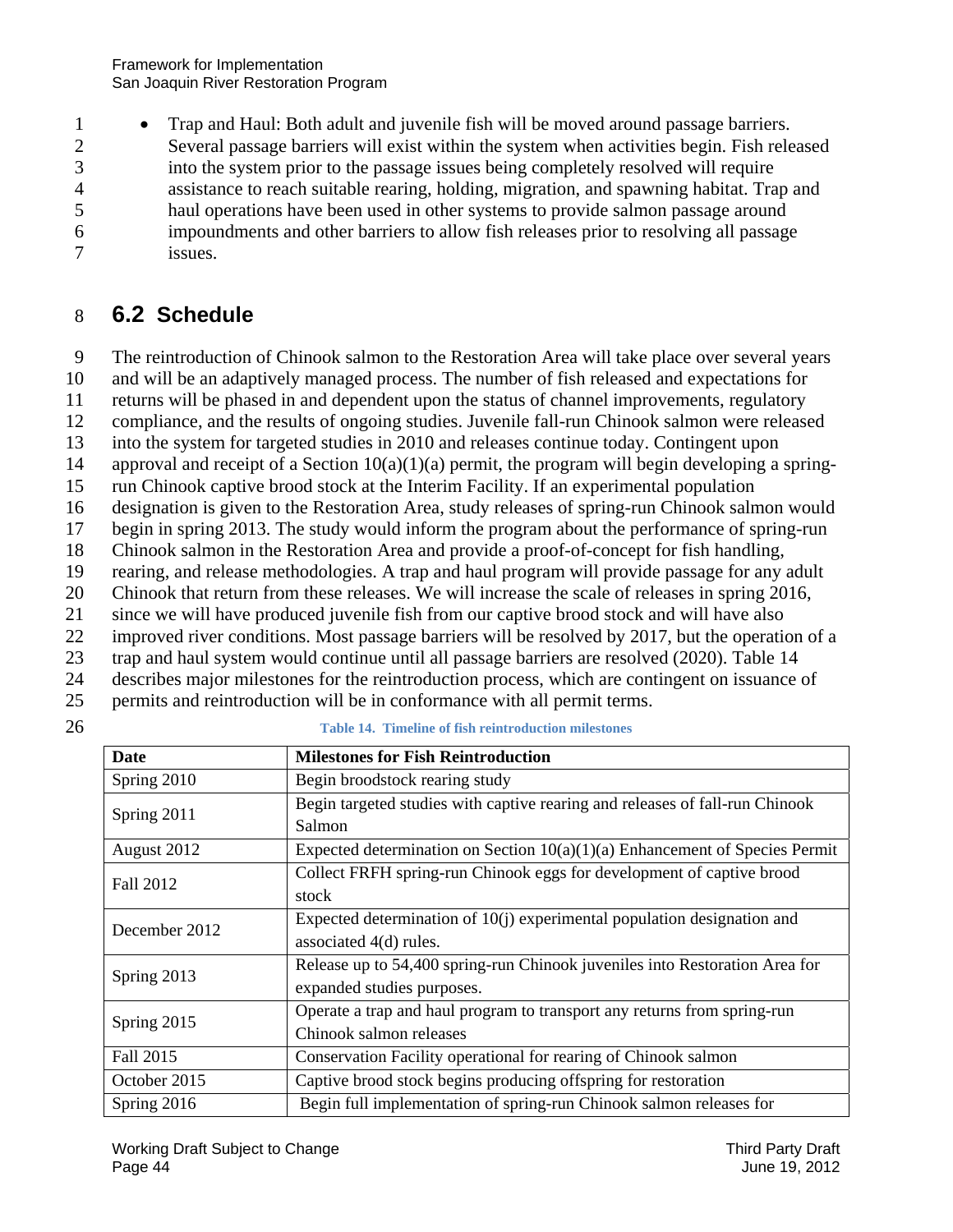|             | restoration.                                                                  |
|-------------|-------------------------------------------------------------------------------|
| Spring 2020 | All primary passage barriers resolved for adult Chinook salmon. Trap and haul |
|             | only implemented in response to observed migration delays.                    |

#### 2 **Construct Conservation Hatchery Facility**

3 The Conservation Hatchery is currently in the planning and design process. The facility is

4 expected to be available to rear Chinook salmon by the fall 2015. The program currently has an

5 operational Interim Facility for rearing Chinook salmon adjacent to the existing San Joaquin Fish

6 Hatchery. The Interim Facility will be used to rear Chinook salmon for captive broodstock or for

7 rearing fish to release into the Restoration Area.

#### 8 **6.2.1 Develop Broodstock**

9 Contingent upon regulatory compliance including the approval of an ESA Section 10(a)(1)(A)

10 permit, the program will proceed with developing a captive broodstock of spring-run Chinook

11 salmon. The determination on the  $10(a)(1)(A)$  permit application is expected by the end of

12 summer 2012, and, if approved, the development of a program broodstock is expected to begin

- 13 in 2012 from the progeny of fish spawned in fall 2012 at the Feather River Fish Hatchery.
- 14 Collections for broodstock will continue in subsequent years, and the number of fish in the
- 15 captive broodstock program will increase as additional year classes are added and the capacity

16 for rearing fish increases through the construction of the Conservation Hatchery. As described in

17 the *Strategy for Spring Chinook Salmon Reintroduction* (SJRRP 2011), captive broodstock is a

18 principle component for producing the quantity of eggs and juveniles needed to reintroduce

19 spring-run Chinook salmon into the Restoration Area (in conjunction with direct translocation of

20 eggs and juveniles from donor stocks). Although subject to annual review, the SJRRP intends to

21 collect up to 560 eggs or juveniles for the first three years for use as broodstock. In years four

22 and later, the program may collect as many as 2,760 eggs or juveniles from the Feather River

23 Fish Hatchery (FRFH). Eggs from the captive broodstock program should be available in 2015.

25 24 The number of eggs available will increase over time, and will reach full capacity when the program is able to maintain broodstock at the completed Conservation Hatchery.

26

### 27 **6.2.2 Source Stock Monitoring**

28 The program will also continue to pursue donor stock collections from extant wild Spring-run

29 Chinook populations. The program will continue to work with DFG and NMFS to develop

30 criteria that will allow collection of broodstock from these source stocks. Monitoring these

31 stocks may become a part of the process, where existing monitoring efforts are not sufficient

- 32 inform future collections.
- 33

### 34 **6.2.3 Fish Release**

35 The current status of the system with flows of at least 300 cfs release from Friant Dam can

36 support Chinook salmon releases subject to certain constraints and expectations. The release

37 strategies for the near future will continue to focus on progressing toward full restoration of self-

38 sustaining fish populations. The requested spring-run Chinook take-limit for translocation to the

39 San Joaquin River from the Feather River Fish Hatchery is 80,000 eggs or the equivalent number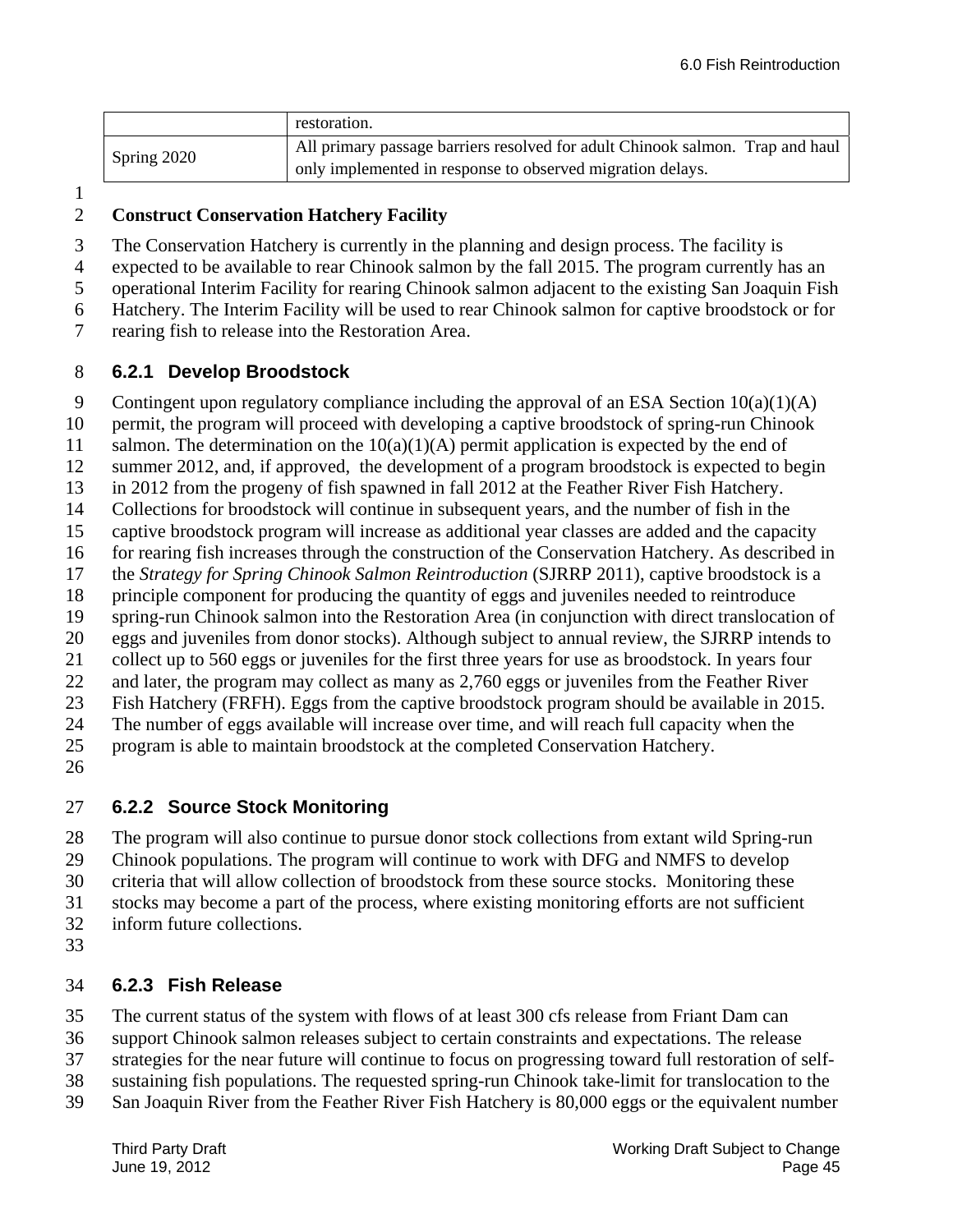- 1 of juveniles (54,400). The program proposes to use all of this stock for these releases. This
- 2 number of eggs or equivalent number of juveniles is not expected to be sufficient to establish a
- 3 self-sustaining population, but will allow for implementing expanded study efforts and,
- 4 potentially, result in adult fish returning to the system. These activities will be conducted in
- 5 concert with a monitoring and evaluation program described in Section 5.2.
- 6 The study objectives of these releases can be divided between two broad categories as follows:
- 7 (1) to support studies on Chinook behavior and performance in the system; and (2) to provide a
- 8 proof-of-concept for fish reintroduction activities. By proceeding with these releases of study
- 9 fish, the Agencies intend to minimize the delay in meeting the long-term objective of self-
- 10 sustaining populations by improving the body of knowledge and abilities. At the same time, the
- 11 Agencies plan to develop Conservation Hatchery production capacity and complete
- 12 improvements to the river.
- 13 To better understand Chinook salmon performance and behavior in the system, multiple studies
- 14 will be conducted in coordination with fish releases. The questions addressed by these studies
- 15 will be broad and depend on current conditions, but the key objective can be described as
- 16 increasing the understanding of how fish will survive and behave in the system. A combination
- 17 of tagging methods, release locations, and field monitoring will be used to address survival,
- 18 migration rates, migration timing, and habitat use for juvenile and adult fish in the Restoration
- 19 Area and as they migrate through the Delta.
- 20 Working with modest numbers of fish will allow the Agencies to work through methods for
- 21 rearing and releasing juvenile fish and handling adult fish when they return. The Agencies
- 22 propose to use a variety of rearing and release methods described in the *Reintroduction Strategy*
- 23 *for Spring-Run Chinook Salmon* (SJRRP 2011), such as streamside rearing, use of net pens, and
- 24 releasing fish at multiple life stages.
- 25 Fish releases at this magnitude will continue for the next few years as broodstock capacity grows
- 26 and channel improvements are made. As flow capacities increase, juvenile salmon survival is
- 27 expected to increase. As channel improvement projects allow flows of 700 cfs or greater, we
- 28 expect juvenile migration survival to improve and more juvenile salmon to successfully migrate
- 29 through the Restoration Area.
- 30 When channel improvement projects have been completed to allow for a reliable passage
- 31 corridor for adult Chinook salmon, the program will pursue increased releases of Chinook
- 32 salmon for reintroduction purposes above the current permit request of 54,400 juveniles from the
- 33 Feather River Hatchery. In 2015, we expect eggs to start being produced by our captive
- 34 broodstock; therefore, we will have the capacity to increase our release levels by using locally
- 35 produced fish. When these fish return as adults to the Restoration Area in 2018, flow conveyance
- 36 will exceed 2,000 cfs, which will allow for temperature management. All adult migration barriers
- 37 will be resolved except for Mendota Dam. An intensive trap and haul program will be needed to
- 38 assist adult migration past Mendota Dam until bypass construction is completed in 2019. From
- 39 2020 on, we expect juvenile and adult salmon to be able to migrate through the restoration area
- 40 without assistance.

### 41 **6.2.4 Trap and Haul**

- 42 Concurrent with planning fish releases, the program will prepare for any returning adults by
- 43 setting a trap and haul operation below the lowest adult passage barrier in the system. Trap and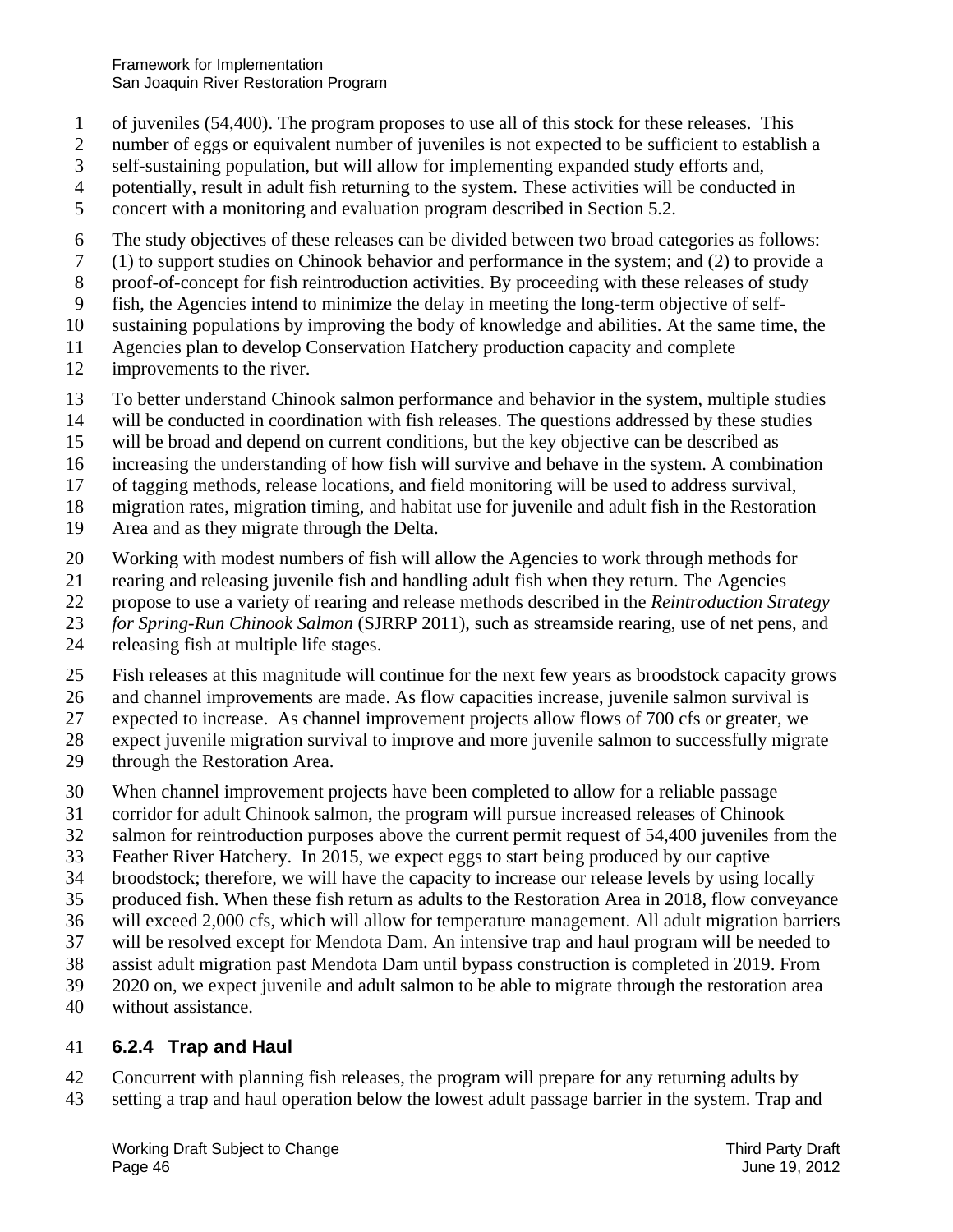1 Haul programs have been used in other systems to allow fish passage prior to resolving all fish 2 passage impediments (Zimmerman DATE?). Returning adults would be trapped and transported

- 3 to upstream areas or returned to the Conservation Facility to be incorporated into our production
- 4 operations. We expect low numbers of adult returns from the initial releases, which will allow us
- 5 to actively capture and transport these fish. In fall 2011, we successfully conducted a study on
- 6 our ability to collect and transport adult fall-run Chinook and deliver them to a hatchery setting.
- 7 We can begin the testing of a trap, haul, and release program prior to the return of released fish,
- 8 if we rely on fall-run Chinook salmon from San Joaquin tributaries that stray into the Restoration
- 9 Area. In fall 2012, we will conduct a pilot capture, transport, and release of adult fall-run
- 10 Chinook into the Restoration Area for biological study purposes as well as to study our ability to
- 11 trap, transport, and release adult salmon into the system. Fish may be trapped at the Hills Ferry
- 12 Barrier or at a location further upstream. The fish will be acoustically tagged to monitor their 13 survival and habitat use. As channel improvements are completed, we expect the location of the
- 14 fish trap to move further upstream to minimize the length of travel requiring human intervention.
- 15 By 2020, all primary passage impediments will be resolved, so we will phase-out the trap and
- 16 haul program and allow fish to volitionally migrate to the spawning grounds. The trap and haul
- 17 program can be implemented to respond to observations of stranded fish or extreme conditions.

18 The conditions for salmon in the Restoration Area and our understanding of those conditions

19 may change rapidly based on water year type, completion of projects, and study results. The

20 *Reintroduction Strategy for Spring-Run Chinook Salmon* and the *Fisheries Management Plan* 

- 21 acknowledges these potential changes, and outlines an annual process for technical teams to
- 22 review current conditions and make recommendations on donor stock collections and release
- 23 numbers.

## 24 **6.3 Costs**

- 25 The following costs are estimates for fishery reintroduction activities through 2026.
- 26

|                                                   | Cost       |
|---------------------------------------------------|------------|
| Action                                            | (millions) |
| <b>Conservation Hatchery Construction</b>         | \$14.56    |
| Conservation Hatchery O&M                         | \$7.0      |
| Monitoring of Source Stock                        | \$7.80     |
| Collection, Transport and Release of Source Stock | \$8.32     |
| Trap and Haul Program                             | \$11.26    |

## 27 **6.4 Uncertainties and Possible Future Changes**

- 28 Several factors influence the ability to conduct fish releases, including: expected river conditions,
- 29 regulatory compliance, and addressing program impacts. Resolving these issues will affect
- 30 implementation of activities (both schedule and how activities are implemented) and the degree
- 31 to which we work with spring-run or fall-run Chinook salmon.
- $32$  A Section  $10(a)(1)(A)$  enhancement of species permit is necessary prior to collecting any spring-
- 33 run Chinook or eggs from donor stock, and no spring-run Chinook can be released into the San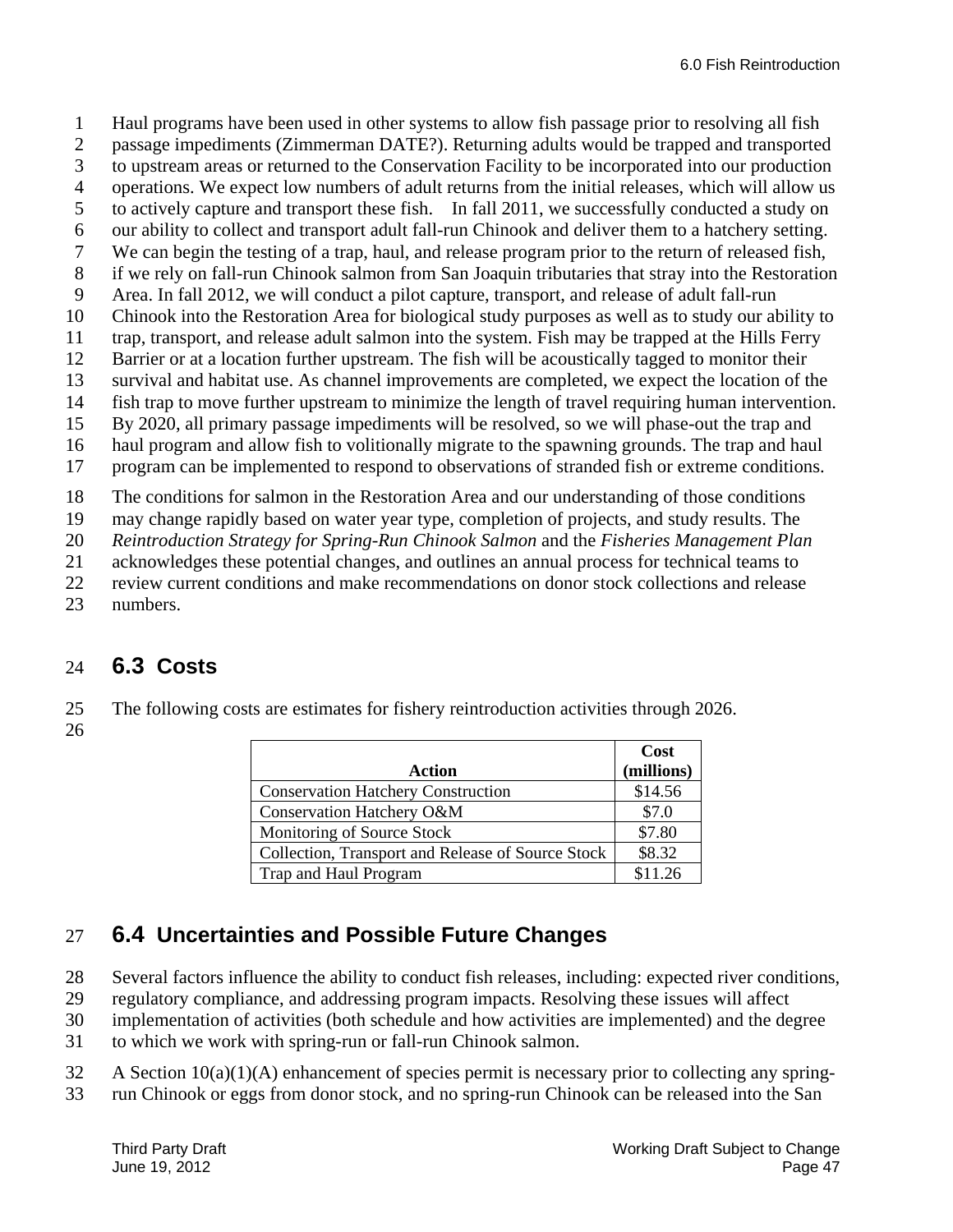- 1 Joaquin River unless a 10(j) experimental population designation and associated 4(d) rule is
- 2 completed.
- 3 It is expected that a decision on the donor stock collection permit request would be completed by
- 4 August 2012, and the 10(j) experimental population designation and associated 4(d) rule by<br>5 December 2012. December 2012.
- 6 The specific details and when and how fall-run Chinook are reintroduced are still under
- 7 development.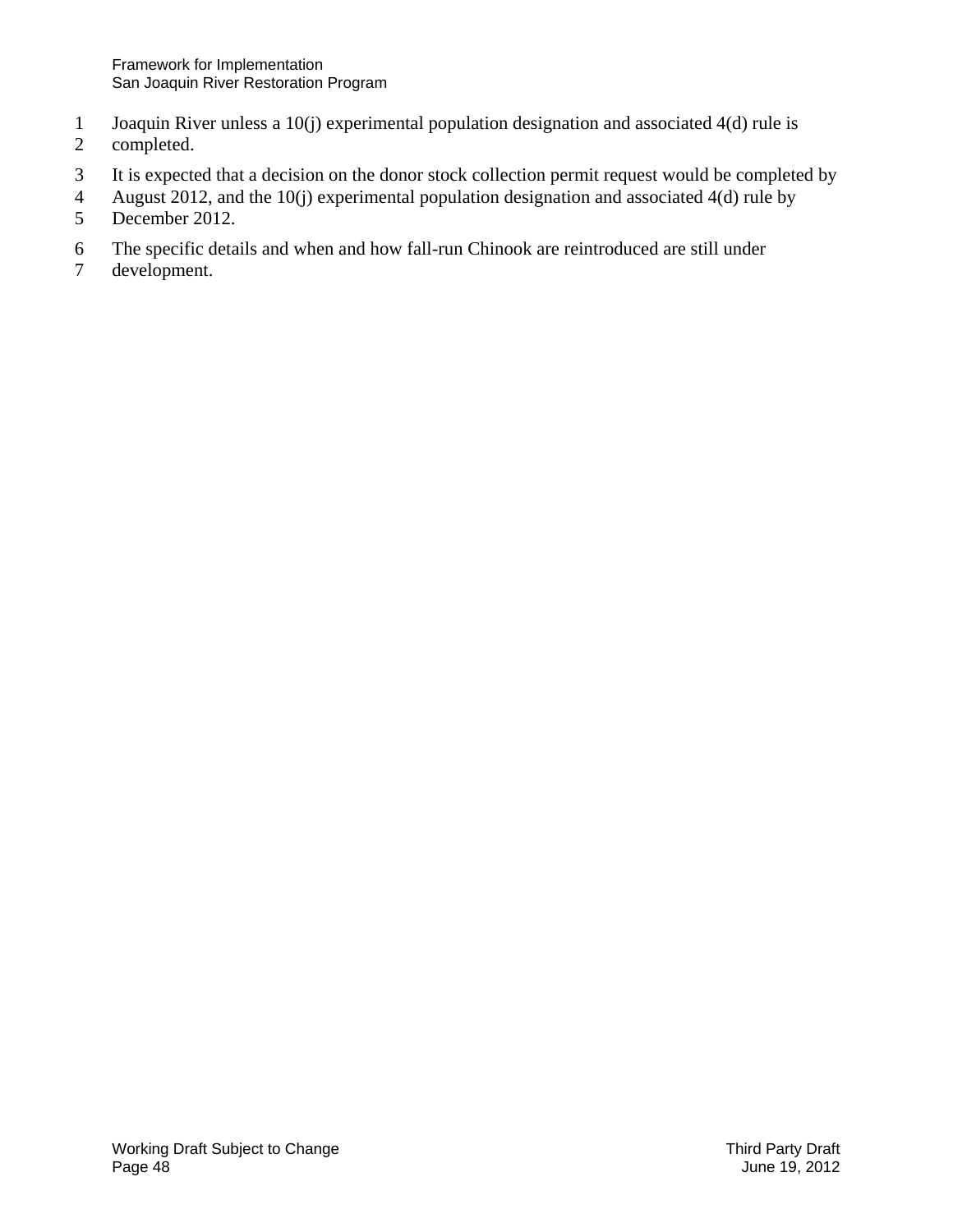## <sup>1</sup>**7.0 Water Management**

2 Water Management Goal actions include the identification, development, and implementation of

3 projects and programs to reduce or avoid adverse water supply impacts to all of the Friant

4 Division long-term contractors that may result from the Interim Flows and Restoration Flows

- 5 provided for in the Settlement. The reduction in water deliveries caused by the Interim Flows and
- 6 Restoration Flows is monitored and recorded in the Recovered Water Accounts (RWA).
- 7 Although reduction in RWA balances does not necessarily equate to recovery of water supply,
- 8 the SJRRP will set priority actions and measures success by the reduction of Friant Division
- 9 long-term contractors RWA balances.
- 10 Reclamation, in consultation with the other Settling Parties and coordination with the State of
- 11 California, is authorized and directed to implement a plan for recirculation, recapture, reuse,
- 12 exchange or transfer (R&R Plan) of the Interim Flows and Restoration Flows. Since 2008,
- 13 Reclamation has been working with the Settling Parties to develop and implement the R&R Plan.
- 14 The *Draft R&R Plan* was completed on February 10, 2011.
- 15 Reclamation, in consultation with the other Settling Parties and coordination with the State of
- 16 California, is authorized and directed to implement a RWA Program, to make water available in
- 17 wet hydrologic conditions to all of the Friant Division long-term contractors who provide water
- 18 to meet Interim Flows and Restoration Flows, at a total cost of \$10 per acre foot. The RWA
- 19 Program is an action that will continue for the entire SJRRP, and which has delivered
- 20 approximately 324 TAF of water to the Friant Contractors. Since 2008, Reclamation has been
- 21 working with the Settling Parties to establish a baseline condition as of the effective date of the
- 22 Settlement with respect to water deliveries for the purpose of determining the reduction in water
- 23 deliveries.
- 24 Reclamation, in coordination with applicable Federal, State, regional, and local authorities, is
- 25 authorized and directed to conduct feasibility studies on the restoration of the capacity of the
- 26 Friant-Kern Canal and Madera Canal to such capacity, as previously designed and constructed by
- 27 Reclamation. Upon completion of and consistent with the applicable feasibility study,
- 28 Reclamation is authorized to construct the improvements and facilities in accordance with
- 29 applicable Federal and State laws. Initially, Reclamation evaluated the capacity restoration for
- 30 the Friant-Kern Canal jointly with the Madera Canal, but because of their unique differences in
- 31 the design and construction, Reclamation has since separated the evaluations.
- 32 Reclamation provided draft guidelines for awarding Financial Assistance for Local Projects in
- 33 March 2010. Initiation of projects will depend upon a Funding Opportunity Announcement after
- 34 appropriations.

#### 35 **7.1 Actions**

- 36 Actions identified by the Implementing Agencies to reduce or avoid adverse water supply
- 37 impacts include: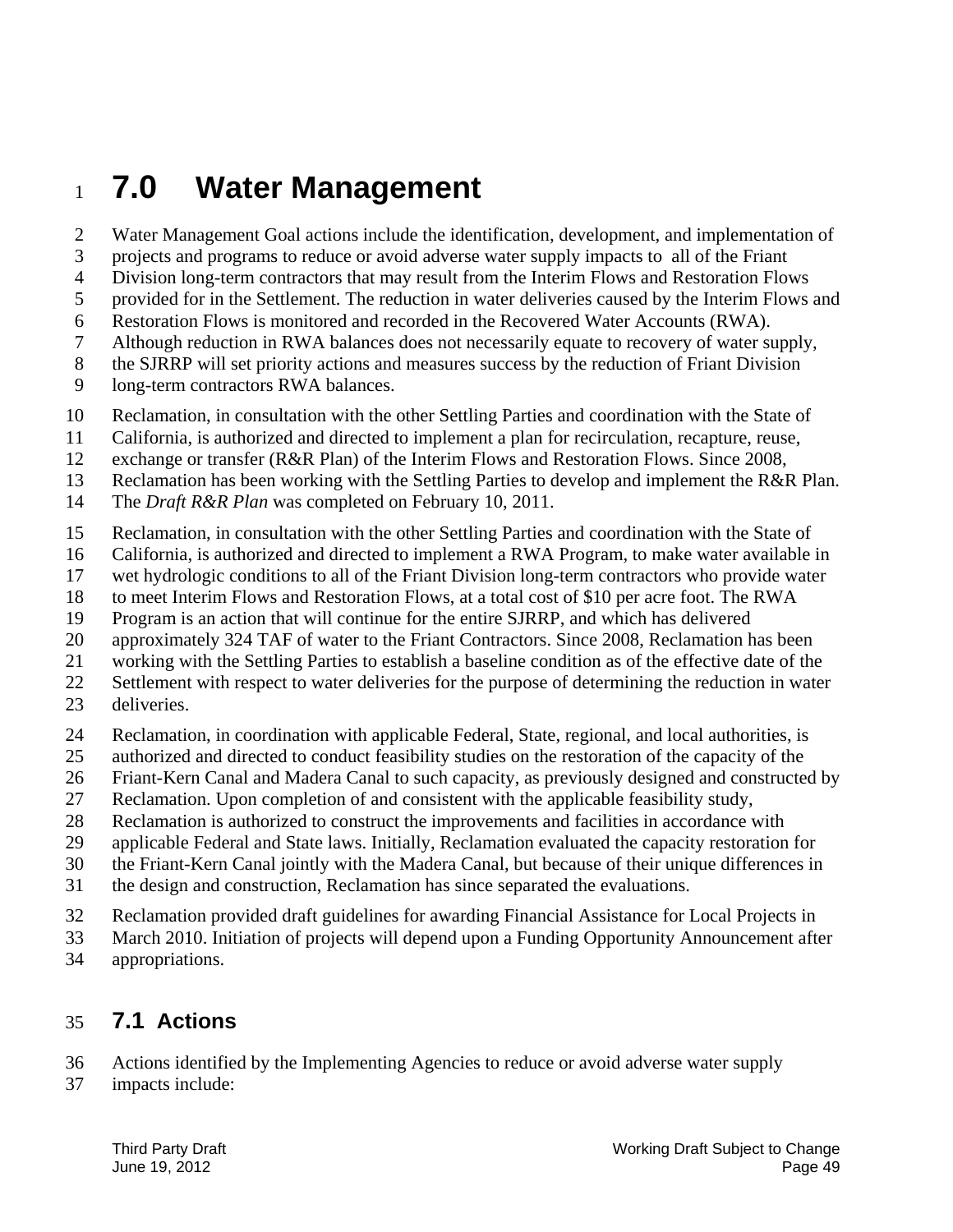- 5 10 1 Recapture and Recirculation: A plan for recirculation, recapture, reuse, exchange or 2 transfer of the Interim Flows and Restoration Flows, including the funding necessary 3 measures to implement the plan. To assist decision makers in identifying the necessary 4 measures and the amount of funding required, Reclamation, in consultation with the Settling Parties, is completing an Investment Strategy to fund projects and programs to 6 reduce or avoid adverse water supply impacts. The Investment Strategy will identify 7 available water resources, formulate alternatives, evaluate the effects of alternatives, 8 compare alternatives, and recommend alternatives for consideration by decision makers. 9 The Agencies identified Recapture and Recirculation as part of the core program with limitations on the available funds, as described under the costs section. Additional funds 11 to improve Recapture and Recirculation or otherwise reduce or avoid adverse water 12 supply impacts would be secondary actions.
- 15 13 Recovered Water Account: a program to make water available, in wet hydrologic 14 conditions, to all of the Friant Division long-term contractors who provide water to meet Interim Flows and Restoration Flows, at a total cost of \$10 per acre foot (costs to develop 16 and implement this program are included as part of program staffing). The Agencies 17 identified the RWA as part of the core program.
- 20 18 • Restoration of the capacity of the Friant-Kern Canal and Madera Canal to such capacity 19 as previously designed and constructed by Reclamation. The restoration of capacity on the Friant-Kern and Madera Canals are part of the core program.
- 25 21 • Friant-Kern Canal Reverse Flow Pump-Back: As provided in Section 10203(b) of the 22 Act, \$17 million is available for the Friant-Kern Canal Reverse Flow Pump-Back Project 23 (FKC Reverse Pump Project), provided that the project is not already authorized and 24 funded under the R&R Plan, and that such expenditure will not conflict with, or delay implementation of, actions required by part I of the Settlement Act. The caveats 26 identified in the legislation resulted in the Agencies identifying FKC Reverse Pump as a 27 secondary action.
- 30 28 Financial Assistance for Local Projects (Part III Projects): Reclamation is authorized to 29 be appropriated \$50 million (October 2008 price levels) to carry out the purposes of Part III of the Act. The Agencies will use the \$50 million in appropriated funds to provide 31 financial assistance for the Part III Projects as part of the core program.

### 32 **7.2 Schedule**

- 33 The R&R Plan is an action that will continue for the entire program. The completion date for the
- 34 Final R&R Plan is currently unknown. Due to the number of issues and uncertainties in the
- 35 lower San Joaquin River, Sacramento-San Joaquin Delta, and coordination of State Water
- 36 Project and CVP Facilities, it is anticipated that the Final R&R Plan will be amended and
- 37 supplemented as needed. The Investment Strategy is scheduled to start in August 2012 and
- 38 conclude in September 2013.
- 39 The remaining effort in the RWA is the baseline used to determine reduction in water deliveries.
- 40 Reclamation anticipates completing the baseline by August 1, 2012.
- 41 The anticipated schedule for the Friant-Kern Canal Capacity Restoration Project is: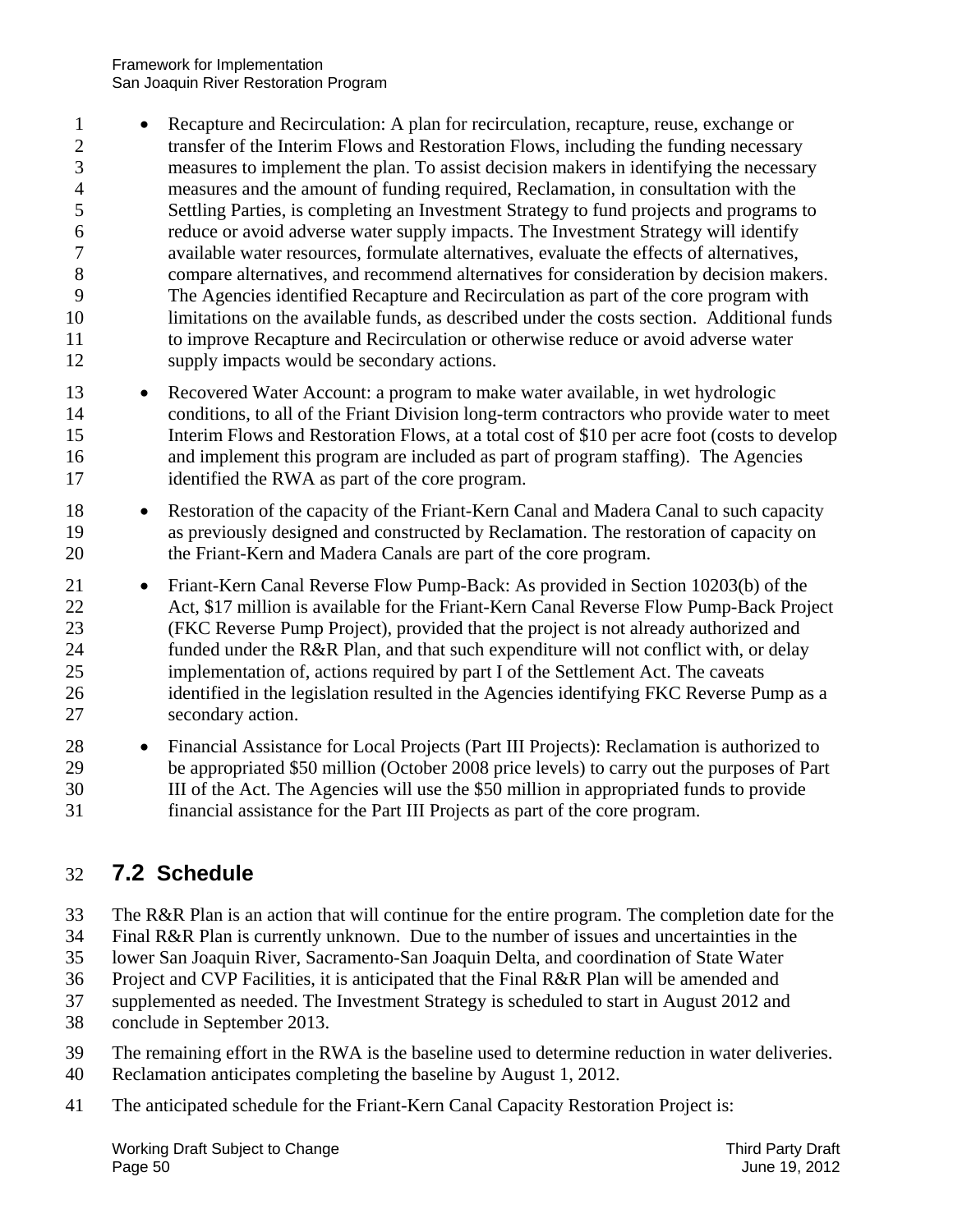| <b>ACTIVITY</b>          | <b>START DATE</b> | <b>END DATE</b> |
|--------------------------|-------------------|-----------------|
| <b>Feasibility Study</b> | March 30, 2009    | June 2012       |
| Final Design             | April 2012        | August 2012     |
| Construction             | August 2012       | January 2016    |

1

4

5

6 The anticipated schedule for the Madera Canal Capacity Restoration Project is: 7

| <b>ACTIVITY</b>              | <b>START DATE</b> | <b>END DATE</b> |
|------------------------------|-------------------|-----------------|
| <b>Feasibility Study</b>     | March 30, 2009    | June 2013       |
| <b>Demonstration Project</b> | April 2012        | June 2013       |
| Final Design                 | June 2013         | January 2014    |
| Construction                 | January 2014      | April 2015      |

8

9 The anticipated schedule for Part III Financial assistance is:

10

| <b>ACTIVITY</b>     | <b>DATE</b>  |
|---------------------|--------------|
| Part III Guidelines | August 2012  |
| FY 2013 Funding     | October 2012 |
| FY 2014 Funding     | October 2013 |
| FY 2015 Funding     | October 2014 |
| FY 2016 Funding     | October 2015 |
| FY 2017 Funding     | October 2016 |
| FY 2018 Funding     | October 2017 |
| FY 2019 Funding     | October 2018 |
|                     |              |

11

### 12 **7.3 Costs**

13 The following costs are estimates for the Water Management Goal actions through December 31, 14 2025:

15

| <b>Action</b>                                                   | <b>Total Cost</b>     |
|-----------------------------------------------------------------|-----------------------|
| Recapture and Recirculation                                     | \$15 million          |
| Recovered Water Account and Program                             | $N/A$ (Program Staff) |
| Friant-Kern Canal and Madera Canal Capacity Restoration Project | \$35 million          |
| Friant-Kern Canal Reverse Flow Pump-Back                        | \$17 million          |
| Part III Projects (October 2008 price levels)                   | \$50 million          |

16

17 A component of the R&R Plan is to include provisions for funding necessary measures to

18 implement the R&R Plan. While neither the Settlement nor Settlement Act authorizes a specific

19 amount to be made available, the R&R Plan is an action required by Section 10004(a)(4), Part I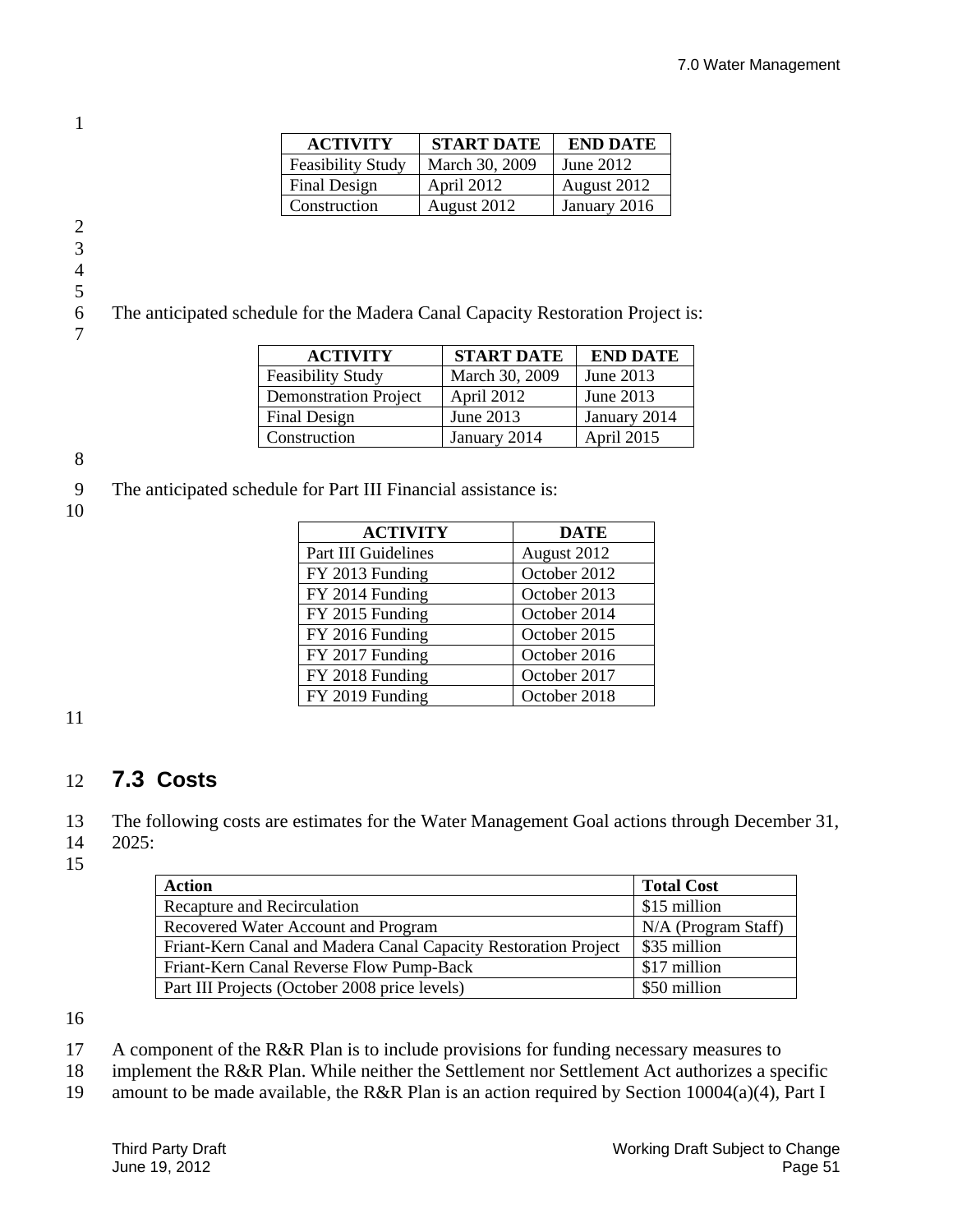- 1 of the Act. The Agencies identified \$5 million to complete an Investment Strategy that will guide
- 2 implementation of core and secondary projects, and \$10 million for funding necessary measures
- 3 to implement the R&R Plan as part of the core program, which may include the FKC Reverse
- 4 Pump Project or other conveyance or pumping facilities.

### 5 **7.4 Uncertainties and Possible Future Changes**

- 6 Reclamation will work with DWR and State and Federal Contractors to develop the recapture
- 7 and recirculation plan. Uncertainties in the conditions of the Delta and lower San Joaquin River
- 8 may limit opportunities to recapture water. The Water Management Goal may shift focus to
- 9 increase the use of wet-year water supplies. The Investment Strategy will help determine the
- 10 projects to undertake.